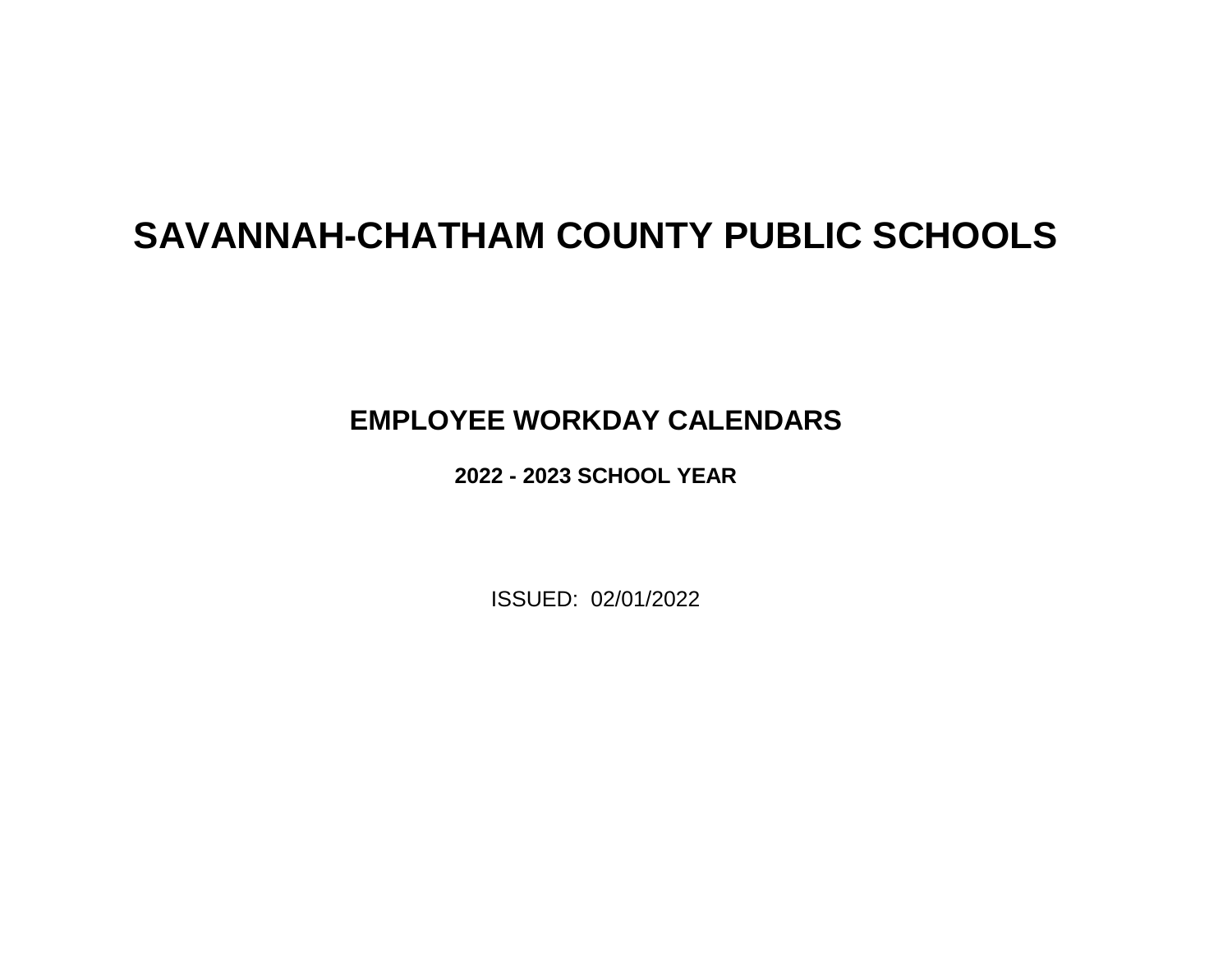## **2022-2023 School Year SAVANNAH-CHATHAM COUNTY PUBLIC SCHOOLS 12 MONTH EMPLOYEES (238 WORK DAYS + 12 PAID HOLIDAYS)**

NOTE: On blue shaded "Off" days, all facilities including Central Office at 208 Bull, will be closed. Off days are subject to employee make up days.

| <b>Jul-22</b> |       | 16 work days   |                | 1 Holiday      |
|---------------|-------|----------------|----------------|----------------|
| M             |       | W              | TН             | F              |
|               |       |                |                | <b>1 START</b> |
| $4-H$         | 5 OFF | 6 OFF          | 7 OFF          | 8 OFF          |
| 11            | 12    | 13             | 14             | 15             |
| 18            | 19    | 20             | 21             | 22             |
| 25            | 26    | 27 PrePlanning | 28 PrePlanning | 29 PrePlanning |

| Jul-22 |       | 16 work days                                 |       | Holiday | Aug-22        |               | 23 work days              |           | 0 Holiday | Sep-22 |    | 21 work days |           | Holiday      |
|--------|-------|----------------------------------------------|-------|---------|---------------|---------------|---------------------------|-----------|-----------|--------|----|--------------|-----------|--------------|
| М      |       | W                                            | TH    |         | M             |               | W                         | <b>TH</b> |           | М      |    | W            | TH        |              |
|        |       |                                              |       | 1 START | 1 PrePlanning | 2 PrePlanning | 3 School<br><b>starts</b> |           |           |        |    |              |           | 2 e-Learning |
| $4-H$  | 5 OFF | 6 OFF                                        | 7 OFF | 8 OFF   |               | 10            | 10                        |           | 12        | $5-H$  |    |              |           |              |
| 11     | 12    | 13                                           | 14    | 15      | 15            | 16            | 17                        | 18        | 19        | 12     | 13 | 14           | 15        | 16           |
| 18     | 19    | 20                                           | 21    | 22      | 22            | 23            | 24                        | 25        | 26        | 19     | 20 | 21           | <b>22</b> | 23           |
| 25     | 26    | 27 PrePlanning 28 PrePlanning 29 PrePlanning |       |         | 29            | 30            | 31                        |           |           | 26     | 27 | 28           | 29        | 30           |

| work aayo                 |    | $v$ . $v$ $u$ $u$ $y$ | $\cup$ |    | LI WUIN UUYU |    | $\cdots$       |
|---------------------------|----|-----------------------|--------|----|--------------|----|----------------|
| W                         | TН |                       | М      |    | W            | TН |                |
| 3 School<br><b>starts</b> | 4  | 5                     |        |    |              |    | 2 e-Learning   |
| 10                        | 11 | 12                    | $5-H$  | 16 |              | 8  | $\overline{9}$ |
| 17                        | 18 | 19                    | 12     | 13 | 14           | 15 | 16             |
| 24                        | 25 | 26                    | 19     | 20 | 21           | 22 | 23             |
| 31                        |    |                       | 26     | 27 | 28           | 29 | $30^{\circ}$   |

| $Oct-22$      |     | 21 work days |           | 0 Holiday        | <b>Nov-22</b> |                                                   | 18 work days |        | 3 Holiday | Dec-22                      |                              | 14 work days                  |                               | 2 Holiday             |
|---------------|-----|--------------|-----------|------------------|---------------|---------------------------------------------------|--------------|--------|-----------|-----------------------------|------------------------------|-------------------------------|-------------------------------|-----------------------|
| м             |     | W            | <b>TH</b> |                  | м             |                                                   | W            | TH     |           | M                           |                              | W                             | TH                            |                       |
| 3             |     |              |           | 7 Staff Planning |               |                                                   |              |        |           |                             |                              |                               |                               |                       |
| 10 School out | 111 | 12           | 13        | 14               |               |                                                   | 19           | 10     | $11-H$    |                             | Ib                           |                               |                               |                       |
| 17            | 18  | 19           | 20        | 21               | 14            | 15                                                | 16           | 117    | 18        | 12                          | 13                           | 14                            | 15                            | 16                    |
| 24            | 25  | 26           | 27        | 28               | * (Make Up)   | 21 School Out 22 School Out 23 OFF<br>* (Make Up) | School out   | $24-H$ | $25-H$    | 19 School Out 20 School Out |                              | <b>21 OFF</b><br>School out   | <b>22 OFF</b><br>School out   | $23-H$                |
| 31            |     |              |           |                  | 28            | 29                                                | 30           |        |           | $26 - H***$                 | <b>27 OFF</b><br>School out" | <b>28 OFF</b><br>School out** | <b>29 OFF</b><br>School out** | 30 OFF<br>School out' |

| $Jan-23$ |                  | 20 work days |    | 2 Holiday |
|----------|------------------|--------------|----|-----------|
| M        |                  | W            | TH | F         |
| $2-H$    | 3 Staff Planning | 4            | 5  | 6         |
| 9        | 10               | 11           | 12 | 13        |
| $16-H$   | 17               | 18           | 19 | 20        |
| 23       | 24               | 25           | 26 | 27        |
| 30       | 31               |              |    |           |

| 24       | 25               | 26           | 27 | 28        | 21 School Out 22 School Out<br>(Make Up) | * (Make Up)                                    | <b>23 OFF</b><br>School out | $24-H$ | $125-H$       | $19$ Scho |
|----------|------------------|--------------|----|-----------|------------------------------------------|------------------------------------------------|-----------------------------|--------|---------------|-----------|
| 31       |                  |              |    |           | 28                                       | 29                                             | 30                          |        |               | 26-H**    |
|          |                  |              |    |           |                                          | * Indicates Designated Make Up Day (If Needed) |                             |        |               |           |
| $Jan-23$ |                  | 20 work days |    | 2 Holidav | Feb-23                                   |                                                | 20 work days                |        | 0 Holidav     | N         |
| M        |                  | W            | TН | F         | М                                        |                                                | W                           | TН     | F             | N         |
| $2-H$    | 3 Staff Planning |              |    | ่ค        |                                          |                                                |                             |        | 3             |           |
| 9        | 10               |              | 12 | 13        |                                          |                                                | $\mathbf{8}$                | 9      | 10            | 6         |
| $16-H$   | 17               | 18           | 19 | 20        | 13                                       | 14                                             | 15                          | 16     | 17 e-Learning | 13        |
| วว       | 24               | 25           | 26 | 27        | $20 - 5 = 21$                            |                                                | $\Omega$                    | 22     | 24            | $20 - 1$  |

| $\cup$        |    | LI WUIN UUYU |    | $v_1$ ronday     | $\sim$    |                                            | <b>ID WORK GUYU</b>         |                                                | <b>U</b> Floriday |        | POO LL        |                              | $1 + 110111$ univers          |                              | L I JUNUAY           |
|---------------|----|--------------|----|------------------|-----------|--------------------------------------------|-----------------------------|------------------------------------------------|-------------------|--------|---------------|------------------------------|-------------------------------|------------------------------|----------------------|
| М             |    | W            | TH |                  | M         |                                            | W                           | <b>TH</b>                                      |                   |        | M             |                              | W                             | <b>TH</b>                    |                      |
|               |    |              |    | 7 Staff Planning |           |                                            |                             |                                                |                   |        |               |                              |                               |                              |                      |
| 10 School out | 11 | 12           | 13 | 14               |           | $\overline{8}$                             |                             | 10                                             | $11-H$            |        |               |                              |                               |                              |                      |
| 17            | 18 | 19           | 20 | 21               | 14        | 15                                         | 16                          | 17                                             | 18                |        |               | 13                           | 14                            | 15                           | 16                   |
| 24            | 25 | 26           | 27 | 28               | (Make Up) | 21 School Out 22 School Out<br>* (Make Up) | <b>23 OFF</b><br>School out | $24-H$                                         | $25-H$            |        | 19 School Out | 20 School Out                | <b>21 OFF</b><br>School out   | <b>22 OFF</b><br>School out  | $23-H$               |
| 31            |    |              |    |                  | 28        | <b>29</b>                                  | 30                          |                                                |                   | 26-H** |               | <b>27 OFF</b><br>School out" | <b>28 OFF</b><br>School out** | <b>29 OFF</b><br>School out* | 30 OFF<br>School out |
|               |    |              |    |                  |           |                                            |                             | * Indicates Designated Make Up Day (If Needed) |                   |        |               |                              |                               |                              |                      |

| $Jan-23$ |                  | 20 work days |    | 2 Holiday | Feb-23               |    | 20 work days |    | 0 Holiday     | Mar-23        |     | 23 work days |    | 0 Holiday    |
|----------|------------------|--------------|----|-----------|----------------------|----|--------------|----|---------------|---------------|-----|--------------|----|--------------|
| M        |                  | W            | TH |           | М                    |    | W            | TH |               | M             |     | W            | TH |              |
| $2-H$    | 3 Staff Planning |              |    |           |                      |    |              |    |               |               |     |              |    |              |
|          | 10               | 11           | 12 | 13        |                      |    |              | 19 | 10            |               |     |              |    | 10           |
| $16-H$   | 117              | 18           | 19 | 20        | 13                   | 14 | 15           | 16 | 17 e-Learning | 13            | 14  | 15           | 16 | 17 School Ou |
| 23       | 24               | 25           | 26 | 27        | 20 Staff Planning 21 |    | 22           | 23 | 24            | 20 School Out | 121 | 22           | 23 | 24           |
| 30       | 31               |              |    |           | 27                   | 28 |              |    |               | 27            | 28  | 29           | 30 | 31           |

| Apr-23                                             |                                                    | 19 work days                                   |                             | Holiday |        | $May-23$     |                          | 22 work days                         |    | 1 Holiday | <b>Jun-23</b> |    | 21 work days |    | Holiday |
|----------------------------------------------------|----------------------------------------------------|------------------------------------------------|-----------------------------|---------|--------|--------------|--------------------------|--------------------------------------|----|-----------|---------------|----|--------------|----|---------|
| м                                                  |                                                    | W                                              | TH                          |         |        | M            |                          | W                                    | TH |           | M             |    | W            | TH |         |
| 3School Out.<br><b>Spring Break</b><br>* (Make Up) | 4School Out.<br><b>Spring Break</b><br>* (Make Up) | 5 School Out.<br>Spring Break                  | School Out.<br>Spring Break | $7-H$   |        |              |                          | 3                                    |    |           |               |    |              |    |         |
| 10                                                 | 11                                                 | 12                                             | 13                          | 14      |        |              |                          | 10                                   |    | 12        |               |    |              |    | 19      |
| 17                                                 | 18                                                 | 19                                             | 20                          | 21      | 15     | 16           |                          | 17                                   | 18 | 19        | 12            | 13 | 14           | 15 | 16      |
| 24                                                 | 25                                                 | 26                                             | 27                          | 28      | 22     |              | 23 School<br><b>Ends</b> | 24 Post Planning 25 Post Planning 26 |    |           | $19-H$        | 20 | 21           | 22 | 23      |
|                                                    |                                                    |                                                |                             |         | $29-H$ | $ 30\rangle$ |                          | 31                                   |    |           | 26            | 27 | 28           | 29 | 30 End  |
|                                                    |                                                    | * Indicates Designated Make Up Day (If Needed) |                             |         |        |              |                          |                                      |    |           |               |    |              |    |         |

|                               | <b>I</b> I IUIIUay | iviay-20 |                          | <b>LL</b> WUIN UDYS |                                      | i i i uliuciy | Juli-20 |    | <b>LI WUIN UGYJ</b> |           | i i lulluay |
|-------------------------------|--------------------|----------|--------------------------|---------------------|--------------------------------------|---------------|---------|----|---------------------|-----------|-------------|
| <b>TH</b>                     |                    | М        |                          | W                   | TH                                   |               | M       |    | W                   | <b>TH</b> |             |
| 6 School Out.<br>Spring Break | $7 - H$            |          |                          |                     |                                      |               |         |    |                     |           |             |
| 13                            | 14                 |          |                          | 10                  | 11                                   | 12            |         |    |                     |           |             |
| 20                            | 21                 | 15       | 16                       | 17                  | 18                                   | 19            | 12      | 13 | 14                  | 15        | 16          |
| 27                            | 28                 | 22       | 23 School<br><b>Ends</b> |                     | 24 Post Planning 25 Post Planning 26 |               | $19-H$  | 20 | 21                  | 22        | 23          |
|                               |                    | $29-H$   | $ 30\rangle$             | 31                  |                                      |               | 26      | 27 | 28                  | 29        | 30 End      |
| $\cdots$                      |                    |          |                          |                     |                                      |               |         |    |                     |           |             |

| . H**      | <b>27 OFF</b><br>School out** | <b>28 OFF</b><br>School out** | <b>29 OFF</b><br>School out** | <b>30 OFF</b><br>School out** |
|------------|-------------------------------|-------------------------------|-------------------------------|-------------------------------|
| School Out | 20 School Out                 | <b>21 OFF</b><br>School out   | <b>22 OFF</b><br>School out   | $23-H$                        |
|            | 13                            | 14                            | 15                            | 16                            |
|            | 6                             |                               | 8                             | 9                             |
|            |                               |                               |                               | 2                             |
| M          |                               | W                             | TH                            |                               |
|            |                               |                               |                               |                               |

| Mar-23     |    | 23 work days |                | 0 Holiday        |
|------------|----|--------------|----------------|------------------|
| M          | т  | W            | TH             | F                |
|            |    |              |                |                  |
|            |    |              | $\overline{2}$ | 3                |
|            |    |              |                |                  |
|            |    | 8            | 9              | 10               |
|            |    |              |                |                  |
| 3          | 14 | 15           | 16             | 17<br>School Out |
| School Out | 21 | 22           | 23             | 24               |
|            |    |              |                |                  |
| 7          | 28 | 29           | 30             | 31               |

|                          | 22 work days                         |    | 1 Holiday | Jun-23 |    | 21 work days |    | 1 Holiday     |
|--------------------------|--------------------------------------|----|-----------|--------|----|--------------|----|---------------|
|                          | W                                    | TH |           | М      |    | W            | TН |               |
| $\overline{\mathbf{c}}$  | 3                                    |    | 5         |        |    |              |    |               |
| 9                        | 10                                   | 11 | 12        | 5      | 6  |              | 8  | 9             |
| 16                       | 17                                   | 18 | 19        | 12     | 13 | 14           | 15 | 16            |
| 23 School<br><b>Ends</b> | 24 Post Planning 25 Post Planning 26 |    |           | $19-H$ | 20 | 21           | 22 | 23            |
| 30                       | 31                                   |    |           | 26     | 27 | 28           | 29 | <b>30 End</b> |

Summary WKCL: 250A<br>238 work days

12 Holiday **NOTE: "START"** is the first workday. "END" is the last workday. 250 *Total Compensated Days* Note: \*Make up days do not apply to 250-day calendar.

\*\* Some Data and Accountability, Finance, Human Resources, and Operations Employees are considered essential and may be required to work July 4th - 8th and/or December 26th - 30th.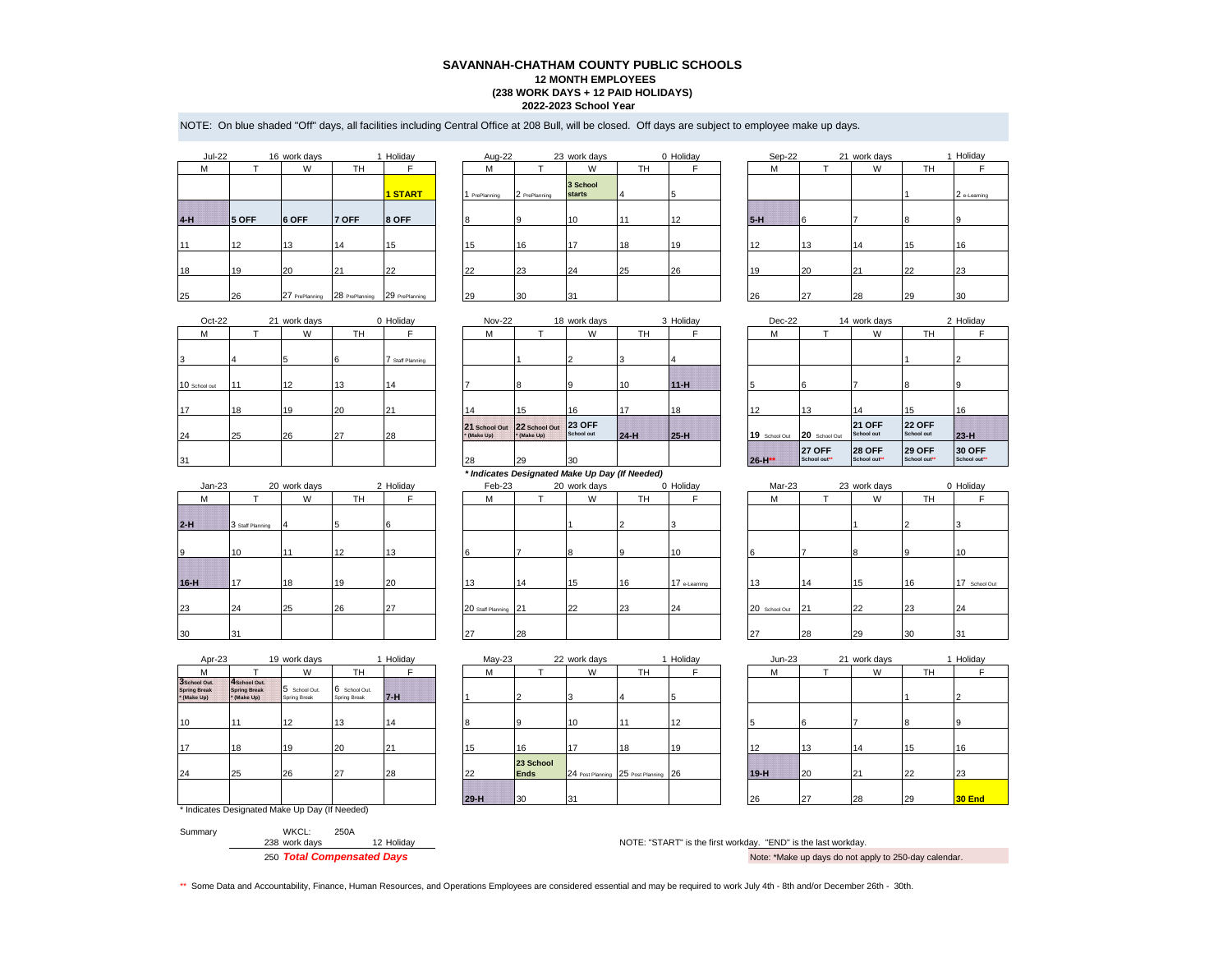## **SAVANNAH-CHATHAM COUNTY PUBLIC SCHOOLS K-8, MIDDLE SCHOOL & HIGH SCHOOL PRINCIPAL, AND OTHER SALARIED "229 DAY" POSITIONS 2022-2023 School Year (229 WORK DAYS)**

| <b>Jul-22</b> |      | 16 work days   |                | 0 Holiday                                                               |    | Aug-22      |               | 23 work days              |           | 0 Holiday | Sep-22              |    | 21 work days |           | 0 Holiday    |
|---------------|------|----------------|----------------|-------------------------------------------------------------------------|----|-------------|---------------|---------------------------|-----------|-----------|---------------------|----|--------------|-----------|--------------|
| M             |      | W              | TH             |                                                                         |    | M           |               | W                         | <b>TH</b> |           | М                   |    | W            | <b>TH</b> |              |
|               |      |                |                | 1 START                                                                 |    | PrePlanning | 2 PrePlanning | 3 School<br><b>starts</b> |           |           |                     |    |              |           | 2 e-Learning |
| Out           | lOut | <b>Out</b>     | <b>Out</b>     | 4-OFF School 5-OFF School 6-OFF School 7-OFF School 8-OFF School<br>Out |    |             |               | 10                        | 11        | 12        | 5 OFF School<br>Out |    |              |           |              |
| 11            | 12   | 13             | 14             | 15                                                                      |    |             | 16            | 17                        | 18        | 19        |                     | 13 | 14           | 15        | 16           |
| 18            | 19   | 20             | 21             | 22                                                                      | 22 |             | 23            | 24                        | 25        | 26        | 19                  | 20 |              | 22        | 23           |
| 25            | 26   | 27 PrePlanning | 28 PrePlanning | 29 PrePlanning                                                          | 29 |             | 30            | 31                        |           |           | 26                  | 27 | 28           | <b>29</b> | 30           |

| Holiday             | Aug-22      |               | 23 work days              |    | 0 Holida |
|---------------------|-------------|---------------|---------------------------|----|----------|
| F                   | M           |               | W                         | TН | F        |
| <b>1 START</b>      | PrePlanning | 2 PrePlanning | 3 School<br><b>starts</b> | 4  | 5        |
| 8-OFF School<br>Out | 8           | 9             | 10                        | 11 | 12       |
| 15                  | 15          | 16            | 17                        | 18 | 19       |
| 22                  | 22          | 23            | 24                        | 25 | 26       |
| 29 PrePlanning      | 29          | 30            | 31                        |    |          |
|                     |             |               |                           |    |          |

| JUI-ZZ |            | <b>TO WORK GRAYS</b> |                | v Hollday                                                                | Aug-22        |               | <b>Z3 WORK GRIVS</b> |           | v Hollday  | Sep-22              |    | Z I WORK GAVS |     | <b>U</b> HOIIGAY |
|--------|------------|----------------------|----------------|--------------------------------------------------------------------------|---------------|---------------|----------------------|-----------|------------|---------------------|----|---------------|-----|------------------|
|        |            | W                    | TН             |                                                                          | M             |               | W                    | <b>TH</b> |            | м                   |    | W             | TH. |                  |
|        |            |                      |                | 1 START                                                                  | 1 PrePlanning | 2 PrePlanning | 3 School<br>starts   |           |            |                     |    |               |     | 2 e-Learning     |
|        | <b>Out</b> | lOut                 | Out            | School 5-OFF School 6-OFF School 7-OFF School 8-OFF School<br><b>Out</b> |               |               |                      |           | $\sqrt{2}$ | 5 OFF School<br>Out |    |               |     |                  |
|        |            | 12                   | 14             | 15                                                                       | 15            | 16            |                      | 18        | 19         | 12                  | 13 | 14            | 15  | 16               |
|        | 19         | 20                   | 21             | 22                                                                       | 22            | <b>23</b>     | 24                   | 25        | 26         | 19                  | 20 | 21            | っっ  | 23               |
|        | 26         | 27 PrePlanning       | 28 PrePlanning | 29 PrePlanning                                                           | 29            | 30            | 31                   |           |            | 26                  | 27 | 28            | 29  | 30               |

| $Oct-22$                    |    | 20 work days |    | 0 Holiday        | Nov-22                            |                                    | 16 work days                |                                    | 0 Holiday                          | $Dec-22$                          |                            | 14 work days                 |                             | $0$ Ho          |
|-----------------------------|----|--------------|----|------------------|-----------------------------------|------------------------------------|-----------------------------|------------------------------------|------------------------------------|-----------------------------------|----------------------------|------------------------------|-----------------------------|-----------------|
| M                           |    | W            | TH |                  | м                                 |                                    | W                           | TH                                 |                                    | м                                 |                            | W                            | TH.                         |                 |
|                             |    |              |    | 7 Staff Planning |                                   |                                    |                             |                                    |                                    |                                   |                            |                              |                             |                 |
| 10-OFF<br><b>School Out</b> |    | 12           | 13 | 14               |                                   |                                    |                             | 10                                 | <b>11-OFF</b><br><b>School Out</b> |                                   |                            |                              | I8                          |                 |
| 17                          | 18 | 19           | 20 | 21               | 14                                | 15                                 | 16                          |                                    | 18                                 |                                   | 13                         | 14                           | 15                          | 16              |
| 24                          | 25 | 26           | 27 | 28               | 21 OFF School<br>Out<br>(Make Up) | 22 OFF School<br>lout<br>(Make Up) | <b>23-OFF</b><br>School Out | <b>24-OFF</b><br><b>School Out</b> | <b>25-OFF</b><br><b>School Out</b> | 19-Work Day*<br><b>School Out</b> | 20-Work Day*<br>School Out | <b>21-OFF</b><br>School Out  | <b>22-OFF</b><br>School Out | 23<br><b>Sc</b> |
| 31                          |    |              |    |                  | 28                                | 29                                 | 30                          |                                    |                                    | 26-OFF School 27-OFF<br>Out       | School Out                 | <b>128-OFF</b><br>School Out | $129-OFF$<br>School Out     | 30<br><b>Sc</b> |

|                                    |                  |              |           |           |                      | $\cdot$ |              | .         |              |                      |    |              |                 |                 |
|------------------------------------|------------------|--------------|-----------|-----------|----------------------|---------|--------------|-----------|--------------|----------------------|----|--------------|-----------------|-----------------|
| $Jan-23$                           |                  | 20 work days |           | 0 Holiday | Feb-23               |         | 20 work days |           | 0 Holiday    | Mar-23               |    | 21 work days |                 | $0$ Ho          |
| м                                  |                  | W            | <b>TH</b> |           | м                    |         | W            | <b>TH</b> |              | М                    |    | W            | <b>TH</b>       |                 |
| 2-OFF School<br>Out                | 3 Staff Planning | 14           |           |           |                      |         |              |           |              |                      |    |              |                 |                 |
| 9                                  | 10               |              | 12        | 13        |                      |         |              | ı۵        | '10          |                      |    | 18           | $\overline{10}$ | 10              |
| <b>16-OFF</b><br><b>School Out</b> | 17               | 18           | 19        | 20        | 13                   | 14      | 15           | 16        | 17 e-Leaming | 13                   | 14 | 15           | 16              | 17<br><b>Sc</b> |
| 23                                 | 24               | 25           | 26        | 27        | 20 Staff Planning 21 |         | 22           | 23        | 24           | 20-OFF School<br>Out | 21 | 22           | 23              | 24              |
| 30                                 | 31               |              |           |           | 27                   | 28      |              |           |              | 27                   | 28 | 29           | 30              | 31              |

| $Oct-22$    |    | 20 work days |    | 0 Holiday      |     | Nov-22                     |                                                | 16 work days                |                             | 0 Holiday                          |     | Dec-22                            |                                        | 14 work days                 |                             | 0 Holiday                 |
|-------------|----|--------------|----|----------------|-----|----------------------------|------------------------------------------------|-----------------------------|-----------------------------|------------------------------------|-----|-----------------------------------|----------------------------------------|------------------------------|-----------------------------|---------------------------|
|             |    | W            | TH |                |     | м                          |                                                | W                           | тн                          |                                    |     | м                                 |                                        | W                            | TH                          |                           |
|             |    |              |    | Staff Planning |     |                            |                                                |                             |                             |                                    |     |                                   |                                        |                              |                             |                           |
| Έ.<br>' Out | 11 | 12           | 13 | 14             |     |                            |                                                |                             | 10                          | <b>11-OFF</b><br><b>School Out</b> |     |                                   |                                        |                              |                             |                           |
|             | 18 | 19           | 20 | 21             |     |                            | 15                                             | 16                          |                             | 18                                 | 12  |                                   | 13                                     | 14                           | 15                          | 16                        |
|             | 25 | 26           | 27 | 28             | Out | 21 OFF School<br>(Make Up) | 22 OFF School<br>lOut<br>(Make Up)             | <b>23-OFF</b><br>School Out | <b>24-OFF</b><br>School Out | <b>25-OFF</b><br>School Out        |     | 19-Work Day*<br><b>School Out</b> | 20-Work Day*<br>School Out             | <b>121-OFF</b><br>School Out | <b>22-OFF</b><br>School Out | <b>23-OFF</b><br>School C |
|             |    |              |    |                | 28  |                            | 29                                             | 30                          |                             |                                    | Out | 26-OFF School 27-OFF              | <b>School Out</b>                      | <b>28-OFF</b><br>School Out  | <b>29-OFF</b><br>School Out | 30-OFF<br>School C        |
|             |    |              |    |                |     |                            | * Indicates Designated Make Up Day (If Needed) |                             |                             |                                    |     |                                   | * 229 exempt will work 12/19 and 12/20 |                              |                             |                           |

| $Jan-23$                    |                  | 20 work days |           | 0 Holiday | Feb-23               |    | 20 work days |           | 0 Holiday    | Mar-23               |                 | 21 work days |     | 0 Holiday                        |
|-----------------------------|------------------|--------------|-----------|-----------|----------------------|----|--------------|-----------|--------------|----------------------|-----------------|--------------|-----|----------------------------------|
|                             |                  | W            | <b>TH</b> |           | М                    |    | W            | <b>TH</b> |              | M                    |                 | W            | TH. |                                  |
| 2-OFF School<br>Out         | 3 Staff Planning |              |           | h         |                      |    |              |           |              |                      |                 |              |     |                                  |
|                             | 10               |              | 12        | $\sim$    |                      |    |              |           | 10           |                      |                 |              |     | 10                               |
| 16-OFF<br><b>School Out</b> | 17               | 18           | 19        | 20        | 13                   | 14 | 15           | 16        | 17 e-Leaming |                      | 14              | 15           | 16  | <b>17-OFF</b><br><b>School C</b> |
| 23                          | 24               | 25           | 26        | 27        | 20 Staff Planning 21 |    | 22           | 23        | 24           | 20-OFF School<br>Out | 12 <sup>-</sup> | 22           | 23  | 24                               |
| 30                          | 31               |              |           |           | 27                   | 28 |              |           |              | 27                   | 28              | 29           | 30  | 31                               |

| Apr-23                                           |                                                  | 15 work days                  |                                                | 0 Holiday            | $May-23$                    |                          | 22 work days |                                      | 0 Holiday | $Jun-23$             |           | 21 work days |           | 0 Holiday |
|--------------------------------------------------|--------------------------------------------------|-------------------------------|------------------------------------------------|----------------------|-----------------------------|--------------------------|--------------|--------------------------------------|-----------|----------------------|-----------|--------------|-----------|-----------|
| м                                                |                                                  | W                             | TH                                             |                      | М                           |                          | W            | TH                                   |           | М                    |           | W            | <b>TH</b> |           |
| 3 OFF School<br>Out. Spring Break<br>* (Make Up) | 4 OFF School<br>Out. Spring Break<br>* (Make Up) | 15-OFF<br><b>Spring Break</b> | 6-OFF<br><b>Spring Break</b>                   | 7-OFF School<br>lOut |                             |                          |              |                                      |           |                      |           |              |           |           |
| 10                                               |                                                  | 12                            | 13                                             | 14                   | 8                           |                          | 10           |                                      | 12        |                      |           |              |           |           |
| 17                                               | 18                                               | 19                            | 20                                             | 21                   | 15                          | 16                       | 17           | 18                                   | 19        |                      | 13        | 14           | 15        | 16        |
| 24                                               | 25                                               | 26                            | 27                                             | 28                   | 22                          | 23 School<br><b>Ends</b> |              | 24 Post Planning 25 Post Planning 26 |           | 19-OFF School<br>Out | <b>20</b> |              | 22        | 23        |
|                                                  |                                                  |                               |                                                |                      | 29-OFF<br><b>School Out</b> | 30                       | 31           |                                      |           | 26                   | 27        | 28           | 29        | 30 End    |
|                                                  |                                                  |                               | * Indicates Designated Make Up Day (If Needed) |                      |                             |                          |              |                                      |           |                      |           |              |           |           |

| Summary | WKCL:         | 229B/NEW29/MEW29           |
|---------|---------------|----------------------------|
|         | 229 work days | 0 Holiday                  |
|         |               | 229 Total Compensated Days |

| Holiday             | $May-23$                           |                          | 22 work days |                                      | 0 Holiday | $Jun-23$             |    | 21 work days |     | 0 Holiday |
|---------------------|------------------------------------|--------------------------|--------------|--------------------------------------|-----------|----------------------|----|--------------|-----|-----------|
| F                   | M                                  |                          | W            | TН                                   | F         | M                    |    | W            | TH. |           |
| 7-OFF School<br>Out |                                    |                          | 3            |                                      |           |                      |    |              |     |           |
| 14                  | 8                                  | 9                        | 10           | 11                                   | 12        | 5                    | 6  |              | 8   |           |
| 21                  | 15                                 | 16                       | 17           | 18                                   | 19        | 12                   | 13 | 14           | 15  | 16        |
| 28                  | 22                                 | 23 School<br><b>Ends</b> |              | 24 Post Planning 25 Post Planning 26 |           | 19-OFF School<br>Out | 20 | 21           | 22  | 23        |
|                     | <b>29-OFF</b><br><b>School Out</b> | 30                       | 31           |                                      |           | 26                   | 27 | 28           | 29  | 30 End    |

| F                                  | M                                 |                                   | W                                  | TH                                 | F                                  |
|------------------------------------|-----------------------------------|-----------------------------------|------------------------------------|------------------------------------|------------------------------------|
| 4                                  |                                   |                                   |                                    |                                    | 2                                  |
| <b>11-OFF</b><br><b>School Out</b> | 5                                 | 6                                 |                                    | 8                                  | 9                                  |
| 18                                 | 12                                | 13                                | 14                                 | 15                                 | 16                                 |
| <b>25-OFF</b><br><b>School Out</b> | 19-Work Day*<br><b>School Out</b> | 20-Work Day*<br><b>School Out</b> | <b>21-OFF</b><br><b>School Out</b> | <b>22-OFF</b><br><b>School Out</b> | <b>23-OFF</b><br><b>School Out</b> |
|                                    | 26-OFF School 27-OFF<br>Out       | <b>School Out</b>                 | <b>28-OFF</b><br><b>School Out</b> | <b>29-OFF</b><br><b>School Out</b> | 30-OFF<br><b>School Out</b>        |

|                      |    |    | 2  | 3                                  |
|----------------------|----|----|----|------------------------------------|
| 6                    |    | 8  | 9  | 10                                 |
| 13                   | 14 | 15 | 16 | <b>17-OFF</b><br><b>School Out</b> |
| 20-OFF School<br>Out | 21 | 22 | 23 | 24                                 |
| 27                   | 20 | 20 | 20 | 21                                 |

| Jun-23               |    | 21 work days |    | 0 Holiday      |
|----------------------|----|--------------|----|----------------|
| М                    |    | W            | TH | F              |
|                      |    |              |    |                |
|                      |    |              |    | $\overline{2}$ |
| 5                    | 6  | 7            | 8  | 9              |
| 12                   | 13 | 14           | 15 | 16             |
| 19-OFF School<br>Out | 20 | 21           | 22 | 23             |
| 26                   | 27 | 28           | 29 | 30 End         |

229 work days 229 work days NOTE: "START" is the first workday. "END" is the last workday.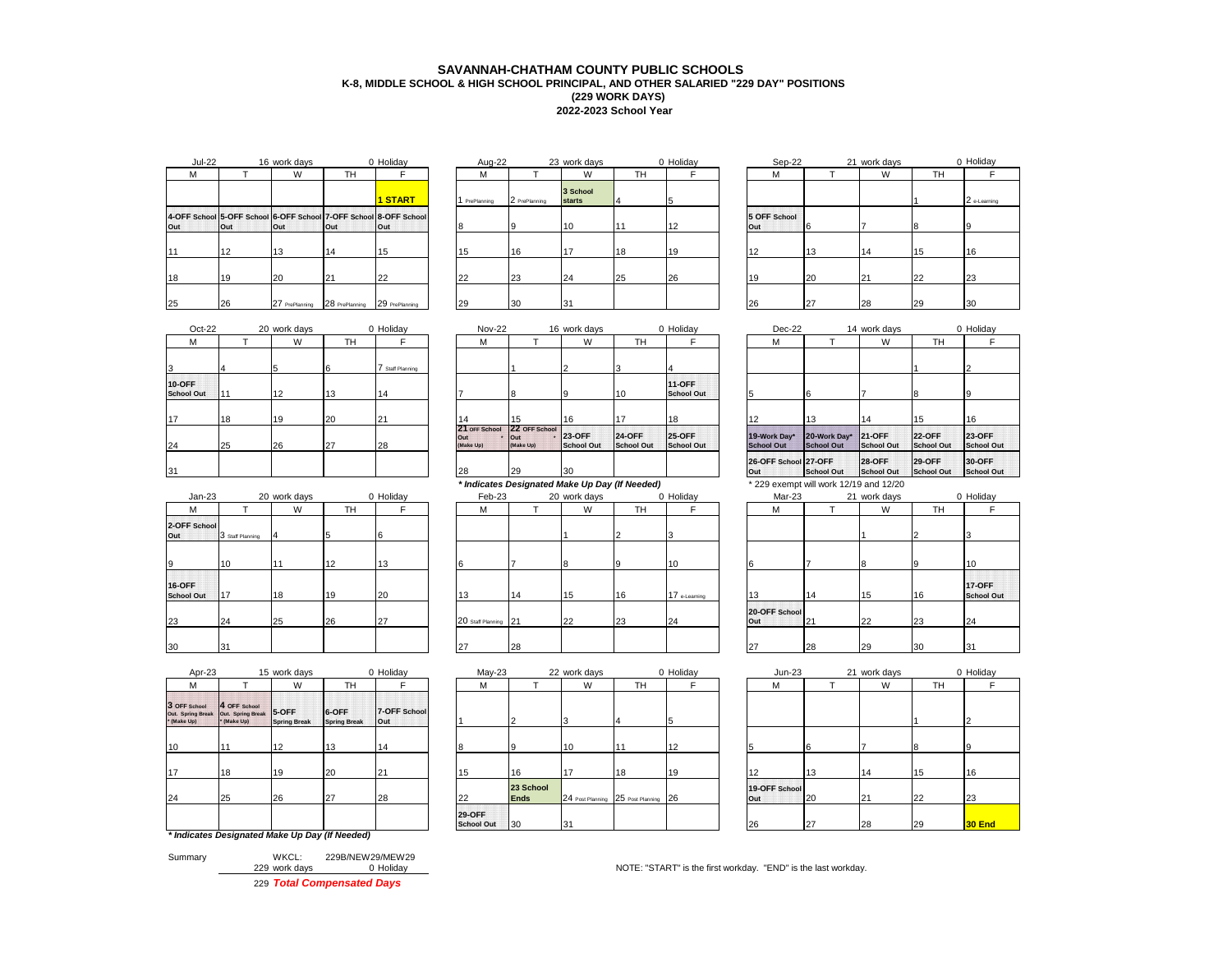## **2022-2023 School Year SAVANNAH-CHATHAM COUNTY PUBLIC SCHOOLS ELEMENTARY PRINCIPAL, CENTER LEADER, SAVANNAH EARLY COLLEGE HS AND OTHER SALARIED "219 DAY" POSITIONS (219 WORK DAYS)**

| <b>Jul-22</b>   |            | 15 work days   |                | 0 Holiday                                                                      | Aug-22      |               | 23 work days              |    | 0 Holiday | Sep-22              |    | 21 work days |    | 0 Holiday    |
|-----------------|------------|----------------|----------------|--------------------------------------------------------------------------------|-------------|---------------|---------------------------|----|-----------|---------------------|----|--------------|----|--------------|
|                 |            | W              | TH             |                                                                                | M           |               | W                         | TН |           | м                   |    | W            | TH |              |
|                 |            |                |                |                                                                                | PrePlanning | 2 PrePlanning | 3 School<br><b>starts</b> |    |           |                     |    |              |    | 2 e-Learning |
| Out             | <b>Out</b> | lOut           | <b>Out</b>     | 4-OFF School 5-OFF School 6-OFF School 7-OFF School 8-OFF School<br><b>Out</b> |             |               | 10                        |    | 12        | 5 OFF School<br>Out |    |              |    |              |
| <b>11 START</b> | 112        | 13             | 14             | 15                                                                             |             | 16            | 17                        | 18 | 19        |                     | 13 | 114          | 15 | 16           |
| 18              | 19         | 20             | 21             | 22                                                                             | 22          | <b>23</b>     | 24                        | 25 | <b>26</b> | 19                  | 20 |              | 22 | 23           |
| 25              | 26         | 27 PrePlanning | 28 PrePlanning | 29 PrePlanning                                                                 | 29          | 30            | 31                        |    |           | 26                  | 27 | 28           | 29 | 30           |

| Holiday             | Aug-22      |               | 23 work days       |    | 0 Holida |
|---------------------|-------------|---------------|--------------------|----|----------|
| F.                  | М           |               | W                  | TН | F        |
| 1                   | PrePlanning | 2 PrePlanning | 3 School<br>starts | 4  | 5        |
| 8-OFF School<br>Out | 8           | 9             | 10                 | 11 | 12       |
| 15                  | 15          | 16            | 17                 | 18 | 19       |
| 22                  | 22          | 23            | 24                 | 25 | 26       |
| 29 PrePlanning      | 29          | 30            | 31                 |    |          |
|                     |             |               |                    |    |          |

| JUI-ZZ     |            | <b>15 WORLDays</b> |                | v nolludy                                                                | Aug-22        |               | <b>23 WUIK UAYS</b>       |           | v nolludy | OUD-ZZ              |    | <b>ZI WUIK UAYS</b> |    | v nolludy    |
|------------|------------|--------------------|----------------|--------------------------------------------------------------------------|---------------|---------------|---------------------------|-----------|-----------|---------------------|----|---------------------|----|--------------|
|            |            | W                  | TH             |                                                                          | M             |               | W                         | <b>TH</b> |           | M                   |    | W                   | TH |              |
|            |            |                    |                |                                                                          | 1 PrePlanning | 2 PrePlanning | 3 School<br><b>starts</b> |           |           |                     |    |                     |    | 2 e-Learning |
|            | <b>Out</b> | <b>Out</b>         | Out            | School 5-OFF School 6-OFF School 7-OFF School 8-OFF School<br><b>Out</b> |               |               | 10                        | 11        | 12        | 5 OFF School<br>Out |    |                     |    |              |
| <b>ART</b> | <b>12</b>  |                    | 14             | 15                                                                       | 15            | 16            | 17                        | 18        | 19        | 12                  | 13 |                     | 15 | 16           |
|            | 19         | 20                 | 21             | 22                                                                       | 22            | 23            | 24                        | 25        | 26        | 19                  | 20 | 121                 | 22 | 23           |
|            | 26         | 27 PrePlanning     | 28 PrePlanning | 29 PrePlanning                                                           | 29            | 30            | 31                        |           |           | 26                  | 27 | 28                  | 29 | 30           |

| $Oct-22$                    |    | 20 work days |    | 0 Holiday      |     | Nov-22                     |                                    | 16 work days                |                                    | 0 Holiday                          | Dec-22                      |            | 12 work days                 |                             | $0$ Ho          |
|-----------------------------|----|--------------|----|----------------|-----|----------------------------|------------------------------------|-----------------------------|------------------------------------|------------------------------------|-----------------------------|------------|------------------------------|-----------------------------|-----------------|
| M                           |    | W            | TН |                |     | M                          |                                    | W                           | <b>TH</b>                          |                                    | М                           |            | W                            | TH.                         |                 |
| 13                          |    |              |    | Staff Planning |     |                            |                                    |                             |                                    |                                    |                             |            |                              |                             |                 |
| 10-OFF<br><b>School Out</b> |    | 12           | 13 | 14             |     |                            |                                    |                             | 10                                 | <b>11-OFF</b><br><b>School Out</b> |                             |            |                              |                             |                 |
| 117                         | 18 | 19           | 20 | 21             | 14  |                            | 15                                 | 16                          | 17                                 | 18                                 | 12                          | 13         | 14                           | 15                          | 16              |
| 24                          | 25 | 26           | 27 | 28             | Out | 21 OFF School<br>(Make Up) | 22 OFF School<br>lout<br>(Make Up) | <b>23-OFF</b><br>School Out | <b>24-OFF</b><br><b>School Out</b> | <b>25-OFF</b><br>School Out        | 19-OFF School 20-OFF<br>Out | School Out | <b>21-OFF</b><br>School Out  | <b>22-OFF</b><br>School Out | 23<br><b>Sc</b> |
| 31                          |    |              |    |                | 28  |                            | 29                                 | 30                          |                                    |                                    | 26-OFF School 27-OFF<br>Out | School Out | <b>128-OFF</b><br>School Out | $129-OFF$<br>School Out     | 30<br><b>Sc</b> |

|                             |                  |              |           |           |                      | $\cdot$ |              | .         |              |                      |    |              |     |                 |
|-----------------------------|------------------|--------------|-----------|-----------|----------------------|---------|--------------|-----------|--------------|----------------------|----|--------------|-----|-----------------|
| $Jan-23$                    |                  | 20 work days |           | 0 Holiday | Feb-23               |         | 20 work days |           | 0 Holiday    | Mar-23               |    | 21 work days |     | $0$ Ho          |
| м                           |                  | W            | <b>TH</b> |           | м                    |         | W            | <b>TH</b> |              | М                    |    | W            | TH. |                 |
| 2-OFF School<br>Out         | 3 Staff Planning | 14           |           |           |                      |         |              |           |              |                      |    |              |     |                 |
| $\mathbf{Q}$                | 10               | 11           | 12        | 13        |                      |         |              |           | 10           |                      |    | 8            |     | 10              |
| 16-OFF<br><b>School Out</b> | 17               | 18           | 19        | 20        | 13                   | 14      | 15           | 16        | 17 e-Leaming | 13                   | 14 | 15           | 16  | 17<br><b>Sc</b> |
| 23                          | 24               | 25           | 26        | 27        | 20 Staff Planning 21 |         | 22           | 23        | 24           | 20-OFF School<br>Out | 21 | 22           | 23  | 24              |
| 30                          | 31               |              |           |           | 27                   | 28      |              |           |              | 27                   | 28 | 29           | 30  | 31              |

| $Oct-22$   |     | 20 work days |           | 0 Holiday      |                                   | <b>Nov-22</b> |                                                | 16 work days                |                             | 0 Holiday                          | $Dec-22$                    |                   | 12 work days                |                             | 0 Holiday                 |
|------------|-----|--------------|-----------|----------------|-----------------------------------|---------------|------------------------------------------------|-----------------------------|-----------------------------|------------------------------------|-----------------------------|-------------------|-----------------------------|-----------------------------|---------------------------|
|            |     | W            | <b>TH</b> |                |                                   | М             |                                                | W                           | TН                          |                                    | М                           |                   | W                           | <b>TH</b>                   |                           |
|            |     |              | ıb        | Staff Planning |                                   |               |                                                |                             |                             |                                    |                             |                   |                             |                             |                           |
| F<br>I Out | 111 | 12           | 13        |                |                                   |               |                                                |                             | 10                          | <b>11-OFF</b><br><b>School Out</b> |                             |                   |                             |                             |                           |
|            | 18  | 19           | 20        | 121            |                                   |               | 15                                             | 16                          |                             | 18                                 |                             | 13                | 14                          | 15                          | 16                        |
|            | 25  | 26           | 27        | 28             | 21 OFF School<br>Out<br>(Make Up) |               | 22 OFF School<br>lout<br>(Make Up)             | <b>23-OFF</b><br>School Out | <b>24-OFF</b><br>School Out | <b>25-OFF</b><br>School Out        | 19-OFF School 20-OFF<br>Out | <b>School Out</b> | <b>21-OFF</b><br>School Out | <b>22-OFF</b><br>School Out | <b>23-OFF</b><br>School C |
|            |     |              |           |                | 28                                |               | 29                                             | 30                          |                             |                                    | 26-OFF School 27-OFF<br>Out | <b>School Out</b> | <b>28-OFF</b><br>School Out | <b>29-OFF</b><br>School Out | <b>30-OFF</b><br>School C |
|            |     |              |           |                |                                   |               | * Indicates Designated Make Up Day (If Needed) |                             |                             |                                    |                             |                   |                             |                             |                           |

| Jan-23      |                  | 20 work days | 0 Holiday |    | Feb-23               |    | 20 work days |    | 0 Holiday    | Mar-23               |                 | 21 work days |           | 0 Holiday                 |
|-------------|------------------|--------------|-----------|----|----------------------|----|--------------|----|--------------|----------------------|-----------------|--------------|-----------|---------------------------|
| Μ           |                  | W            | <b>TH</b> |    | М                    |    | W            | TН |              | м                    |                 | W            | <b>TH</b> |                           |
| School      | 3 Staff Planning |              |           |    |                      |    |              |    |              |                      |                 |              |           |                           |
|             | 10               |              | 12        | 13 |                      |    |              |    | 10           |                      |                 |              |           | 10                        |
| F.<br>I Out | 17               | 18           | 19        | 20 | $\sqrt{2}$           | 14 | 15           | 16 | 17 e-Leaming | $\sim$               | 14              | 15           | 16        | 17-OFF<br><b>School C</b> |
|             | 24               | 25           | 26        | 27 | 20 Staff Planning 21 |    | 22           | 23 | 24           | 20-OFF School<br>Out | 12 <sup>-</sup> | 22           | 23        | 24                        |
|             | 31               |              |           |    | 27                   | 28 |              |    |              | 27                   | 28              | 29           | 30        | 31                        |

| Apr-23                                           |                                                  | 15 work days                 |                              | 0 Holiday                  | $May-23$                           |                          | 22 work days |                                      | 0 Holiday | $Jun-23$             |    | 14 work days |           | 0 Holiday |
|--------------------------------------------------|--------------------------------------------------|------------------------------|------------------------------|----------------------------|------------------------------------|--------------------------|--------------|--------------------------------------|-----------|----------------------|----|--------------|-----------|-----------|
| M                                                |                                                  | W                            | <b>TH</b>                    |                            | M                                  |                          | W            | <b>TH</b>                            |           | М                    |    | W            | <b>TH</b> |           |
| 3 OFF School<br>Out. Spring Break<br>* (Make Up) | 4 OFF School<br>Out. Spring Break<br>* (Make Up) | 5-OFF<br><b>Spring Break</b> | 6-OFF<br><b>Spring Break</b> | 7-OFF School<br><b>Out</b> |                                    |                          |              |                                      |           |                      |    |              |           |           |
| 10                                               | 111                                              | 12                           | 13                           | 14                         |                                    |                          | 10           |                                      | 12        |                      | 6  |              |           |           |
| 17                                               | 18                                               | 19                           | 20                           | 21                         | 15                                 | 16                       | .17          | 18                                   | 19        | 12                   | 13 | 14           | 15        | 16        |
| 24                                               | 25                                               | 26                           | 27                           | 28                         | 22                                 | 23 School<br><b>Ends</b> |              | 24 Post Planning 25 Post Planning 26 |           | 19-OFF School<br>Out | 20 | $21$ END     | 22        | 23        |
|                                                  |                                                  |                              |                              |                            | <b>29-OFF</b><br><b>School Out</b> | 30                       | 31           |                                      |           | 26                   | 27 | 28           | 29        | 30        |
|                                                  | * Indicates Designated Make Up Day (If Needed)   |                              |                              |                            |                                    |                          |              |                                      |           |                      |    |              |           |           |

| Summary | WKCL:         | 219/219D/NEW19/MEW19       |
|---------|---------------|----------------------------|
|         | 219 work days | 0 Holiday                  |
|         |               | 219 Total Compensated Days |

| Holiday             | $May-23$                           |                          | 22 work days |                                      | 0 Holiday | $Jun-23$             |    | 14 work days  |     | $0$ Ho |
|---------------------|------------------------------------|--------------------------|--------------|--------------------------------------|-----------|----------------------|----|---------------|-----|--------|
|                     | м                                  |                          | W            | TН                                   |           | м                    |    | W             | TH. |        |
| 7-OFF School<br>Out |                                    |                          |              | 4                                    | 15        |                      |    |               |     | 2      |
| 14                  |                                    | g                        | 10           | 11                                   | 12        | 5                    |    |               |     | 9      |
| 21                  | 15                                 | 16                       | 17           | 18                                   | 19        | 12                   | 13 | 14            | 15  | 16     |
| 28                  | 22                                 | 23 School<br><b>Ends</b> |              | 24 Post Planning 25 Post Planning 26 |           | 19-OFF School<br>Out | 20 | <b>21 END</b> | 22  | 23     |
|                     | <b>29-OFF</b><br><b>School Out</b> | 30                       | 31           |                                      |           | 26                   | 27 | 28            | 29  | 30     |

|                                    | М                           |                   | W                                  | TН                                 |                                    |
|------------------------------------|-----------------------------|-------------------|------------------------------------|------------------------------------|------------------------------------|
| 4                                  |                             |                   |                                    |                                    | $^{2}$                             |
| <b>11-OFF</b><br><b>School Out</b> | 5                           | 6                 |                                    | 8                                  | 9                                  |
| 18                                 | 12                          | 13                | 14                                 | 15                                 | 16                                 |
| <b>25-OFF</b><br><b>School Out</b> | 19-OFF School 20-OFF<br>Out | <b>School Out</b> | <b>21-OFF</b><br><b>School Out</b> | <b>22-OFF</b><br><b>School Out</b> | <b>23-OFF</b><br><b>School Out</b> |
|                                    | 26-OFF School 27-OFF<br>Out | <b>School Out</b> | <b>28-OFF</b><br><b>School Out</b> | <b>29-OFF</b><br><b>School Out</b> | 30-OFF<br><b>School Out</b>        |

| Mar-23               |    | 21 work days | 0 Holiday |                                    |  |  |  |
|----------------------|----|--------------|-----------|------------------------------------|--|--|--|
| М                    |    | W            | TH        |                                    |  |  |  |
|                      |    |              | 2         | 3                                  |  |  |  |
| 6                    | 7  | 8            | 9         | 10                                 |  |  |  |
| 13                   | 14 | 15           | 16        | <b>17-OFF</b><br><b>School Out</b> |  |  |  |
| 20-OFF School<br>Out | 21 | 22           | 23        | 24                                 |  |  |  |
| 27                   | 28 | 29           | 30        | 31                                 |  |  |  |

| $Jun-23$             |    | 14 work days  | 0 Holiday |    |  |  |
|----------------------|----|---------------|-----------|----|--|--|
| М                    |    | W             | TH        | F  |  |  |
|                      |    |               |           |    |  |  |
|                      |    |               |           | 2  |  |  |
| 5                    | 6  | 7             | 8         | 9  |  |  |
| 12                   | 13 | 14            | 15        | 16 |  |  |
| 19-OFF School<br>Out | 20 | <b>21 END</b> | 22        | 23 |  |  |
| 26                   | 27 | 28            | 29        | 30 |  |  |

219 WOTE: "START" is the first workday. "END" is the last workday.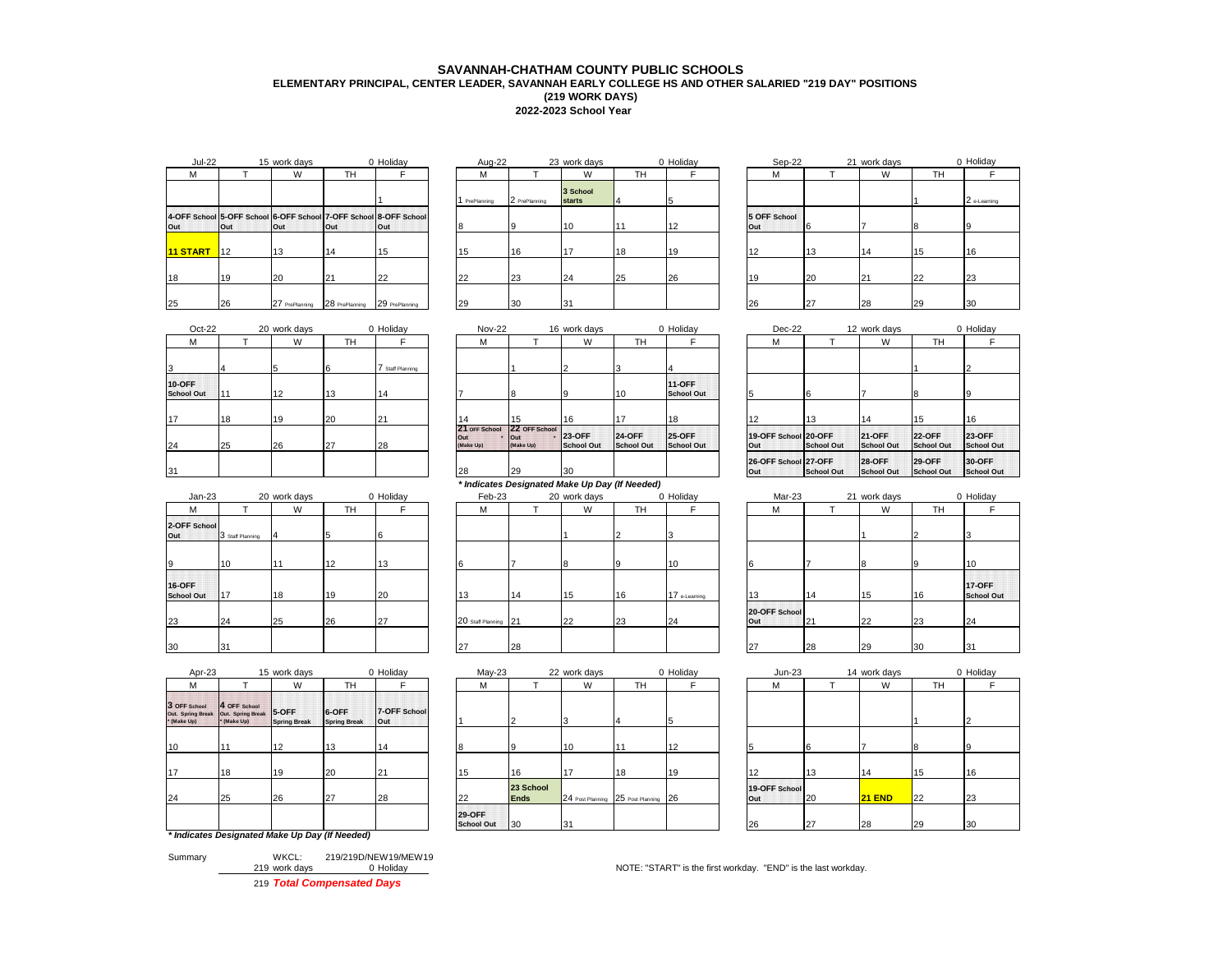## **2022-2023 School Year SAVANNAH-CHATHAM COUNTY PUBLIC SCHOOLS JROTC INSTRUCTORS (229 WORK DAYS)**

| <b>Jul-22</b> |                   | 15 work days                  |                | 0 Holiday                                                                      | Aug-22        |               | 23 work days              |    | 0 Holiday |     | Sep-22       |           | 21 work days |    | 0 Holiday    |
|---------------|-------------------|-------------------------------|----------------|--------------------------------------------------------------------------------|---------------|---------------|---------------------------|----|-----------|-----|--------------|-----------|--------------|----|--------------|
| M             |                   | W                             | TH <sub></sub> |                                                                                | M             |               | W                         | TH |           |     | М            |           | W            | TH |              |
|               |                   |                               |                |                                                                                | 1 PrePlanning | 2 PrePlanning | 3 School<br><b>starts</b> |    |           |     |              |           |              |    | 2 e-Learning |
| Out           | Out               | <b>Out</b>                    | Out            | 4-OFF School 5-OFF School 6-OFF School 7-OFF School 8-OFF School<br><b>Out</b> |               |               | 10                        |    | 12        | Out | 5 OFF School |           |              |    |              |
| 11 START      | $\blacksquare$ 12 | 13                            | 14             | 15                                                                             | 15            | 16            |                           | 18 | 19        |     |              | 13        | 14           | 15 | 16           |
| 18            | 19                | 20                            | 21             | 22                                                                             | 22            | 23            | 24                        | 25 | 26        |     |              | 20        | 21           | 22 | 23           |
| 25            | 26                | 27 PrePlanning 28 PrePlanning |                | 29 PrePlanning                                                                 | 29            | 30            | 31                        |    |           | 26  |              | <b>27</b> | <b>28</b>    | 29 | 30           |

| Holidav             | Aug-22      |               | 23 work days              |    | 0 Holiday |
|---------------------|-------------|---------------|---------------------------|----|-----------|
| F                   | М           |               | W                         | TН | F         |
| 1                   | PrePlanning | 2 PrePlanning | 3 School<br><b>starts</b> | 4  | 5         |
| 8-OFF School<br>Out | 8           | 9             | 10                        | 11 | 12        |
| 15                  | 15          | 16            | 17                        | 18 | 19        |
| 22                  | 22          | 23            | 24                        | 25 | 26        |
| 29 PrePlanning      | 29          | 30            | 31                        |    |           |

| Jul-22     |     | 15 work days   |                | 0 Holiday                                                                | Aug-22        |               | 23 work days              |     | 0 Holiday | Sep-22              |    | 21 work days |    | 0 Holiday    |
|------------|-----|----------------|----------------|--------------------------------------------------------------------------|---------------|---------------|---------------------------|-----|-----------|---------------------|----|--------------|----|--------------|
|            |     | W              | TH             |                                                                          | M             |               | W                         | TH. |           | M                   |    | W            | TH |              |
|            |     |                |                |                                                                          | 1 PrePlanning | 2 PrePlanning | 3 School<br><b>starts</b> |     |           |                     |    |              |    | 2 e-Learning |
|            | Out | lOut           | Out            | School 5-OFF School 6-OFF School 7-OFF School 8-OFF School<br><b>Out</b> |               |               | 10                        | 11  | 12        | 5 OFF School<br>Out |    |              |    |              |
| <b>ART</b> | 12  | 13             | 14             | 15                                                                       | 15            | 16            | 17                        | 18  | 19        | 12                  | 13 | 14           | 15 | 16           |
|            | 19  | 20             | 21             | 22                                                                       | 22            | 23            | 24                        | 25  | 26        | 19                  | 20 | 121          | 22 | 23           |
|            | 26  | 27 PrePlanning | 28 PrePlanning | 29 PrePlanning                                                           | 29            | 30            | 31                        |     |           | 26                  | 27 | 28           | 29 | 30           |

| $Oct-22$                           |    | 20 work days |     | 0 Holiday        |                                   | Nov-22 |                                           | 17 work days            |                             | 0 Holiday                            | Dec-22                      |            | 12 work days                 |                             | $0$ Ho          |
|------------------------------------|----|--------------|-----|------------------|-----------------------------------|--------|-------------------------------------------|-------------------------|-----------------------------|--------------------------------------|-----------------------------|------------|------------------------------|-----------------------------|-----------------|
| M                                  |    | W            | TH. |                  |                                   | M      |                                           | W                       | TH                          |                                      | М                           |            | W                            | TH.                         |                 |
| Iз                                 |    |              | 6   | 7 Staff Planning |                                   |        |                                           |                         |                             | 14                                   |                             |            |                              |                             |                 |
| <b>10-OFF</b><br><b>School Out</b> |    | 12           | 13  | 14               |                                   |        |                                           |                         | 10                          | <b>11 VETERAN'S</b><br><b>PARADE</b> |                             | <b>G</b>   |                              | $\mathbf{R}$                |                 |
| 17                                 | 18 | 19           | 20  | 21               | 14                                |        | 15                                        | 16                      | 17                          | 18                                   | 12                          | 13         | 114                          | 15                          | 16              |
| 24                                 | 25 | 26           | 27  | 28               | 21 OFF School<br>Out<br>(Make Up) |        | <b>ZZ</b> OFF School<br>lout<br>(Make Up) | $123-OFF$<br>School Out | <b>24-OFF</b><br>School Out | <b>25-OFF</b><br>School Out          | 19-OFF School 20-OFF<br>Out | School Out | <b>21-OFF</b><br>School Out  | <b>22-OFF</b><br>School Out | 23<br><b>Sc</b> |
| 31                                 |    |              |     |                  | 28                                |        | 29                                        | 30                      |                             |                                      | 26-OFF School 27-OFF<br>Out | School Out | <b>128-OFF</b><br>School Out | $129-OFF$<br>School Out     | 30<br><b>Sc</b> |

| $Jan-23$                |                  | 21 work days |           | 0 Holiday | Feb-23            |    | 20 work days |           | 0 Holiday    | Mar-23               |    | 22 work days |     | $0$ Ho         |
|-------------------------|------------------|--------------|-----------|-----------|-------------------|----|--------------|-----------|--------------|----------------------|----|--------------|-----|----------------|
| М                       |                  | W            | <b>TH</b> |           | М                 |    | W            | <b>TH</b> |              | М                    |    | W            | TH. |                |
| 2-OFF School<br>Out     | 3 Staff Planning |              |           |           |                   |    |              |           |              |                      |    |              |     |                |
| 9                       | 10               | 11           | 12        | 13        |                   |    |              | IΩ        | 10           | $\sim$               |    | 18           |     | 10             |
| 16 MLK<br><b>PARADE</b> | 17               | 18           | 19        | 20        | 13                | 14 | 15           | 16        | 17 e-Leaming | 13                   | 14 | 15           | 16  | 17<br>Pa<br>P/ |
| 23                      | 24               | 25           | 26        | 27        | 20 Staff Planning | 21 | 22           | 23        | 24           | 20-OFF School<br>Out | 21 | 22           | 23  | 24             |
| 30                      | 31               |              |           |           | 27                | 28 |              |           |              | 27                   | 28 | 29           | 30  | 31             |

| $Oct-22$    |     | 20 work days |    | 0 Holiday        | Nov-22                            |                                          | 17 work days                |                             | 0 Holiday                            | Dec-22                      |            | 12 work days                 |                                | 0 Holiday                 |
|-------------|-----|--------------|----|------------------|-----------------------------------|------------------------------------------|-----------------------------|-----------------------------|--------------------------------------|-----------------------------|------------|------------------------------|--------------------------------|---------------------------|
|             |     |              |    |                  |                                   |                                          |                             |                             |                                      |                             |            |                              |                                |                           |
|             |     | W            | TH |                  | М                                 |                                          | W                           | TН                          |                                      | М                           |            | W                            | TH                             |                           |
|             |     |              |    | 7 Staff Planning |                                   |                                          |                             |                             |                                      |                             |            |                              |                                |                           |
| F.<br>I Out | 111 | 12           | 13 | 14               |                                   |                                          |                             | 10                          | <b>11 VETERAN'S</b><br><b>PARADE</b> |                             |            |                              | $\circ$                        |                           |
|             | 18  | 19           | 20 | 21               |                                   | 15                                       | 16                          |                             | 18                                   | 12                          | 13         | 14                           | 15                             | 16                        |
|             | 25  | 26           | 27 | 28               | 21 OFF School<br>Out<br>(Make Up) | <b>ZZ</b> OFF School<br>Out<br>(Make Up) | <b>23-OFF</b><br>School Out | <b>24-OFF</b><br>School Out | <b>25-OFF</b><br>School Out          | 19-OFF School 20-OFF<br>Out | School Out | <b>21-OFF</b><br>School Out  | <b>22-OFF</b><br>School Out    | <b>23-OFF</b><br>School C |
|             |     |              |    |                  | 28                                | 29                                       | 30                          |                             |                                      | 26-OFF School 27-OFF<br>Out | School Out | <b>128-OFF</b><br>School Out | $129-OFF$<br><b>School Out</b> | 30-OFF<br>School C        |

## *\* Indicates Designated Make Up Day (If Needed)*

| Jan-23   |                  | 21 work days |           | 0 Holiday | Feb-23               |    | 20 work days |           | 0 Holiday    | Mar-23               |    | 22 work days |           | 0 Holiday                                       |
|----------|------------------|--------------|-----------|-----------|----------------------|----|--------------|-----------|--------------|----------------------|----|--------------|-----------|-------------------------------------------------|
| м        |                  | W            | <b>TH</b> |           | м                    |    | W            | <b>TH</b> |              | м                    |    | W            | <b>TH</b> |                                                 |
| School   | 3 Staff Planning |              |           |           |                      |    |              |           |              |                      |    |              |           |                                                 |
|          | 10               |              | 12        |           |                      |    |              |           | 10           |                      |    |              |           | 10                                              |
| ĸ<br>DE. | 17               | 18           | 19        | 20        | 13                   | 14 | 15           | 16        | 17 e-Leaming | 13                   | 14 | 15           | 16        | <b>17 St.</b><br><b>Patrick</b><br><b>PARAD</b> |
|          | 24               | 25           | 26        | 27        | 20 Staff Planning 21 |    | 22           | 23        | 24           | 20-OFF School<br>Out | 21 | 22           | 23        | 24                                              |
|          | 31               |              |           |           | ヘフ                   | 28 |              |           |              | 27                   | 28 | 29           | 30        | 31                                              |

|                   |                                                                             |                                                    |                      |                             |                          |          |              |    |                                                   |                                                                                      |     |                                       |              | 0 Holiday |
|-------------------|-----------------------------------------------------------------------------|----------------------------------------------------|----------------------|-----------------------------|--------------------------|----------|--------------|----|---------------------------------------------------|--------------------------------------------------------------------------------------|-----|---------------------------------------|--------------|-----------|
|                   | W                                                                           | TH                                                 |                      | M                           |                          | W        | TH           |    |                                                   | м                                                                                    |     | W                                     | TH           |           |
|                   |                                                                             | 6-OFF<br><b>Spring Break</b>                       | 7-OFF School<br>lOut |                             |                          |          |              |    |                                                   |                                                                                      |     |                                       |              |           |
|                   | 12                                                                          | 13                                                 | 14                   |                             |                          | 10       |              | 12 |                                                   |                                                                                      |     |                                       |              |           |
| 18                | 19                                                                          | 20                                                 | 121                  | 15                          | 16                       |          | 18           | 19 |                                                   |                                                                                      | 13  | 14                                    | 15           | 16        |
|                   |                                                                             | 27                                                 | 28                   | 22                          | 23 School<br><b>Ends</b> |          |              |    |                                                   |                                                                                      |     |                                       | 22           | 23        |
|                   |                                                                             |                                                    |                      | 29-OFF<br><b>School Out</b> | 130                      | 31       |              |    |                                                   | 26                                                                                   |     | 28                                    | 29           | 30 End    |
| Out. Spring Break | Apr-23<br>4 OFF School<br>Out. Spring Break<br><sup>*</sup> (Make Up)<br>25 | 15 work days<br>5-OFF<br><b>Spring Break</b><br>26 |                      | 0 Holiday                   |                          | $May-23$ | 22 work days |    | 0 Holiday<br>24 Post Planning 25 Post Planning 26 | $\theta$ and the second distribution of a second second the distribution of $\theta$ | Out | $Jun-23$<br>19-OFF School<br>20<br>27 | 21 work days |           |

| F                                  | M                           |                   | W                                  | TH                                 | F                                  |
|------------------------------------|-----------------------------|-------------------|------------------------------------|------------------------------------|------------------------------------|
| 4                                  |                             |                   |                                    |                                    | 2                                  |
| <b>11 VETERAN'S</b><br>PARADE      | 5                           | 6                 |                                    | 8                                  | 9                                  |
| 18                                 | 12                          | 13                | 14                                 | 15                                 | 16                                 |
| <b>25-OFF</b><br><b>School Out</b> | 19-OFF School 20-OFF<br>Out | <b>School Out</b> | <b>21-OFF</b><br><b>School Out</b> | <b>22-OFF</b><br><b>School Out</b> | <b>23-OFF</b><br><b>School Out</b> |
|                                    | 26-OFF School 27-OFF<br>Out | <b>School Out</b> | <b>28-OFF</b><br><b>School Out</b> | <b>29-OFF</b><br><b>School Out</b> | 30-OFF<br><b>School Out</b>        |

| Mar-23               |    | 22 work days |    | 0 Holiday                                       |
|----------------------|----|--------------|----|-------------------------------------------------|
| М                    |    | W            | TH | F                                               |
|                      |    |              | 2  | 3                                               |
| 6                    | 7  | 8            | 9  | 10                                              |
| 13                   | 14 | 15           | 16 | 17 St.<br><b>Patrick's Day</b><br><b>PARADE</b> |
| 20-OFF School<br>Out | 21 | 22           | 23 | 24                                              |
| 27                   | 28 | 29           | 30 | 31                                              |

| $Jun-23$             |    | 21 work days |    | 0 Holiday      |
|----------------------|----|--------------|----|----------------|
| М                    |    | W            | TH | F              |
|                      |    |              |    |                |
|                      |    |              | 1  | $\overline{2}$ |
| 5                    | 6  | 7            | 8  | 9              |
| 12                   | 13 | 14           | 15 | 16             |
| 19-OFF School<br>Out | 20 | 21           | 22 | 23             |
| 26                   | 27 | 28           | 29 | 30 End         |

## **3 OFF School Out. Spring Break \* (Make Up) 4 OFF School Out. Spring Break \* (Make Up) 5-OFF Spring Break 6-OFF Spring Break 7-OFF School**  24 25 26 27 28 22

|         | * Indicates Designated Make Up Day (If Needed) |               |      |   |
|---------|------------------------------------------------|---------------|------|---|
| Summary |                                                | WKCL:         | 229J |   |
|         |                                                | 229 work days |      | n |
|         |                                                |               |      |   |

229 *Total Compensated Days*

0 Holiday **229 WOTE: "START"** is the first workday. "END" is the last workday.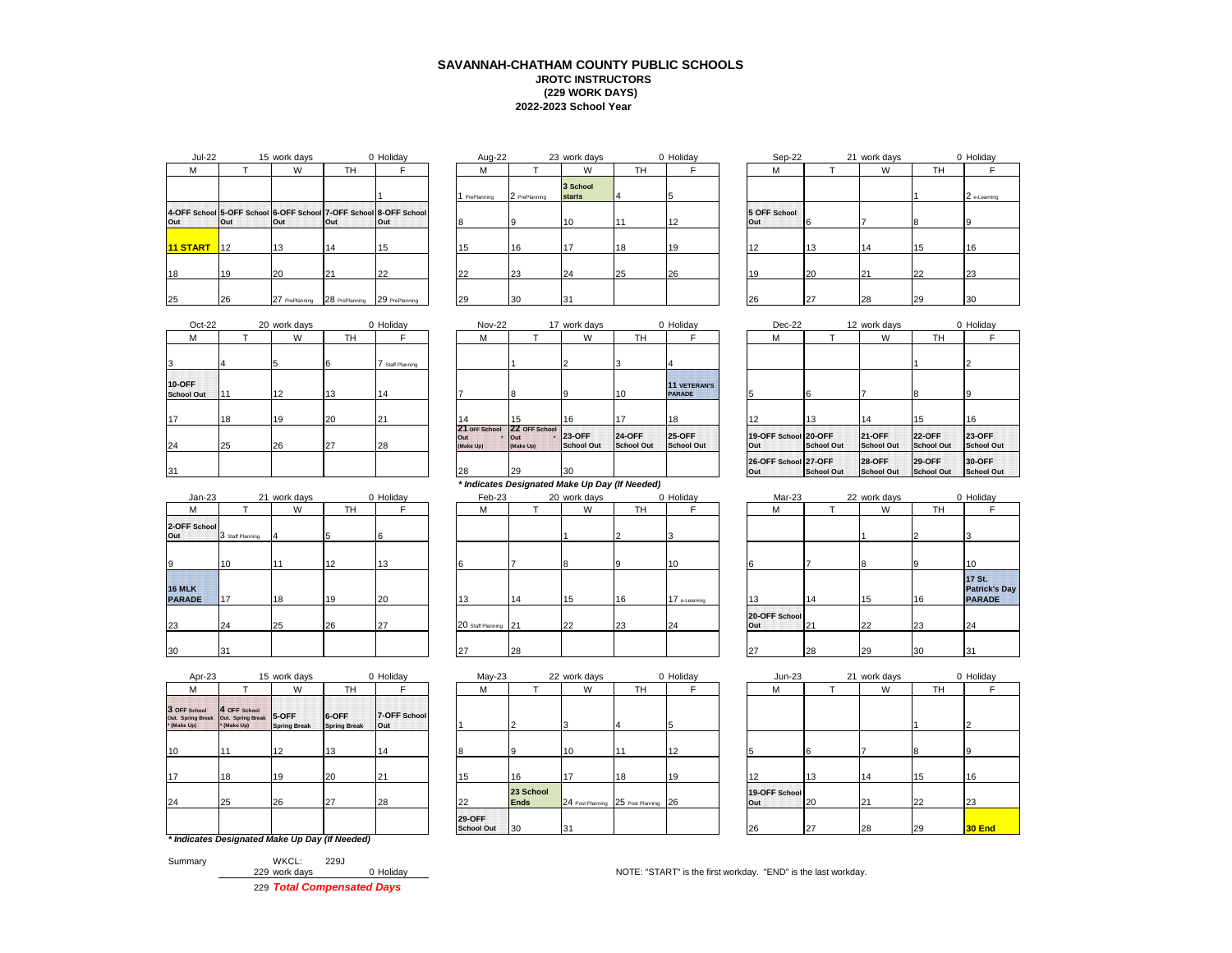## **2022-2023 School Year SAVANNAH-CHATHAM COUNTY PUBLIC SCHOOLS ASST PRINCIPAL, ASST CENTER LEADER, SCHOOL PSYCHOLOGIST, AND OTHER SALARIED "200 DAY" POSITIONS (200 WORK DAYS)**

| <b>Jul-22</b> |    | 8 work days     |                | 0 Holiday      | Aug-22      |               | 23 work days              |           | 0 Holiday | Sep-22              |    | 21 work days |     | $0$ Ho         |
|---------------|----|-----------------|----------------|----------------|-------------|---------------|---------------------------|-----------|-----------|---------------------|----|--------------|-----|----------------|
| М             |    | W               | <b>TH</b>      |                | М           |               | W                         | <b>TH</b> |           | М                   |    | W            | TH. |                |
|               |    |                 |                |                | PrePlanning | 2 PrePlanning | 3 School<br><b>starts</b> |           |           |                     |    |              |     | 2 <sub>0</sub> |
|               |    |                 |                |                |             |               | 110                       | 4 A       |           | 5 OFF School<br>Out |    |              |     |                |
| 11            | 12 | 13              | 14             | 15             | 15          | 16            | 17                        | 18        | 19        | 12                  | 13 | 14           | 15  | 16             |
| 18            | 19 | <b>20 START</b> | 21             | 22             | 22          | 23            | 24                        | 25        | 26        | 19                  | 20 | 21           | 22  | 23             |
| 25            | 26 | 27 PrePlanning  | 28 PrePlanning | 29 PrePlanning | 29          | 30            | 31                        |           |           | 26                  | 27 | 28           | 29  | 30             |

| Holiday        | Aug-22      |               | 23 work days              |    | 0 Holida |
|----------------|-------------|---------------|---------------------------|----|----------|
| F              | M           |               | W                         | TН |          |
| 1              | PrePlanning | 2 PrePlanning | 3 School<br><b>starts</b> | 4  | 5        |
| 8              | 8           | 9             | 10                        | 11 | 12       |
| 15             | 15          | 16            | 17                        | 18 | 19       |
| 22             | 22          | 23            | 24                        | 25 | 26       |
| 29 PrePlanning | 29          | 30            | 31                        |    |          |
|                |             |               |                           |    |          |

| Jul-22 |    | 8 work days     |                | 0 Holiday      |  | Aug-22        |               | 23 work days       |           | 0 Holiday | Sep-22              |    | 21 work days |           | 0 Holiday    |
|--------|----|-----------------|----------------|----------------|--|---------------|---------------|--------------------|-----------|-----------|---------------------|----|--------------|-----------|--------------|
|        |    | W               | TH             |                |  | M             |               | W                  | <b>TH</b> |           | м                   |    | W            | <b>TH</b> |              |
|        |    |                 |                |                |  | 1 PrePlanning | 2 PrePlanning | 3 School<br>starts |           |           |                     |    |              |           | 2 e-Learning |
|        |    |                 |                |                |  |               | ח ו           | 10                 | 11        | 12        | 5 OFF School<br>Out |    |              |           | חו           |
|        | 12 | 12              | 14             | 15             |  | 15            | 16            | 17                 | 18        | 19        | 12                  | 13 | 14           | 15        | 16           |
|        | 19 | <b>20 START</b> | 21             | 22             |  | 22            | 23            | 24                 | 25        | 26        | 19                  | 20 | 21           | 22        | 23           |
|        | 26 | 27 PrePlanning  | 28 PrePlanning | 29 PrePlanning |  | 29            | 30            | 31                 |           |           | 26                  | 27 | 28           | 29        | 30           |

| $Oct-22$                           |     | 20 work days |           | 0 Holiday        | Nov-22                            |                                    | 16 work days            |                                    | 0 Holiday                          | Dec-22                      |            | 12 work days                 |                             | $0$ Ho          |
|------------------------------------|-----|--------------|-----------|------------------|-----------------------------------|------------------------------------|-------------------------|------------------------------------|------------------------------------|-----------------------------|------------|------------------------------|-----------------------------|-----------------|
| M                                  |     | W            | <b>TH</b> |                  | м                                 |                                    | W                       | TH                                 |                                    | M                           |            | W                            | TH.                         |                 |
| 3                                  |     |              |           | 7 Staff Planning |                                   |                                    |                         |                                    |                                    |                             |            |                              |                             |                 |
| <b>10-OFF</b><br><b>School Out</b> | 111 | 12           | 13        | 14               |                                   |                                    |                         | 10                                 | <b>11-OFF</b><br><b>School Out</b> |                             |            |                              |                             |                 |
| 17                                 | 18  | 19           | 20        | 21               | 14                                | 15                                 | 16                      |                                    | 18                                 | 12                          | 13         | 14                           | 15                          | 16              |
| 24                                 | 25  | 26           | 27        | 28               | 21 OFF School<br>Out<br>(Make Up) | 22 OFF School<br>lOut<br>(Make Up) | $123-OFF$<br>School Out | <b>24-OFF</b><br><b>School Out</b> | <b>25-OFF</b><br>School Out        | 19-OFF School 20-OFF<br>Out | School Out | <b>121-OFF</b><br>School Out | <b>22-OFF</b><br>School Out | 23<br><b>Sc</b> |
| 31                                 |     |              |           |                  | 28                                | 29                                 | 30                      |                                    |                                    | 26-OFF School 27-OFF<br>Out | School Out | <b>128-OFF</b><br>School Out | $129-OFF$<br>School Out     | 30<br><b>Sc</b> |

|                                    |                  |              |           |           |                      | $\cdot$ |              | .         |              |                      |             |              |           |                 |
|------------------------------------|------------------|--------------|-----------|-----------|----------------------|---------|--------------|-----------|--------------|----------------------|-------------|--------------|-----------|-----------------|
| $Jan-23$                           |                  | 20 work days |           | 0 Holiday | Feb-23               |         | 20 work days |           | 0 Holiday    | Mar-23               |             | 21 work days |           | $0$ Ho          |
| м                                  |                  | W            | <b>TH</b> |           | М                    |         | W            | <b>TH</b> |              | м                    |             | W            | <b>TH</b> |                 |
| 2-OFF School<br>Out                | 3 Staff Planning |              |           |           |                      |         |              |           |              |                      |             |              |           |                 |
| $\mathbf{Q}$                       | 10               |              | 12        | 13        |                      |         | $\mathbf{8}$ |           | 110          |                      |             | 18           | חו        | 10              |
| <b>16-OFF</b><br><b>School Out</b> | 117              | 18           | 19        | 20        | 13                   | 14      | 15           | 16        | 17 e-Leaming | 10                   | 14          | 15           | 16        | 17<br><b>Sc</b> |
| 23                                 | 24               | 25           | 26        | 27        | 20 Staff Planning 21 |         | 22           | 23        | 24           | 20-OFF School<br>Out | $2^{\circ}$ | 22           | 23        | 24              |
| 30                                 | 31               |              |           |           | 27                   | 28      |              |           |              | 127                  | <b>28</b>   | <b>29</b>    | 30        | 31              |

| Apr-23                                           |                                                        | 15 work days        |                              | 0 Holiday            | $May-23$                           |                          | 22 work days |                                      | 0 Holiday |    | Jun-23 | 2 work days |           | $0$ Ho |
|--------------------------------------------------|--------------------------------------------------------|---------------------|------------------------------|----------------------|------------------------------------|--------------------------|--------------|--------------------------------------|-----------|----|--------|-------------|-----------|--------|
| м                                                |                                                        | W                   | <b>TH</b>                    |                      | M                                  |                          | W            | <b>TH</b>                            |           |    | М      | W           | <b>TH</b> |        |
| 3 OFF School<br>Out. Spring Break<br>* (Make Up) | 4 OFF School<br>Out. Spring Break 5-OFF<br>* (Make Up) | <b>Spring Break</b> | 6-OFF<br><b>Spring Break</b> | 7-OFF School<br>lOut |                                    |                          |              |                                      |           |    |        |             |           | 2      |
| 10                                               |                                                        | 12                  | 113                          | 14                   | l8                                 |                          | 10           |                                      | 12        |    | 6      |             | I8        | g      |
| 17                                               | 18                                                     | 19                  | 20                           | 21                   | 15                                 | 16                       | 17           | 18                                   | 19        | 12 | 13     | 14          | 15        | 16     |
| 24                                               | 25                                                     | 26                  | 27                           | 28                   | 22                                 | 23 School<br><b>Ends</b> |              | 24 Post Planning 25 Post Planning 26 |           | 19 | 20     | 21          | 22        | 23     |
|                                                  |                                                        |                     |                              |                      | <b>29-OFF</b><br><b>School Out</b> | 30                       | 31           |                                      |           | 26 | 27     | 28          | 29        | 30     |

| 200 work days    |                 |
|------------------|-----------------|
|                  | 0 Holiday       |
| WKCL:<br>Summary | 200/NEW20/NEW21 |

| $Oct-22$   |     | 20 work days |           | 0 Holiday      |                                   | <b>Nov-22</b> |                                                | 16 work days                |                             | 0 Holiday                          | Dec-22                      |                   | 12 work days                |                             | 0 Holiday                 |
|------------|-----|--------------|-----------|----------------|-----------------------------------|---------------|------------------------------------------------|-----------------------------|-----------------------------|------------------------------------|-----------------------------|-------------------|-----------------------------|-----------------------------|---------------------------|
|            |     | W            | <b>TH</b> |                |                                   | М             |                                                | W                           | TН                          |                                    | М                           |                   | W                           | <b>TH</b>                   |                           |
|            |     |              | ıb        | Staff Planning |                                   |               |                                                |                             |                             |                                    |                             |                   |                             |                             |                           |
| F<br>I Out | 111 | 12           | 13        |                |                                   |               |                                                |                             | 10                          | <b>11-OFF</b><br><b>School Out</b> |                             |                   |                             |                             |                           |
|            | 18  | 19           | 20        | 121            |                                   |               | 15                                             | 16                          |                             | 18                                 |                             | 13                | 14                          | 15                          | 16                        |
|            | 25  | 26           | 27        | 28             | 21 OFF School<br>Out<br>(Make Up) |               | 22 OFF School<br>lout<br>(Make Up)             | <b>23-OFF</b><br>School Out | <b>24-OFF</b><br>School Out | <b>25-OFF</b><br>School Out        | 19-OFF School 20-OFF<br>Out | <b>School Out</b> | <b>21-OFF</b><br>School Out | <b>22-OFF</b><br>School Out | <b>23-OFF</b><br>School C |
|            |     |              |           |                | 28                                |               | 29                                             | 30                          |                             |                                    | 26-OFF School 27-OFF<br>Out | <b>School Out</b> | <b>28-OFF</b><br>School Out | <b>29-OFF</b><br>School Out | <b>30-OFF</b><br>School C |
|            |     |              |           |                |                                   |               | * Indicates Designated Make Up Day (If Needed) |                             |                             |                                    |                             |                   |                             |                             |                           |

| $Jan-23$                    |                  | 20 work days |           | 0 Holiday | Feb-23               |    | 20 work days |           | 0 Holiday    | Mar-23               |     | 21 work days |           | 0 Holiday                 |
|-----------------------------|------------------|--------------|-----------|-----------|----------------------|----|--------------|-----------|--------------|----------------------|-----|--------------|-----------|---------------------------|
| М                           |                  | W            | <b>TH</b> |           | М                    |    | W            | <b>TH</b> |              | М                    |     | W            | <b>TH</b> |                           |
| 2-OFF School<br>Out         | 3 Staff Planning |              |           | Ib.       |                      |    |              |           |              |                      |     |              |           |                           |
|                             | 10               |              | 12        | 13        |                      |    |              | 9         | 10           |                      |     | <b>R</b>     | $\Omega$  | 10                        |
| 16-OFF<br><b>School Out</b> | 17               | 18           | 19        | <b>20</b> | 13                   | 14 | 15           | 16        | 17 e-Leaming | 13                   | 14  | 15           | 16        | 17-OFF<br><b>School C</b> |
| 23                          | 24               | 25           | 26        | 27        | 20 Staff Planning 21 |    | 22           | 23        | 24           | 20-OFF School<br>Out | 121 | <b>22</b>    | 23        | 24                        |
| 30                          | 31               |              |           |           | 27                   | 28 |              |           |              | 27                   | 28  | 29           | 30        | 31                        |

| Apr-23        |                                                            | 15 work days                 |                              | 0 Holiday                  | $May-23$                           |                          | 22 work days                         |    | 0 Holiday | $Jun-23$ |    | 2 work days |           | 0 Holiday |
|---------------|------------------------------------------------------------|------------------------------|------------------------------|----------------------------|------------------------------------|--------------------------|--------------------------------------|----|-----------|----------|----|-------------|-----------|-----------|
|               |                                                            | W                            | <b>TH</b>                    |                            | М                                  |                          | W                                    | TН |           | M        |    | W           | <b>TH</b> |           |
| School<br>Jp) | 4 OFF School<br>ing Break Out. Spring Break<br>* (Make Up) | 5-OFF<br><b>Spring Break</b> | 6-OFF<br><b>Spring Break</b> | 7-OFF School<br><b>Out</b> |                                    |                          |                                      |    |           |          |    |             |           | $2$ END   |
|               | 11                                                         | 12                           | 13                           | 14                         |                                    |                          | 10                                   |    | 12        |          |    |             |           |           |
|               | 18                                                         | 19                           | 20                           | 21                         | 15                                 | 16                       | 17                                   | 18 | 19        | 12       | 13 | 14          | 15        | 16        |
|               | 25                                                         | 26                           | 27                           | 28                         | 22                                 | 23 School<br><b>Ends</b> | 24 Post Planning 25 Post Planning 26 |    |           | 19       | 20 | 21          | 22        | 23        |
|               |                                                            |                              |                              |                            | <b>29-OFF</b><br><b>School Out</b> | 30                       | 31                                   |    |           | 26       | 27 | 28          | <b>29</b> | 30        |
|               |                                                            |                              |                              |                            |                                    |                          |                                      |    |           |          |    |             |           |           |

| .                                  | ັບບ ⊥∟                      |                   | 14 - 110 111 112 112               |                                    |                                    |
|------------------------------------|-----------------------------|-------------------|------------------------------------|------------------------------------|------------------------------------|
|                                    | м                           |                   | W                                  | TН                                 |                                    |
| 4                                  |                             |                   |                                    |                                    | $\overline{2}$                     |
| <b>11-OFF</b><br><b>School Out</b> | 5                           | 6                 |                                    | 8                                  | 9                                  |
| 18                                 | 12                          | 13                | 14                                 | 15                                 | 16                                 |
| <b>25-OFF</b><br><b>School Out</b> | 19-OFF School 20-OFF<br>Out | <b>School Out</b> | <b>21-OFF</b><br><b>School Out</b> | <b>22-OFF</b><br><b>School Out</b> | <b>23-OFF</b><br><b>School Out</b> |
|                                    | 26-OFF School 27-OFF<br>Out | <b>School Out</b> | <b>28-OFF</b><br><b>School Out</b> | 29-OFF<br><b>School Out</b>        | 30-OFF<br><b>School Out</b>        |

| Mar-23               |    | 21 work days |                | 0 Holiday                          |
|----------------------|----|--------------|----------------|------------------------------------|
| М                    |    | W            | TН             | F                                  |
|                      |    |              | $\overline{2}$ | 3                                  |
| 6                    | 7  | 8            | 9              | 10                                 |
| 13                   | 14 | 15           | 16             | <b>17-OFF</b><br><b>School Out</b> |
| 20-OFF School<br>Out | 21 | 22           | 23             | 24                                 |
| 27                   | 28 | 20           | 30             | 31                                 |

|                          | 22 work days                      |    | 0 Holiday | $Jun-23$ |    | 2 work days |    | 0 Holiday |
|--------------------------|-----------------------------------|----|-----------|----------|----|-------------|----|-----------|
|                          | W                                 | TН | F         | M        |    | W           | TН |           |
| $\overline{2}$           | 3                                 | 4  | 5         |          |    |             |    | 2 END     |
| 9                        | 10                                | 11 | 12        |          | 6  |             | 8  | 9         |
| 16                       | 17                                | 18 | 19        | 12       | 13 | 14          | 15 | 16        |
| 23 School<br><b>Ends</b> | 24 Post Planning 25 Post Planning |    | 26        | 19       | 20 | 21          | 22 | 23        |
| 30                       | 31                                |    |           | 26       | 27 | 28          | 29 | 30        |

200 work days 200 WOTE: "START" is the first workday. "END" is the last workday.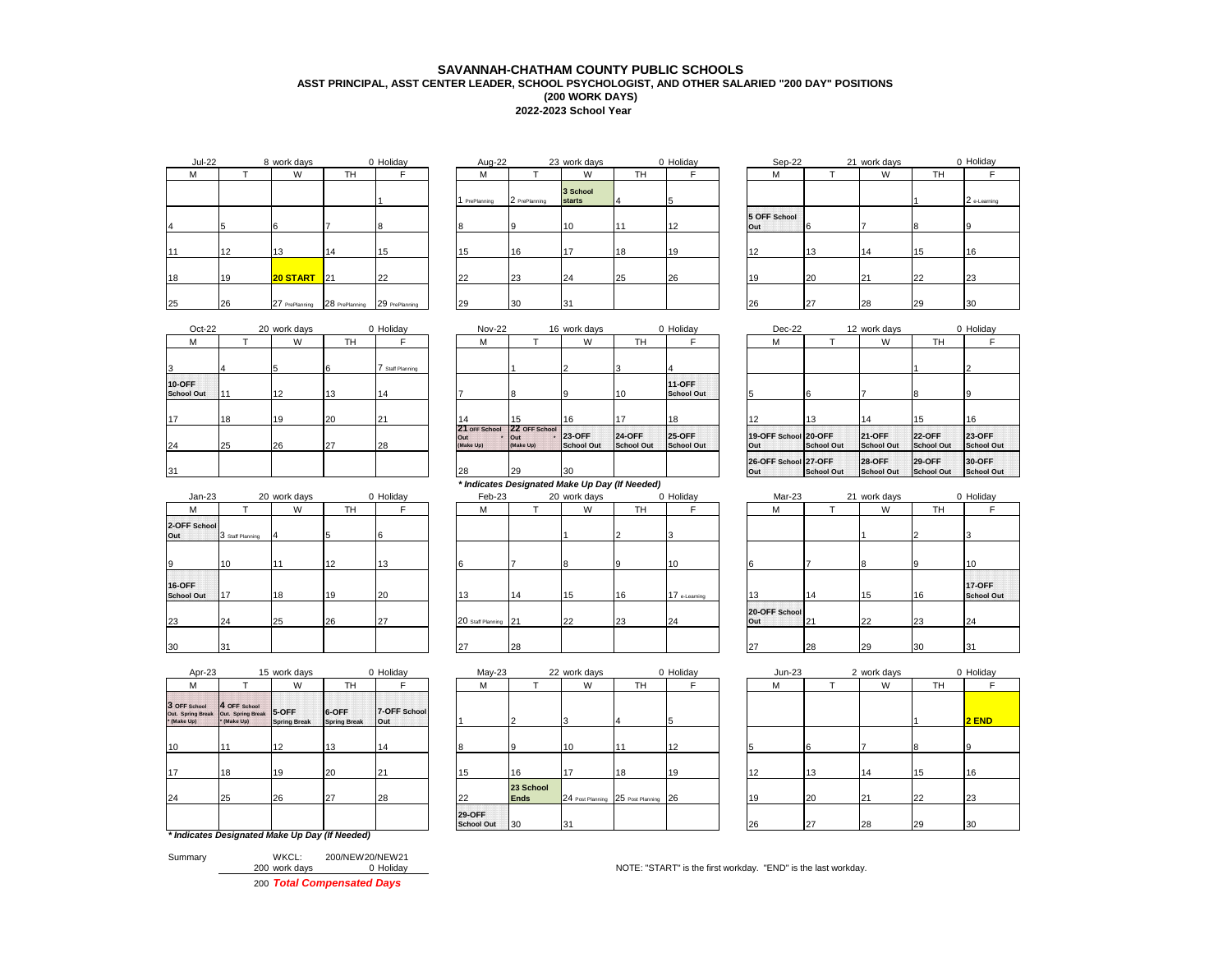## **2022-2023 School Year SAVANNAH-CHATHAM COUNTY PUBLIC SCHOOLS TEACHERS, SCHOOL NUTRITION MANAGERS, AND OTHER SALARIED "190 DAY" POSITIONS (190 WORK DAYS)**

| <b>Jul-22</b> |    | 3 work days                    |                | 0 Holiday      | Aug-22        |               | 23 work days              |           | 0 Holiday | Sep-22              |           | 21 work days |           | 0 Holiday    |
|---------------|----|--------------------------------|----------------|----------------|---------------|---------------|---------------------------|-----------|-----------|---------------------|-----------|--------------|-----------|--------------|
| M             |    | W                              | <b>TH</b>      |                | M             |               | W                         | <b>TH</b> |           | м                   |           | W            | <b>TH</b> |              |
|               |    |                                |                |                | 1 PrePlanning | 2 PrePlanning | 3 School<br><b>starts</b> |           |           |                     |           |              |           | 2 e-Learning |
|               | 5  |                                |                |                |               | 19            | 10                        |           | 12        | 5 OFF School<br>Out |           |              |           | 9            |
| 111           | 12 | 13                             | 14             | 15             | 15            | 16            | 17                        | 18        | 19        | 112                 | 13        | 14           | 15        | 16           |
| 18            | 19 | 20                             | 21             | 22             | 22            | 23            | 24                        | 25        | 26        | 19                  | 20        | 21           | 22        | 23           |
| <b>25</b>     | 26 | 27 START<br><b>PrePlanning</b> | 28 PrePlanning | 29 PrePlanning | 29            | 30            | 31                        |           |           | 26                  | <b>27</b> | 28           | 29        | 30           |

| work days                      |                | 0 Holiday      | Aug-22      |               | 23 work days              |           | 0 Holiday | Sep-22              | 21 | work days        |           | 0 H          |
|--------------------------------|----------------|----------------|-------------|---------------|---------------------------|-----------|-----------|---------------------|----|------------------|-----------|--------------|
| W                              | TН             |                | М           |               | W                         | <b>TH</b> |           | М                   |    | W                | <b>TH</b> |              |
|                                |                |                | PrePlanning | 2 PrePlanning | 3 School<br><b>starts</b> |           |           |                     |    |                  |           | $ 2 \rangle$ |
|                                |                |                |             |               | 10                        |           | 12        | 5 OFF School<br>Out |    |                  |           | 9            |
| 13                             | 14             | 15             | 15          | 16            | 17                        | 18        | 19        | 12                  | 13 | 14 <sup>14</sup> | 15        | 16           |
| 20                             | 21             | 22             | 22          | 23            | 24                        | 25        | 26        | 19                  | 20 | 21               | 22        | 23           |
| 27 START<br><b>PrePlanning</b> | 28 PrePlanning | 29 PrePlanning | 29          | 30            | 31                        |           |           | 26                  | 27 | 28               | 29        | 30           |
|                                |                |                |             |               |                           |           |           |                     |    |                  |           |              |

| work days                 |    | u Hollday | Sep-22              |    | 21 work days |    | u Hollday      |
|---------------------------|----|-----------|---------------------|----|--------------|----|----------------|
| W                         | TН |           | М                   |    | W            | TН |                |
| 3 School<br><b>starts</b> | 4  | 5         |                     |    |              |    | 12 e-Learning  |
| 10                        | 11 | 12        | 5 OFF School<br>Out | 6  |              | 8  | $\overline{9}$ |
| 17                        | 18 | 19        | 12                  | 13 | 14           | 15 | 16             |
| 24                        | 25 | 26        | 19                  | 20 | 21           | 22 | 23             |
| 31                        |    |           | 26                  | 27 | 28           | 29 | 30             |

| $Oct-22$                           |     | 20 work days |     | 0 Holiday        | Nov-22                            |                                    | 16 work days            |                             | 0 Holiday                          | Dec-22                      |            | 12 work days                 |                             | $0$ Ho          |
|------------------------------------|-----|--------------|-----|------------------|-----------------------------------|------------------------------------|-------------------------|-----------------------------|------------------------------------|-----------------------------|------------|------------------------------|-----------------------------|-----------------|
| М                                  |     | W            | TH. |                  | М                                 |                                    | W                       | TH                          |                                    | M                           |            | W                            | TH.                         |                 |
| 13                                 |     |              |     | 7 Staff Planning |                                   |                                    |                         |                             |                                    |                             |            |                              |                             |                 |
| <b>10-OFF</b><br><b>School Out</b> | 111 | 12           | 13  | 14               |                                   |                                    |                         | 10                          | <b>11-OFF</b><br><b>School Out</b> |                             |            |                              | $\mathbf{8}$                |                 |
| 17                                 | 18  | 19           | 20  | 21               | 14                                | 15                                 | 16                      |                             | 18                                 | 12                          | 13         | 14                           | 15                          | 16              |
| 24                                 | 25  | 26           | 27  | 28               | 21 OFF School<br>Out<br>(Make Up) | 22 OFF School<br>lout<br>(Make Up) | $123-OFF$<br>School Out | <b>24-OFF</b><br>School Out | <b>25-OFF</b><br>School Out        | 19-OFF School 20-OFF<br>Out | School Out | <b>121-OFF</b><br>School Out | <b>22-OFF</b><br>School Out | 23<br><b>Sc</b> |
| 31                                 |     |              |     |                  | 28                                | 29                                 | 30                      |                             |                                    | 26-OFF School 27-OFF<br>Out | School Out | <b>128-OFF</b><br>School Out | $129-OFF$<br>School Out     | 30<br><b>Sc</b> |

|                                    |                  |              |           |           |                      |    |              | . .            |                 |                      |    |              |     |                 |
|------------------------------------|------------------|--------------|-----------|-----------|----------------------|----|--------------|----------------|-----------------|----------------------|----|--------------|-----|-----------------|
| $Jan-23$                           |                  | 20 work days |           | 0 Holiday | Feb-23               |    | 20 work days |                | 0 Holiday       | Mar-23               |    | 21 work days |     | $0$ Ho          |
| м                                  |                  | W            | <b>TH</b> |           | M                    |    | W            | TH <sub></sub> |                 | М                    |    | W            | TH. |                 |
| 2-OFF School<br>Out                | 3 Staff Planning |              |           |           |                      |    |              |                |                 |                      |    |              |     |                 |
| $\mathbf{Q}$                       | 10               |              | 12        | 13        |                      |    |              |                | 11 <sub>0</sub> |                      |    | 18           | חו  | 10              |
| <b>16-OFF</b><br><b>School Out</b> | 17               | 18           | 10        | 20        | 12                   | 14 | 15           | 16             | 17 e-Leaming    | $\sqrt{2}$           | 14 | 15           | 16  | 17<br><b>Sc</b> |
| 23                                 | 24               | 25           | 26        | 27        | 20 Staff Planning 21 |    | 22           | 23             | 24              | 20-OFF School<br>Out |    | 22           | 23  | 24              |
| 30                                 | 31               |              |           |           | 27                   | 28 |              |                |                 | 27                   | 28 | <b>29</b>    | 30  | 31              |

| $Oct-22$   |     | 20 work days |    | 0 Holiday      |     | Nov-22                     |                                                | 16 work days                |                             | 0 Holiday                          | Dec-22                      |                   | 12 work days                 |                              | 0 Holiday                 |
|------------|-----|--------------|----|----------------|-----|----------------------------|------------------------------------------------|-----------------------------|-----------------------------|------------------------------------|-----------------------------|-------------------|------------------------------|------------------------------|---------------------------|
|            |     | W            | TH |                |     | М                          |                                                | W                           | TН                          |                                    | М                           |                   | W                            | TH                           |                           |
|            |     |              |    | Staff Planning |     |                            |                                                |                             |                             |                                    |                             |                   |                              |                              |                           |
| F<br>l Out | 111 | 12           | 13 | 14             |     |                            |                                                |                             | 10                          | <b>11-OFF</b><br><b>School Out</b> |                             |                   |                              |                              |                           |
|            | 18  | 19           | 20 | 21             |     |                            | 15                                             | 16                          |                             | 18                                 | 12                          | 13                | 14                           | 15                           | 16                        |
|            | 25  | 26           | 27 | 28             | Out | 21 OFF School<br>(Make Up) | 22 OFF School<br>lout<br>(Make Up)             | <b>23-OFF</b><br>School Out | <b>24-OFF</b><br>School Out | <b>25-OFF</b><br>School Out        | 19-OFF School 20-OFF<br>Out | School Out        | <b>121-OFF</b><br>School Out | <b>122-OFF</b><br>School Out | <b>23-OFF</b><br>School C |
|            |     |              |    |                | 28  |                            | 29                                             | 30                          |                             |                                    | 26-OFF School 27-OFF<br>Out | <b>School Out</b> | <b>128-OFF</b><br>School Out | <b>29-OFF</b><br>School Out  | 30-OFF<br>School C        |
|            |     |              |    |                |     |                            | * Indicates Designated Make Up Day (If Needed) |                             |                             |                                    |                             |                   |                              |                              |                           |

| $Jan-23$                    |                  | 20 work days |    | 0 Holiday | Feb-23               |    | 20 work days |           | 0 Holiday     | Mar-23               |     | 21 work days |           | 0 Holiday                        |
|-----------------------------|------------------|--------------|----|-----------|----------------------|----|--------------|-----------|---------------|----------------------|-----|--------------|-----------|----------------------------------|
|                             |                  | W            | TH |           | М                    |    | W            | <b>TH</b> |               | М                    |     | W            | <b>TH</b> |                                  |
| 2-OFF School<br>Out         | 3 Staff Planning |              |    |           |                      |    |              |           |               |                      |     |              |           |                                  |
|                             | 10               |              | 12 | 13        |                      |    |              |           | 10            |                      |     |              |           | 10                               |
| 16-OFF<br><b>School Out</b> | 17               | 18           | 19 | 20        | 13                   | 14 | 15           | 16        | 17 e-Learning | 10                   | 14  | 15           | 16        | <b>17-OFF</b><br><b>School C</b> |
| 23                          | 24               | 25           | 26 | 27        | 20 Staff Planning 21 |    | 22           | 23        | 24            | 20-OFF School<br>Out | 121 | 22           | 23        | 24                               |
| 30                          | 31               |              |    |           | 27                   | 28 |              |           |               | 27                   | 28  | 29           | 30        | 31                               |

| Apr-23                                           |                                                        | 15 work days        |                              | 0 Holiday            |    | $May-23$ |                          | 19 work days     |                                       | 0 Holiday | $Jun-23$ |    | 0 work days |    | $0$ Ho |
|--------------------------------------------------|--------------------------------------------------------|---------------------|------------------------------|----------------------|----|----------|--------------------------|------------------|---------------------------------------|-----------|----------|----|-------------|----|--------|
| М                                                |                                                        | W                   | TH                           |                      |    | М        |                          | W                | TH                                    |           | М        |    | W           | TH |        |
| 3 OFF School<br>Out. Spring Break<br>* (Make Up) | 4 OFF School<br>Out. Spring Break 5-OFF<br>* (Make Up) | <b>Spring Break</b> | 6-OFF<br><b>Spring Break</b> | 7-OFF School<br>lOut |    |          |                          |                  |                                       |           |          |    |             |    |        |
| 10                                               | 11                                                     | 12                  | 13                           | 14                   |    |          |                          | 10               |                                       |           |          |    |             |    |        |
| 17                                               | 18                                                     | 19                  | 20                           | 21                   | 15 |          | 16                       | $4 -$            | 18                                    | 19        |          | 13 | 14          | 15 | 16     |
| 24                                               | 25                                                     | 26                  | 27                           | 28                   | 22 |          | 23 School<br><b>Ends</b> | 24 Post Planning | <b>25 END</b><br><b>Post Planning</b> | 26        | 19       | 20 | 21          | 22 | 23     |
|                                                  |                                                        |                     |                              |                      | 29 |          | 30                       | 31               |                                       |           | 26       | 27 | <b>28</b>   | 29 | 30     |
|                                                  | * Indicates Designated Make Up Day (If Needed)         |                     |                              |                      |    |          |                          |                  |                                       |           |          |    |             |    |        |

|         |               | 100 Total Componented Dave |
|---------|---------------|----------------------------|
|         | 190 work days | 0 Holiday                  |
| Summary | WKCL:         | 190/NEW80/NEW81/190O       |

190 *Total Compensated Days*

| Apr-23        |                                                            | 15 work days          |                              | 0 Holiday            |    | $May-23$ |                          | 19 work days     |                           | 0 Holiday | $Jun-23$ |    | 0 work days |                | 0 Holiday |
|---------------|------------------------------------------------------------|-----------------------|------------------------------|----------------------|----|----------|--------------------------|------------------|---------------------------|-----------|----------|----|-------------|----------------|-----------|
|               |                                                            | W                     | <b>TH</b>                    |                      |    | М        |                          | W                | <b>TH</b>                 |           | М        |    | W           | TH <sub></sub> |           |
| School<br>Jp) | 4 OFF School<br>ing Break Out. Spring Break<br>* (Make Up) | 5-OFF<br>Spring Break | 6-OFF<br><b>Spring Break</b> | 7-OFF School<br>lOut |    |          |                          |                  |                           |           |          |    |             |                |           |
|               | 11                                                         | 12                    | 13                           |                      |    |          |                          | 110              |                           | 12        |          |    |             |                |           |
|               | 18                                                         | 19                    | 20                           | 21                   |    |          | 16                       | 17               | 18                        | 19        | 12       | 13 | 14          | 15             | 16        |
|               | 25                                                         | 26                    | 27                           | 28                   | 22 |          | 23 School<br><b>Ends</b> | 24 Post Planning | $25$ END<br>Post Planning | 26        | 19       | 20 | 21          | 22             | 23        |
|               |                                                            |                       |                              |                      | 20 |          | 30                       | 31               |                           |           | 26       | 27 | 28          | 29             | 30        |
|               |                                                            |                       |                              |                      |    |          |                          |                  |                           |           |          |    |             |                |           |

#### **School Out 5 6 7 8 9 19-OFF School 20-OFF Out School Out 21-OFF School Out 22-OFF School Out 23-OFF School Out 26-OFF School Out 27-OFF School Out 28-OFF School Out 29-OFF School Out 30-OFF School Out**

| Mar-23               |    | 21 work days |    | 0 Holiday                          |
|----------------------|----|--------------|----|------------------------------------|
| М                    |    | W            | TH |                                    |
|                      |    |              | 2  | 3                                  |
| 6                    | 7  | 8            | 9  | 10                                 |
| 13                   | 14 | 15           | 16 | <b>17-OFF</b><br><b>School Out</b> |
| 20-OFF School<br>Out | 21 | 22           | 23 | 24                                 |
| 27                   | 28 | 29           | 30 | 31                                 |

|                                | 0 Holiday | <b>Jun-23</b> |    | 0 work days    |    | 0 Holiday |
|--------------------------------|-----------|---------------|----|----------------|----|-----------|
| TH                             | F         | M             |    | W              | TH | F         |
| 4                              | 5         |               |    |                |    | 2         |
| 11                             | 12        | 5             | 6  | $\overline{7}$ | 8  | 9         |
| 18                             | 19        | 12            | 13 | 14             | 15 | 16        |
| <b>25 END</b><br>Post Planning | 26        | 19            | 20 | 21             | 22 | 23        |
|                                |           | 26            | 27 | 28             | 29 | 30        |

NOTE: "START" is the first workday. "END" is the last workday.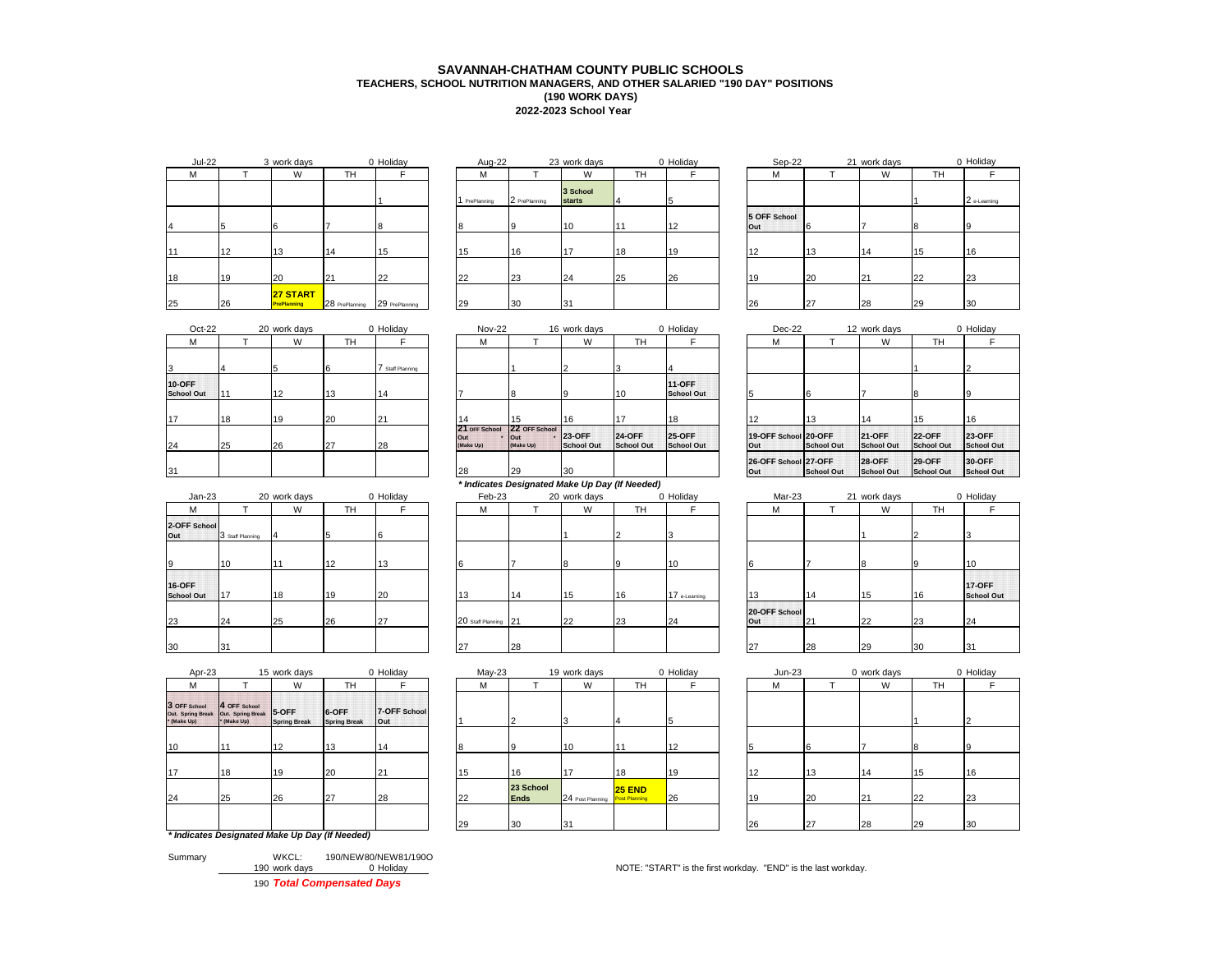## **2022-2023 School Year SAVANNAH-CHATHAM COUNTY PUBLIC SCHOOLS SECRETARY, STUDENT INFO SPEC MIDDLE/HIGH SCHOOL, K-8, AND OTHER "229 DAY" CLASSIFIED POSITIONS (219 WORK DAYS + 10 PAID HOLIDAYS)**

|          | <b>Jul-22</b> |    | 15 work days   |                               | 0 Holiday | Aug-22        |               | 23 work days              |           | 0 Holiday | Sep-22                     |    | 21 work days |    | 1 Holiday    |
|----------|---------------|----|----------------|-------------------------------|-----------|---------------|---------------|---------------------------|-----------|-----------|----------------------------|----|--------------|----|--------------|
|          | м             |    | W              | <b>TH</b>                     |           | М             |               | W                         | <b>TH</b> |           | M                          |    | W            | TH |              |
|          |               |    |                |                               |           | 1 PrePlanning | 2 PrePlanning | 3 School<br><b>starts</b> |           |           |                            |    |              |    | 2 e-Learning |
|          |               |    |                |                               |           |               |               | 10                        |           | 12        | $5-H$<br><b>School Out</b> | ıb |              |    |              |
| 11 START |               | 12 | 13             | 114                           | 15        | 15            | 16            | 17                        | 18        | 19        | 10                         | 13 | 14           | 15 | 16           |
| 18       |               | 19 | 20             | 21                            | 22        | 22            | 23            | 24                        | 25        | 26        | 10                         | 20 | 21           | 22 | 23           |
| 25       |               | 26 | 27 PrePlanning | 28 PrePlanning 29 PrePlanning |           | 29            | 30            | 31                        |           |           | 26                         | 27 | <b>28</b>    | 29 | 30           |

| Holiday        | Aug-22      |               | 23 work days              |    | 0 Holida |
|----------------|-------------|---------------|---------------------------|----|----------|
| F              | М           |               | W                         | TН | F        |
| 1              | PrePlanning | 2 PrePlanning | 3 School<br><b>starts</b> | 4  | 5        |
| 8              | 8           | 9             | 10                        | 11 | 12       |
| 15             | 15          | 16            | 17                        | 18 | 19       |
| 22             | 22          | 23            | 24                        | 25 | 26       |
| 29 PrePlanning | 29          | 30            | 31                        |    |          |
|                |             |               |                           |    |          |

| $Oct-22$                    |    | 20 work days |    | 0 Holiday      | Nov-22                            |                                    | 16 work days                |                             | 3 Holiday                   | Dec-22                      |                              | 12 work days                 |                             | 2H              |
|-----------------------------|----|--------------|----|----------------|-----------------------------------|------------------------------------|-----------------------------|-----------------------------|-----------------------------|-----------------------------|------------------------------|------------------------------|-----------------------------|-----------------|
| M                           |    | W            | TН |                | M                                 |                                    | W                           | <b>TH</b>                   |                             | M                           |                              | W                            | TH.                         |                 |
| 13                          |    |              |    | Staff Planning |                                   |                                    |                             |                             |                             |                             |                              |                              |                             |                 |
| 10-OFF<br><b>School Out</b> |    | 12           | 13 | 14             |                                   |                                    |                             | 10                          | $11-H$<br><b>School out</b> |                             |                              |                              |                             |                 |
| 117                         | 18 | 19           | 20 | 21             | 14                                | 15                                 | 16                          | 17                          | 18                          | 12                          | 13                           | 14                           | 15                          | 16              |
| 24                          | 25 | 26           | 27 | 28             | 21 OFF School<br>Out<br>(Make Up) | 22 OFF School<br>lout<br>(Make Up) | <b>23-OFF</b><br>School Out | $24-H$<br><b>School out</b> | $125-H$<br>School out       | 19-OFF School 20-OFF<br>Out | School Out                   | <b>21-OFF</b><br>School Out  | <b>22-OFF</b><br>School Out | 23<br>Sch       |
| 31                          |    |              |    |                | 28                                | 29                                 | 30                          |                             |                             | $26-H$<br><b>School out</b> | <b>127-OFF</b><br>School Out | <b>128-OFF</b><br>School Out | $129-OFF$<br>School Out     | 30<br><b>Sc</b> |

| $Jan-23$                    |                  | 20 work days |    | 2 Holiday | Feb-23               |    | 20 work days |    | 0 Holiday    | Mar-23               |     | 21 work days |                 | $0$ Ho          |
|-----------------------------|------------------|--------------|----|-----------|----------------------|----|--------------|----|--------------|----------------------|-----|--------------|-----------------|-----------------|
| М                           |                  | W            | TH |           | M                    |    | W            | TH |              | М                    |     | W            | TH              |                 |
| 2-H<br>School out           | 3 Staff Planning |              |    |           |                      |    |              |    |              |                      |     |              |                 |                 |
| 19                          | 10               |              | 12 | 13        |                      |    |              | חו | 10           |                      |     | 18           | $\overline{10}$ | 10              |
| $16-H$<br><b>School out</b> | 17               | 18           | 19 | 20        | 13                   | 14 | 15           | 16 | 17 e-Leaming | 13                   | 14  | 15           | 16              | 17<br><b>Sc</b> |
| 23                          | 24               | 25           | 26 | 27        | 20 Staff Planning 21 |    | 22           | 23 | 24           | 20-OFF School<br>Out | 121 | 22           | 23              | 24              |
| 30                          | 31               |              |    |           | 27                   | 28 |              |    |              | 27                   | 28  | 29           | 30              | 31              |

| $Oct-22$    |    | 20 work days |           | 0 Holiday      |                                   | <b>Nov-22</b>                                  | 16 work days                |                             | 3 Holiday                   | Dec-22                      |                              | 12 work days                 |                              | 2 Holiday                   |
|-------------|----|--------------|-----------|----------------|-----------------------------------|------------------------------------------------|-----------------------------|-----------------------------|-----------------------------|-----------------------------|------------------------------|------------------------------|------------------------------|-----------------------------|
|             |    | W            | <b>TH</b> |                | м                                 |                                                | W                           | TН                          |                             | м                           |                              | W                            | <b>TH</b>                    |                             |
|             |    |              |           | Staff Planning |                                   |                                                |                             |                             |                             |                             |                              |                              |                              |                             |
| Έ.<br>I Out | 11 | 12           | 13        | 14             |                                   |                                                |                             | 10                          | $11-H$<br><b>School out</b> |                             |                              |                              |                              |                             |
|             | 18 | 19           | 20        | 21             |                                   | 15                                             | 16                          |                             | 18                          |                             | 13                           | 14                           | 15                           | 16                          |
|             | 25 | 26           | 27        | 28             | 21 OFF School<br>Out<br>(Make Up) | 22 OFF School<br>lout<br>(Make Up)             | <b>23-OFF</b><br>School Out | $24-H$<br><b>School out</b> | $25-H$<br>School out        | 19-OFF School 20-OFF<br>Out | School Out                   | <b>21-OFF</b><br>School Out  | <b>122-OFF</b><br>School Out | $23-H$<br><b>School out</b> |
|             |    |              |           |                | 28                                | 29                                             | 30                          |                             |                             | $26-H$<br><b>School out</b> | <b>127-OFF</b><br>School Out | <b>128-OFF</b><br>School Out | <b>29-OFF</b><br>School Out  | 30-OFF<br>School C          |
|             |    |              |           |                |                                   | * Indicates Designated Make Up Day (If Needed) |                             |                             |                             |                             |                              |                              |                              |                             |

| $Jan-23$                    |                  | 20 work days |           | 2 Holiday | Feb-23               |    | 20 work days |           | 0 Holiday    | Mar-23               |     | 21 work days |    | $0$ Ho          |
|-----------------------------|------------------|--------------|-----------|-----------|----------------------|----|--------------|-----------|--------------|----------------------|-----|--------------|----|-----------------|
| М                           |                  | W            | <b>TH</b> |           |                      |    | W            | <b>TH</b> |              | M                    |     | W            | TH |                 |
| $2-H$<br><b>School out</b>  | 3 Staff Planning |              |           |           |                      |    |              |           |              |                      |     |              |    |                 |
|                             | 10               | 11           | 12        | 13        |                      |    |              |           | 110          | <b>R</b>             |     |              |    | 10              |
| $16-H$<br><b>School out</b> | 17               | 18           | 19        | 20        | 13                   | 14 | 15           | 16        | 17 e-Leaming | 13                   | 114 | 15           | 16 | 17<br><b>Sc</b> |
| 23                          | 24               | 25           | 26        | 27        | 20 Staff Planning 21 |    | 22           | 23        | 24           | 20-OFF School<br>Out | 21  | 22           | 23 | 24              |
| 30                          | 31               |              |           |           | 27                   | 28 |              |           |              | 27                   | 28  | 29           | 30 | 31              |

| Apr-23                                         |                                                  | 15 work days                 |                              | 1 Holidav                    |    |
|------------------------------------------------|--------------------------------------------------|------------------------------|------------------------------|------------------------------|----|
| м                                              |                                                  | W                            | TН                           | F                            |    |
| 3 OFF School<br>Out. Spring Break<br>(Make Up) | 4 OFF School<br>Out. Spring Break<br>* (Make Up) | 5-OFF<br><b>Spring Break</b> | 6-OFF<br><b>Spring Break</b> | $7 - H$<br><b>School out</b> |    |
| 10                                             | 11                                               | 12                           | 13                           | 14                           | 8  |
| 17                                             | 18                                               | 19                           | 20                           | 21                           | 15 |
| 24                                             | 25                                               | 26                           | 27                           | 28                           | 22 |
|                                                | * Indicates Designated Make Up Day (If Needed)   |                              |                              |                              | 29 |

| 219 work days    | 10 H      |
|------------------|-----------|
| Summary<br>WKCL: | 229/NWC29 |

229 *Total Compensated Days*

|            | 18               | 19             | 20  | 21        | 14                                | 15                                             | 16                          |                             | 18                   |                             | 13                           | 14                           | 15                                 | 16                          |
|------------|------------------|----------------|-----|-----------|-----------------------------------|------------------------------------------------|-----------------------------|-----------------------------|----------------------|-----------------------------|------------------------------|------------------------------|------------------------------------|-----------------------------|
|            | 25               | 26             | 27  | 28        | 21 OFF School<br>Out<br>(Make Up) | 22 OFF School<br>lOut<br>(Make Up)             | <b>23-OFF</b><br>School Out | $24-H$<br><b>School out</b> | $25-H$<br>School out | 19-OFF School 20-OFF<br>Out | School Out                   | <b>21-OFF</b><br>School Out  | <b>122-OFF</b><br>School Out       | $23-H$<br><b>School out</b> |
|            |                  |                |     |           | 28                                | 29                                             | 30                          |                             |                      | $26-H$<br><b>School out</b> | <b>127-OFF</b><br>School Out | <b>128-OFF</b><br>School Out | <b>29-OFF</b><br><b>School Out</b> | 30-OFF<br>School C          |
|            |                  |                |     |           |                                   | * Indicates Designated Make Up Day (If Needed) |                             |                             |                      |                             |                              |                              |                                    |                             |
| Jan-23     |                  | 20 work days   |     | 2 Holiday | Feb-23                            |                                                | 20 work days                |                             | 0 Holiday            | Mar-23                      |                              | 21 work days                 |                                    | 0 Holiday                   |
| M          |                  | W              | TH  |           | м                                 |                                                | W                           | TH                          |                      | м                           |                              | W                            | TH                                 |                             |
| шf         | 3 Staff Planning |                |     |           |                                   |                                                |                             |                             |                      |                             |                              |                              |                                    |                             |
|            | 10               |                | 12  | 13        |                                   |                                                |                             |                             | 10                   |                             |                              |                              |                                    | 10                          |
| <b>TIP</b> | 117              | 1 <sub>9</sub> | 110 | 20        | 12                                | 11                                             | 15                          | 16                          | 17                   | 13                          | 11A                          | 145                          | 146                                | <b>17-OFF</b><br>School C   |

| ÷Н<br>lool out | <b>27-OFF</b><br><b>School Out</b> | <b>28-OFF</b><br><b>School Out</b> | <b>29-OFF</b><br><b>School Out</b> | 30-OFF<br><b>School Out</b>                      |
|----------------|------------------------------------|------------------------------------|------------------------------------|--------------------------------------------------|
| Mar-23         |                                    | 21 work days                       |                                    | 0 Holiday                                        |
| м              |                                    | W                                  | TН                                 |                                                  |
|                |                                    |                                    | 2                                  | 3                                                |
|                |                                    | 8                                  | 9                                  | 10                                               |
|                | $\overline{1}$                     | $\overline{a}$                     | $\overline{ }$                     | <b>17-OFF</b><br><b>CONTRACTOR COMMUNICATION</b> |

| 13                   | 14 | 15 | 16 | <b>School Out</b> |
|----------------------|----|----|----|-------------------|
| 20-OFF School<br>Out | 21 | 22 | 23 | 24                |
| $\sim$               | 28 | 29 | 30 | ົ<br>5.           |

| Apr-23                                         |                                                        | 15 work days        |                              | Holiday                  |        | $May-23$ |                          | 22 work days                         |    | 1 Holiday | $Jun-23$             |    | 14 work days  |    | 0 Holiday |
|------------------------------------------------|--------------------------------------------------------|---------------------|------------------------------|--------------------------|--------|----------|--------------------------|--------------------------------------|----|-----------|----------------------|----|---------------|----|-----------|
|                                                |                                                        | W                   | TH                           |                          |        | м        |                          | W                                    | TH |           | м                    |    | W             | TH |           |
| 3 OFF School<br>Out. Spring Break<br>(Make Up) | 4 OFF School<br>Out. Spring Break 5-OFF<br>* (Make Up) | <b>Spring Break</b> | 6-OFF<br><b>Spring Break</b> | <b>74H</b><br>School out |        |          |                          |                                      |    |           |                      |    |               |    |           |
| 10                                             |                                                        | 12                  | 13                           | 14                       |        |          |                          | 10                                   |    | 12        |                      |    |               |    |           |
| 17                                             | 18                                                     | 19                  | 20                           | 21                       | 15     |          | 16                       | 17                                   | 18 | 19        |                      | 13 | 14            | 15 | 16        |
| 24                                             | 25                                                     | 26                  | 27                           | 28                       | 22     |          | 23 School<br><b>Ends</b> | 24 Post Planning 25 Post Planning 26 |    |           | 19-OFF School<br>Out | 20 | <b>21 END</b> | 22 | 23        |
|                                                |                                                        |                     |                              |                          | $29-H$ |          | 30                       | 24                                   |    |           | 26                   | 27 | 28            | 29 | 30        |

| M                    |    | W             | TH | F              |
|----------------------|----|---------------|----|----------------|
|                      |    |               |    |                |
|                      |    |               |    | $\overline{2}$ |
| 5                    | 6  | 7             | 8  | 9              |
| 12                   | 13 | 14            | 15 | 16             |
| 19-OFF School<br>Out | 20 | <b>21 END</b> | 22 | 23             |
| 26                   | 27 | 28            | 29 | 30             |

219 work days 10 NOTE: "START" is the first workday. "END" is the last workday.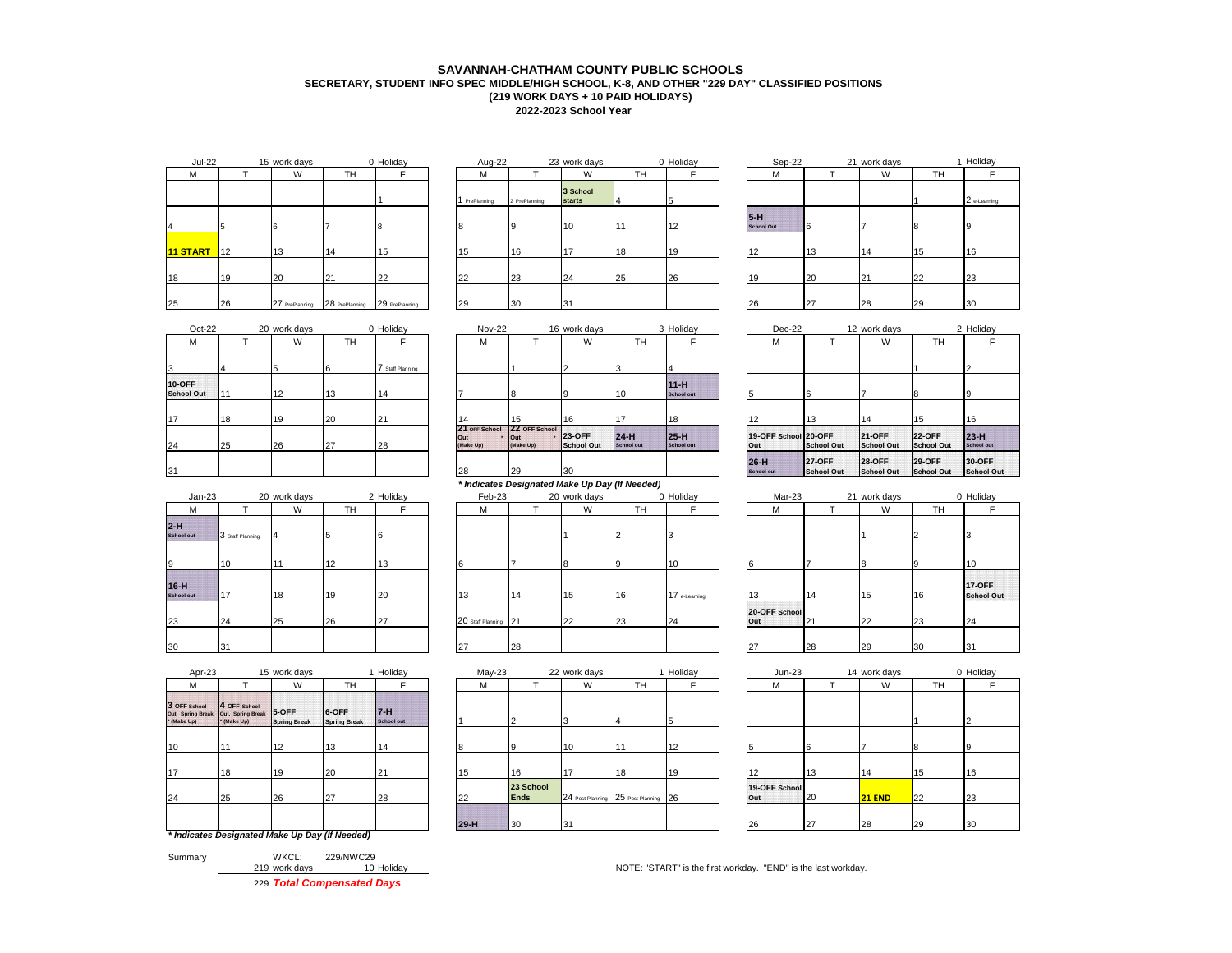## **2022-2023 School Year SAVANNAH-CHATHAM COUNTY PUBLIC SCHOOLS SECRETARY, STUDENT INFO SPEC ELEMENTARY SCHOOL, AND OTHER "219 DAY" CLASSIFIED POSITIONS (209 WORK DAYS + 10 PAID HOLIDAYS)**

| <b>Jul-22</b> |    | 11 work days   |                | 0 Holiday       | Aug-22                 |               | 23 work days              |           | 0 Holiday | Sep-22                       |             | 21 work days |           | 1 Holiday    |
|---------------|----|----------------|----------------|-----------------|------------------------|---------------|---------------------------|-----------|-----------|------------------------------|-------------|--------------|-----------|--------------|
| M             |    | W              | <b>TH</b>      |                 | <b>A</b><br><b>IVI</b> |               | W                         | <b>TH</b> |           | M                            |             | W            | <b>TH</b> |              |
|               |    |                |                |                 | PrePlanning            | 2 PrePlanning | 3 School<br><b>starts</b> |           |           |                              |             |              |           | 2 e-Learning |
|               |    | 6              |                |                 |                        |               | 10                        | 111       | 12        | $5 - H$<br><b>School Out</b> | $\mathbf b$ |              |           |              |
| 11            | 12 | 13             | 14             | <b>15 START</b> | 15                     | 16            | 17                        | 18        | 19        | 12                           | 13          | 14           | 15        | 16           |
| 18            | 19 | 20             | 21             | 22              | 22                     | 23            | 24                        | 25        | 26        | 19                           | 20          |              | 22        | 23           |
| 25            | 26 | 27 PrePlanning | 28 PrePlanning | 29 PrePlanning  | 29                     | 30            | 31                        |           |           | 26                           | 27          | 28           | 29        | 30           |

| Holiday         | Aug-22      |               | 23 work days       |    | 0 Holida |
|-----------------|-------------|---------------|--------------------|----|----------|
| F               | М           |               | W                  | TН | F        |
| 1               | PrePlanning | 2 PrePlanning | 3 School<br>starts | 4  | 5        |
| 8               | 8           | 9             | 10                 | 11 | 12       |
| <b>15 START</b> | 15          | 16            | 17                 | 18 | 19       |
| 22              | 22          | 23            | 24                 | 25 | 26       |
| 29 PrePlanning  | 29          | 30            | 31                 |    |          |
|                 |             |               |                    |    |          |

| Jul-22 |    | 11 work days                  |     | 0 Holiday       | Aug-22        |               | 23 work days       |                | 0 Holiday | Sep-22                     |    | 21 work days |           | Holiday      |
|--------|----|-------------------------------|-----|-----------------|---------------|---------------|--------------------|----------------|-----------|----------------------------|----|--------------|-----------|--------------|
|        |    | W                             | TH. |                 | M             |               | W                  | TH <sub></sub> |           | M                          |    | W            | <b>TH</b> |              |
|        |    |                               |     |                 | 1 PrePlanning | 2 PrePlanning | 3 School<br>starts |                |           |                            |    |              |           | 2 e-Learning |
|        |    |                               |     |                 |               |               | 10                 | 44             | 12<br>14  | $5-H$<br><b>School Out</b> |    |              |           |              |
|        | 12 | 13                            | 14  | <b>15 START</b> | 15            | 16            |                    | 18             | 19        | 12                         | 13 | 14           | 15        | 16           |
|        | 19 | 20                            | 21  | 22              | 22            | 23            | 24                 | 25             | 26        | 19                         | 20 | 21           | 22        | 23           |
|        | 26 | 27 PrePlanning 28 PrePlanning |     | 29 PrePlanning  | 29            | 30            | 31                 |                |           | 26                         | 27 | 28           | 29        | 30           |

| $Oct-22$                           |     | 20 work days |           | 0 Holiday        | Nov-22                            |                                   | 16 work days                |                             | 3 Holiday                   | Dec-22                      |                              | 12 work days                 |                             | 2H               |
|------------------------------------|-----|--------------|-----------|------------------|-----------------------------------|-----------------------------------|-----------------------------|-----------------------------|-----------------------------|-----------------------------|------------------------------|------------------------------|-----------------------------|------------------|
| M                                  |     | W            | <b>TH</b> |                  | м                                 |                                   | W                           | TH                          |                             | M                           |                              | W                            | TH.                         |                  |
| 3                                  |     |              |           | 7 Staff Planning |                                   |                                   |                             |                             |                             |                             |                              |                              |                             |                  |
| <b>10-OFF</b><br><b>School Out</b> | 111 | 12           | 13        | 14               |                                   |                                   |                             | 10                          | $11-H$<br><b>School out</b> |                             |                              |                              |                             |                  |
| 17                                 | 18  | 19           | 20        | 21               | 14                                | 15                                | 16                          | 17                          | 18                          | 12                          | 13                           | 14                           | 15                          | 16               |
| 24                                 | 25  | 26           | 27        | 28               | 21 OFF School<br>Out<br>(Make Up) | 22 OFF School<br>Out<br>(Make Up) | <b>23-OFF</b><br>School Out | $24-H$<br><b>School out</b> | $25-H$<br>School out        | 19-OFF School 20-OFF<br>Out | School Out                   | <b>121-OFF</b><br>School Out | <b>22-OFF</b><br>School Out | 23<br><b>Sch</b> |
| 31                                 |     |              |           |                  | 28                                | 29                                | 30                          |                             |                             | $26-H$<br><b>School out</b> | <b>127-OFF</b><br>School Out | <b>128-OFF</b><br>School Out | $129-OFF$<br>School Out     | 30<br><b>Sc</b>  |

|                             |                  |              |           |           |                      |    |              | .  |              |                      |     |              |           |                 |
|-----------------------------|------------------|--------------|-----------|-----------|----------------------|----|--------------|----|--------------|----------------------|-----|--------------|-----------|-----------------|
| $Jan-23$                    |                  | 20 work days |           | 2 Holiday | Feb-23               |    | 20 work days |    | 0 Holiday    | Mar-23               |     | 21 work days |           | $0$ Ho          |
| м                           |                  | W            | <b>TH</b> |           | М                    |    | W            | TH |              | М                    |     | W            | <b>TH</b> |                 |
| 2-H<br>School out           | 3 Staff Planning |              |           |           |                      |    |              |    |              |                      |     |              |           |                 |
| $\mathbf{9}$                | 110              |              | 12        | 13        |                      |    |              |    | 10           |                      |     | 18           |           | 10              |
| $16-H$<br><b>School out</b> | 17               | 18           | 19        | 20        | 13                   | 14 | 15           | 16 | 17 e-Leaming | $\sqrt{2}$           | 14  | 15           | 16        | 17<br><b>Sc</b> |
| 23                          | 24               | 25           | 26        | 27        | 20 Staff Planning 21 |    | 22           | 23 | 24           | 20-OFF School<br>Out | 121 | 22           | 23        | 24              |
| 30                          | 31               |              |           |           | 27                   | 28 |              |    |              | 27                   | 28  | 29           | 30        | 31              |

| Apr-23                                           |                                                  | 15 work days                  |                              | Holiday                      | $May-23$ |                          | 22 work days |                                      | Holiday | $Jun-23$ |    | 8 work days |    | $0$ Ho |
|--------------------------------------------------|--------------------------------------------------|-------------------------------|------------------------------|------------------------------|----------|--------------------------|--------------|--------------------------------------|---------|----------|----|-------------|----|--------|
| M                                                |                                                  | W                             | TH                           |                              | м        |                          | W            | <b>TH</b>                            |         | м        |    | W           | TH |        |
| 3 OFF School<br>Out. Spring Break<br>* (Make Up) | 4 OFF School<br>Out. Spring Break<br>* (Make Up) | 15-OFF<br><b>Spring Break</b> | 6-OFF<br><b>Spring Break</b> | $7 - H$<br><b>School out</b> |          |                          |              |                                      |         |          |    |             |    |        |
| 10                                               | 11                                               | 12                            | 13                           | 14                           |          |                          | 10           |                                      | 12      |          |    |             | 8  |        |
| 17                                               | 18                                               | 19                            | 20                           | 21                           | 15       | 16                       | 17           | 18                                   | 19      | 12 END   | 13 | 114         | 15 | 16     |
| 24                                               | 25                                               | 26                            | 27                           | 28                           | 22       | 23 School<br><b>Ends</b> |              | 24 Post Planning 25 Post Planning 26 |         | 19       | 20 | 21          | 22 | 23     |
|                                                  |                                                  |                               |                              |                              | $29-H$   | 30                       | 31           |                                      |         | 26       | 27 | 28          | 29 | 30     |
|                                                  | * Indicates Designated Make Up Day (If Needed)   |                               |                              |                              |          |                          |              |                                      |         |          |    |             |    |        |

| 219 Total Compensated Days |            |
|----------------------------|------------|
| 209 work days              | 10 Holida  |
| Summary<br>WKCL:           | 219A/NC19A |

| $Oct-22$    |    | 20 work days |    | 0 Holiday      |                  | <b>Nov-22</b> |                                                | 16 work days                |                             | 3 Holiday                   | $Dec-22$                    |                              | 12 work days                 |                             | 2 Holiday                   |
|-------------|----|--------------|----|----------------|------------------|---------------|------------------------------------------------|-----------------------------|-----------------------------|-----------------------------|-----------------------------|------------------------------|------------------------------|-----------------------------|-----------------------------|
|             |    | W            | TH |                |                  | м             |                                                | W                           | TН                          |                             | м                           |                              | W                            | TH                          |                             |
|             |    |              | 6  | Staff Planning |                  |               |                                                |                             |                             |                             |                             |                              |                              |                             |                             |
| Έ.<br>l Out | 11 | 12           | 13 |                |                  |               |                                                |                             | 10                          | $11-H$<br><b>School out</b> |                             |                              |                              |                             |                             |
|             | 18 | 19           | 20 | 21             |                  |               | 15                                             | 16                          |                             | 18                          | 12                          | 13                           | 14                           | 15                          | 16                          |
|             | 25 | 26           | 27 | 28             | Out<br>(Make Up) | 21 OFF School | 22 OFF School<br>lout<br>(Make Up)             | <b>23-OFF</b><br>School Out | $24-H$<br><b>School out</b> | $25-H$<br>School out        | 19-OFF School 20-OFF<br>Out | School Out                   | <b>121-OFF</b><br>School Out | <b>22-OFF</b><br>School Out | $23-H$<br><b>School out</b> |
|             |    |              |    |                | 28               |               | 29                                             | 30                          |                             |                             | $26-H$<br><b>School out</b> | <b>127-OFF</b><br>School Out | <b>28-OFF</b><br>School Out  | $129-OFF$<br>School Out     | <b>30-OFF</b><br>School C   |
|             |    |              |    |                |                  |               | * Indicator Designated Make Up Day (If Needed) |                             |                             |                             |                             |                              |                              |                             |                             |

|        |                  |              |           |               |                      | * Indicates Designated Make Up Day (If Needed) |              |           |              |                      |     |              |           |                                  |
|--------|------------------|--------------|-----------|---------------|----------------------|------------------------------------------------|--------------|-----------|--------------|----------------------|-----|--------------|-----------|----------------------------------|
| Jan-23 |                  | 20 work days |           | 2 Holiday     | Feb-23               |                                                | 20 work days |           | 0 Holiday    | Mar-23               |     | 21 work days |           | 0 Holiday                        |
|        |                  | W            | <b>TH</b> |               | М                    |                                                | W            | <b>TH</b> |              | M                    |     | W            | <b>TH</b> |                                  |
| m      | 3 Staff Planning |              |           |               |                      |                                                |              |           |              |                      |     |              |           |                                  |
|        | 10               |              | 12        | $^{\prime}$ 3 |                      |                                                |              |           | 10           |                      |     |              |           | 10                               |
|        | 17               | 18           | 19        | 20            | 12                   | 114                                            | 15           | 16        | 17 e-Leaming | 13                   | 14  | 15           | 16        | <b>17-OFF</b><br><b>School 0</b> |
|        | 24               | 25           | 26        | 27            | 20 Staff Planning 21 |                                                | 22           | 23        | 24           | 20-OFF School<br>Out | 121 | 22           | 23        | 24                               |
|        |                  |              |           |               |                      |                                                |              |           |              |                      |     |              |           |                                  |

| Apr-23        |                                                            | 15 work days                  |                              | Holiday                      |        | $May-23$ |                          | 22 work days                         |    | Holiday | $Jun-23$ |    | 8 work days |    | 0 Holiday |
|---------------|------------------------------------------------------------|-------------------------------|------------------------------|------------------------------|--------|----------|--------------------------|--------------------------------------|----|---------|----------|----|-------------|----|-----------|
|               |                                                            | W                             | TH                           |                              |        | м        |                          | W                                    | TН |         | м        |    | W           | TH |           |
| School<br>Jp) | 4 OFF School<br>ing Break Out. Spring Break<br>* (Make Up) | 15-OFF<br><b>Spring Break</b> | 6-OFF<br><b>Spring Break</b> | $7 - 1$<br><b>School out</b> |        |          |                          |                                      |    |         |          |    |             |    |           |
|               | 11                                                         | 12                            | 13                           | 14                           |        |          |                          | 10                                   |    | 12      |          |    |             |    |           |
|               | 18                                                         | 19                            | 20                           | 21                           | 15     |          | 16                       | 17                                   | 18 | 19      | 12 END   | 13 | 14          | 15 | 16        |
|               | 25                                                         | 26                            | 27                           | 28                           | 22     |          | 23 School<br><b>Ends</b> | 24 Post Planning 25 Post Planning 26 |    |         | 19       | 20 | 21          | 22 | 23        |
|               |                                                            |                               |                              |                              | $29-H$ |          | $ 30\rangle$             | 31                                   |    |         | 26       | 27 | 28          | 29 | 30        |
|               | icatos Designated Make Un Day (If Needed)                  |                               |                              |                              |        |          |                          |                                      |    |         |          |    |             |    |           |

| F                           | М                           |                                    | W                                  | TН                                 | F                           |  |
|-----------------------------|-----------------------------|------------------------------------|------------------------------------|------------------------------------|-----------------------------|--|
| 4                           |                             |                                    |                                    |                                    | 2                           |  |
| 11-H<br><b>School out</b>   | 5                           | 6                                  |                                    | 8                                  | 9                           |  |
| 18                          | 12                          | 13                                 | 14                                 | 15                                 | 16                          |  |
| $25-H$<br><b>School out</b> | 19-OFF School 20-OFF<br>Out | <b>School Out</b>                  | <b>21-OFF</b><br><b>School Out</b> | <b>22-OFF</b><br><b>School Out</b> | $23-H$<br><b>School out</b> |  |
|                             | $26-H$<br><b>School out</b> | <b>27-OFF</b><br><b>School Out</b> | <b>28-OFF</b><br><b>School Out</b> | <b>29-OFF</b><br><b>School Out</b> | 30-OFF<br><b>School Out</b> |  |

|             |                  |              |    |           |                      |    | . .          |                |              |                      |     |              |          |                                    |  |
|-------------|------------------|--------------|----|-----------|----------------------|----|--------------|----------------|--------------|----------------------|-----|--------------|----------|------------------------------------|--|
| Jan-23      |                  | 20 work days |    | 2 Holiday | Feb-23               |    | 20 work days |                | 0 Holiday    | Mar-23               |     | 21 work days |          | 0 Holiday                          |  |
| м           |                  | W            | TH |           | M                    |    | W            | TH             |              | м                    |     | W            | TH.      |                                    |  |
| <b>TIL</b>  | 3 Staff Planning |              |    | Ib        |                      |    |              | $\overline{2}$ |              |                      |     |              |          |                                    |  |
|             | 10               |              | 12 | 12        |                      |    |              | 19             | 10           | -6                   |     |              |          | 10                                 |  |
| <b>STIP</b> | 17               | 18           | 19 | 20        | 13                   | 14 | 15           | 16             | 17 e-Leaming | 13                   | 14  |              | 16       | <b>17-OFF</b><br><b>School Out</b> |  |
|             | 24               | 25           | 26 | 27        | 20 Staff Planning 21 |    | 22           | 23             | 24           | 20-OFF School<br>Out | 121 | 22           | 23       | 24                                 |  |
|             | 31               |              |    |           | 27                   | 28 |              |                |              | 127                  | 28  | 29           | <b>B</b> | 31                                 |  |

|                          | 22 work days                      |    | 1 Holiday | $Jun-23$ |    | 8 work days |    | 0 Holiday |
|--------------------------|-----------------------------------|----|-----------|----------|----|-------------|----|-----------|
|                          | W                                 | TН | F         | M        |    | W           | TH | F         |
| 2                        | 3                                 | 4  | 5         |          |    |             |    | $\Omega$  |
| 9                        | 10                                | 11 | 12        | 5        | 6  |             | 8  | 9         |
| 16                       | 17                                | 18 | 19        | 12 END   | 13 | 14          | 15 | 16        |
| 23 School<br><b>Ends</b> | 24 Post Planning 25 Post Planning |    | 26        | 19       | 20 | 21          | 22 | 23        |
| 30                       | 31                                |    |           | 26       | 27 | 28          | 29 | 30        |

209 WOTE: "START" is the first workday. "END" is the last workday.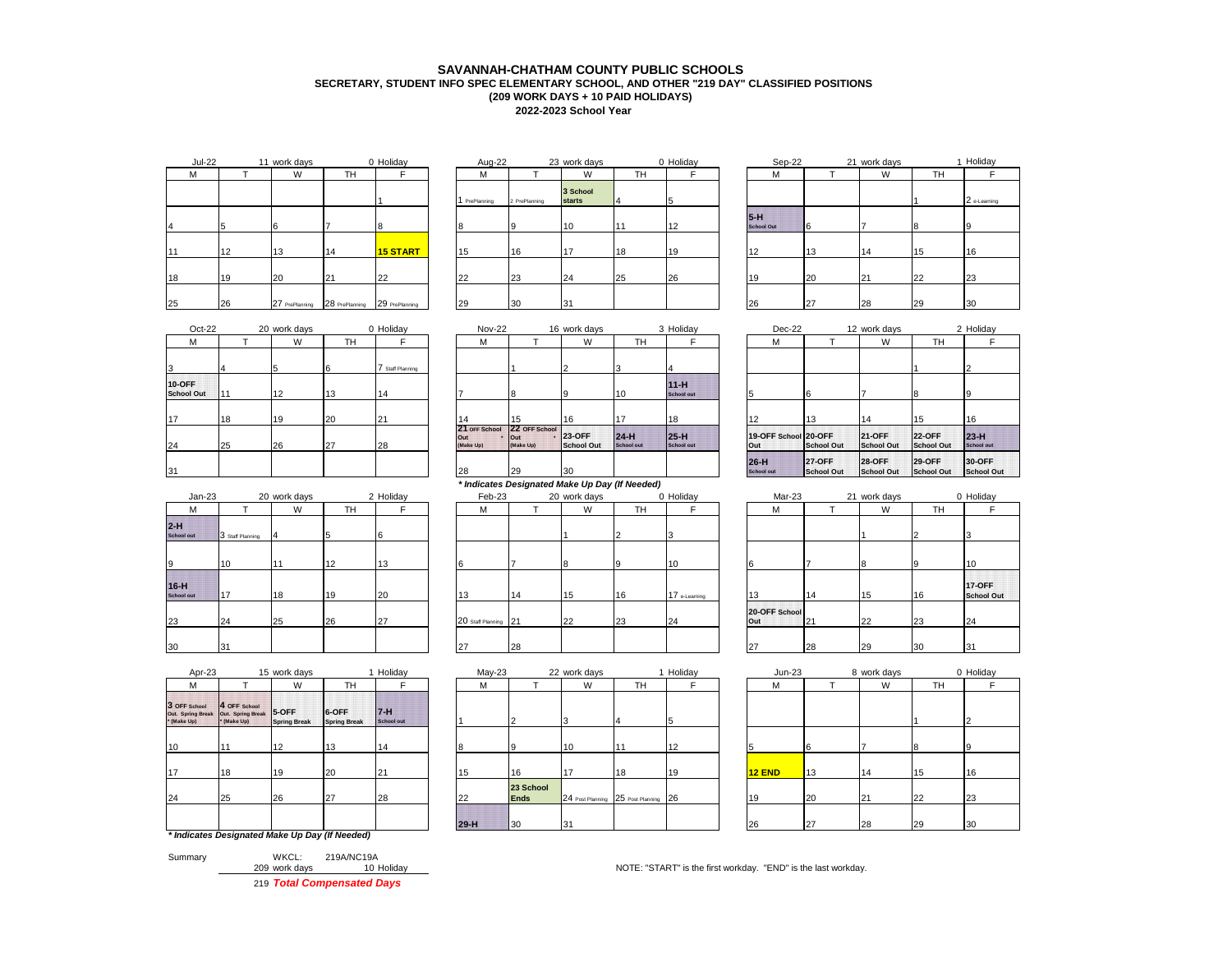## **2022-2023 School Year SAVANNAH-CHATHAM COUNTY PUBLIC SCHOOLS CUSTODIAL WORKERS AND OTHER "217 DAY" POSITIONS (207 WORK DAYS + 10 PAID HOLIDAYS)**

| <b>Jul-22</b> |    | 13 work days    |                | 0 Holiday      | Aug-22        |               | 23 work days              |           | 0 Holiday | Sep-22                     |    | 21 work days |           | 1H             |
|---------------|----|-----------------|----------------|----------------|---------------|---------------|---------------------------|-----------|-----------|----------------------------|----|--------------|-----------|----------------|
| M             |    | W               | <b>TH</b>      |                | М             |               | W                         | <b>TH</b> |           | M                          |    | W            | <b>TH</b> |                |
|               |    |                 |                |                | 1 PrePlanning | 2 PrePlanning | 3 School<br><b>starts</b> |           |           |                            |    |              |           | 2 <sub>0</sub> |
|               |    | 6               |                |                |               |               | 10                        |           | 12        | $5-H$<br><b>School Out</b> |    |              |           |                |
| 11            | 12 | <b>13 START</b> | 14             | 15             | 15            | 16            | .17                       | 18        | 19        | 12                         | 13 | 14           | 15        | 16             |
| 18            | 19 | 20              | 21             | 22             | 22            | 23            | 24                        | 25        | 26        | 19                         | 20 | 21           | 22        | 23             |
| 25            | 26 | 27 PrePlanning  | 28 PrePlanning | 29 PrePlanning | 29            | 30            | 31                        |           |           | 26                         | 27 | 28           | 29        | 30             |

| Holiday        | Aug-22      |               | 23 work days              |    | 0 Holida |
|----------------|-------------|---------------|---------------------------|----|----------|
| F              | M           |               | W                         | TН | F        |
| 1              | PrePlanning | 2 PrePlanning | 3 School<br><b>starts</b> | 4  | 5        |
| 8              | 8           | 9             | 10                        | 11 | 12       |
| 15             | 15          | 16            | 17                        | 18 | 19       |
| 22             | 22          | 23            | 24                        | 25 | 26       |
| 29 PrePlanning | 29          | 30            | 31                        |    |          |
|                |             |               |                           |    |          |

| Jul-22 |    | 13 work days                  |    | 0 Holiday      | Aug-22      |               | 23 work days              |    | 0 Holiday | Sep-22                     |    | 21 work days |           | Holiday      |
|--------|----|-------------------------------|----|----------------|-------------|---------------|---------------------------|----|-----------|----------------------------|----|--------------|-----------|--------------|
|        |    | W                             | TH |                | M           |               | W                         | TH |           | м                          |    | W            | <b>TH</b> |              |
|        |    |                               |    |                | PrePlanning | 2 PrePlanning | 3 School<br><b>starts</b> |    |           |                            |    |              |           | 2 e-Learning |
|        |    |                               |    |                |             |               | 10                        | 11 | 12        | $5-H$<br><b>School Out</b> | 6  |              |           | <b>9</b>     |
|        | 12 | <b>13 START</b>               | 14 | 15             | 15          | 16            | 17                        | 18 | 19        | 12                         | 13 | 114          | 15        | 16           |
|        | 19 | 20                            | 21 | 22             | 22          | 23            | 24                        | 25 | 26        | 19                         | 20 | 21           | 22        | 23           |
|        | 26 | 27 PrePlanning 28 PrePlanning |    | 29 PrePlanning | 29          | 30            | 31                        |    |           | 26                         | 27 | 28           | 29        | 30           |

| $Oct-22$                    |    | 20 work days |    | 0 Holiday      | Nov-22                            |                                    | 16 work days                |                             | 3 Holiday                   | Dec-22                      |                              | 12 work days                 |                             | 2H              |
|-----------------------------|----|--------------|----|----------------|-----------------------------------|------------------------------------|-----------------------------|-----------------------------|-----------------------------|-----------------------------|------------------------------|------------------------------|-----------------------------|-----------------|
| M                           |    | W            | TН |                | M                                 |                                    | W                           | <b>TH</b>                   |                             | M                           |                              | W                            | TH.                         |                 |
| 13                          |    |              |    | Staff Planning |                                   |                                    |                             |                             |                             |                             |                              |                              |                             |                 |
| 10-OFF<br><b>School Out</b> |    | 12           | 13 | 14             |                                   |                                    |                             | 10                          | $11-H$<br><b>School out</b> |                             |                              |                              |                             |                 |
| 117                         | 18 | 19           | 20 | 21             | 14                                | 15                                 | 16                          | 17                          | 18                          | 12                          | 13                           | 14                           | 15                          | 16              |
| 24                          | 25 | 26           | 27 | 28             | 21 OFF School<br>Out<br>(Make Up) | 22 OFF School<br>lout<br>(Make Up) | <b>23-OFF</b><br>School Out | $24-H$<br><b>School out</b> | $125-H$<br>School out       | 19-OFF School 20-OFF<br>Out | School Out                   | <b>21-OFF</b><br>School Out  | <b>22-OFF</b><br>School Out | 23<br>Sch       |
| 31                          |    |              |    |                | 28                                | 29                                 | 30                          |                             |                             | $26-H$<br><b>School out</b> | <b>127-OFF</b><br>School Out | <b>128-OFF</b><br>School Out | $129-OFF$<br>School Out     | 30<br><b>Sc</b> |

| $Jan-23$                    |                  | 20 work days |    | 2 Holiday | Feb-23               |    | 20 work days |    | 0 Holiday    | Mar-23               |     | 21 work days |                 | $0$ Ho          |
|-----------------------------|------------------|--------------|----|-----------|----------------------|----|--------------|----|--------------|----------------------|-----|--------------|-----------------|-----------------|
| М                           |                  | W            | TH |           | M                    |    | W            | TH |              | М                    |     | W            | TH              |                 |
| 2-H<br>School out           | 3 Staff Planning |              |    |           |                      |    |              |    |              |                      |     |              |                 |                 |
| 19                          | 10               |              | 12 | 13        |                      |    |              | חו | 10           |                      |     | 18           | $\overline{10}$ | 10              |
| $16-H$<br><b>School out</b> | 17               | 18           | 19 | 20        | 13                   | 14 | 15           | 16 | 17 e-Leaming | 13                   | 14  | 15           | 16              | 17<br><b>Sc</b> |
| 23                          | 24               | 25           | 26 | 27        | 20 Staff Planning 21 |    | 22           | 23 | 24           | 20-OFF School<br>Out | 121 | 22           | 23              | 24              |
| 30                          | 31               |              |    |           | 27                   | 28 |              |    |              | 27                   | 28  | 29           | 30              | 31              |

| Apr-23                                           |                                                        | 15 work days        |                              | Holiday                      | $May-23$ |                          | 22 work days |                                      | 1 Holiday | $Jun-23$ |              | 4 work days |           | $0$ Ho |
|--------------------------------------------------|--------------------------------------------------------|---------------------|------------------------------|------------------------------|----------|--------------------------|--------------|--------------------------------------|-----------|----------|--------------|-------------|-----------|--------|
| м                                                |                                                        | W                   | TH                           |                              | M        |                          | W            | TH                                   |           | М        |              | W           | <b>TH</b> |        |
| 3 OFF School<br>Out. Spring Break<br>* (Make Up) | 4 OFF School<br>Out. Spring Break 5-OFF<br>* (Make Up) | <b>Spring Break</b> | 6-OFF<br><b>Spring Break</b> | $7 - H$<br><b>School out</b> |          |                          |              |                                      |           |          |              |             |           |        |
| 10                                               |                                                        | 12                  | 13                           | 14                           | 8        |                          | 10           |                                      | 12        |          | <b>6 END</b> |             |           |        |
| 17                                               | 18                                                     | 19                  | 20                           | 21                           | 15       | 16                       | 17           | 18                                   | 19        | 12       | 13           | 14          | 15        | 16     |
| 24                                               | 25                                                     | 26                  | 27                           | 28                           | 22       | 23 School<br><b>Ends</b> |              | 24 Post Planning 25 Post Planning 26 |           | 19       | 20           | 21          | 22        | 23     |
|                                                  |                                                        |                     |                              |                              | $29-H$   | 30                       | 31           |                                      |           | 26       | 27           | 28          | 29        | 30     |
|                                                  | * Indicates Designated Make Up Day (If Needed)         |                     |                              |                              |          |                          |              |                                      |           |          |              |             |           |        |

|         |               | 217 Total Compensated Days |           |
|---------|---------------|----------------------------|-----------|
|         | 207 work days |                            | 10 Holida |
| Summary | WKCL:         | 217/NC217                  |           |

Oct-22 20 work days 0 Holiday Nov-22 16 work days 3 Holiday Dec-22 12 work days 2 Holiday <u>M I T | W | TH | F | W | TH | F | L M | T | W | TH | F</u> **11-H 21 OFF School Out \* (Make Up)** 22 OFF Scho **Out (Make Up) 23-OFF School Out 24-H School out 25-H School out** *\* Indicates Designated Make Up Day (If Needed)*

| $Jan-23$                    |                  | 20 work days |           | 2 Holiday | Feb-23               |    | 20 work days |           | 0 Holiday    | Mar-23               |     | 21 work days |           | 0 Holiday                 |
|-----------------------------|------------------|--------------|-----------|-----------|----------------------|----|--------------|-----------|--------------|----------------------|-----|--------------|-----------|---------------------------|
| M                           |                  | W            | <b>TH</b> |           | М                    |    | W            | <b>TH</b> |              | М                    |     | W            | <b>TH</b> |                           |
| $2-H$<br><b>School out</b>  | 3 Staff Planning |              |           |           |                      |    |              |           |              |                      |     |              |           |                           |
|                             | 10               |              | 12        | 13        |                      |    |              |           | 10           |                      |     |              |           | 10                        |
| $16-H$<br><b>School out</b> | 117              | 18           | 19        | 20        | 13                   | 14 | 15           | 16        | 17 e-Leaming | $\sqrt{2}$           | 14  | 15           | 16        | 17-OFF<br><b>School C</b> |
| 23                          | 24               | 25           | 26        | 27        | 20 Staff Planning 21 |    | 22           | 23        | 24           | 20-OFF School<br>Out | 121 | 22           | 23        | 24                        |
| 30                          | 31               |              |           |           | 27                   | 28 |              |           |              | $\sim$               | 28  | 29           | 30        | 31                        |

| Apr-23                     |                                                  | 15 work days                  |                              | Holiday                      |        | $May-23$    |           | 22 work days                         |    | Holiday | $Jun-23$ |       | 4 work days |    | 0 Holiday |
|----------------------------|--------------------------------------------------|-------------------------------|------------------------------|------------------------------|--------|-------------|-----------|--------------------------------------|----|---------|----------|-------|-------------|----|-----------|
|                            |                                                  | W                             | TH                           |                              |        | M           |           | W                                    | TН |         | М        |       | W           | TH |           |
| School<br>ing Break<br>Jp) | 4 OFF School<br>Out. Spring Break<br>* (Make Up) | 15-OFF<br><b>Spring Break</b> | 6-OFF<br><b>Spring Break</b> | $7 - 1$<br><b>School out</b> |        |             |           |                                      |    |         |          |       |             |    |           |
|                            | 11                                               | 12                            | 13                           |                              |        |             |           | 10                                   |    | 12      |          | 6 END |             |    |           |
|                            | 18                                               | 19                            | 20                           | 21                           |        | 16          |           | 117                                  | 18 | 19      | 12       | 13    | 14          | 15 | 16        |
|                            | 25                                               | 26                            | 27                           | 28                           | 22     | <b>Ends</b> | 23 School | 24 Post Planning 25 Post Planning 26 |    |         | 19       | 20    | 21          | 22 | 23        |
|                            |                                                  |                               |                              |                              | $29-H$ | 30          |           | 31                                   |    |         | 26       | 27    | 28          | 29 | 30        |
|                            | icatos Dosianatod Make Un Day (If Needed)        |                               |                              |                              |        |             |           |                                      |    |         |          |       |             |    |           |

| F                           | М                           |                                    | W                                  | TН                                 | F                           |  |
|-----------------------------|-----------------------------|------------------------------------|------------------------------------|------------------------------------|-----------------------------|--|
| 4                           |                             |                                    |                                    |                                    | 2                           |  |
| 11-H<br><b>School out</b>   | 5                           | 6                                  |                                    | 8                                  | 9                           |  |
| 18                          | 12                          | 13                                 | 14                                 | 15                                 | 16                          |  |
| $25-H$<br><b>School out</b> | 19-OFF School 20-OFF<br>Out | <b>School Out</b>                  | <b>21-OFF</b><br><b>School Out</b> | <b>22-OFF</b><br><b>School Out</b> | $23-H$<br><b>School out</b> |  |
|                             | $26-H$<br><b>School out</b> | <b>27-OFF</b><br><b>School Out</b> | <b>28-OFF</b><br><b>School Out</b> | <b>29-OFF</b><br><b>School Out</b> | 30-OFF<br><b>School Out</b> |  |

| Mar-23               |    | 21 work days |    | 0 Holiday                          |
|----------------------|----|--------------|----|------------------------------------|
| М                    |    | W            | TН | F                                  |
|                      |    |              | 2  | 3                                  |
| 6                    | 7  | 8            | 9  | 10                                 |
| 13                   | 14 | 15           | 16 | <b>17-OFF</b><br><b>School Out</b> |
| 20-OFF School<br>Out | 21 | 22           | 23 | 24                                 |
| 27                   | 28 | 20           | 30 | 31                                 |

|                          | 22 work days |                                      | 1 Holiday | $Jun-23$ |              | 4 work days    |    | 0 Holiday |
|--------------------------|--------------|--------------------------------------|-----------|----------|--------------|----------------|----|-----------|
|                          | W            | TН                                   | F         | M        |              | W              | TH | F         |
| 2                        | 'З           | 4                                    | 5         |          |              |                |    | ົ         |
| 9                        | 10           | 11                                   | 12        | 5        | <b>6 END</b> | $\overline{ }$ | 8  | 9         |
| 16                       | 17           | 18                                   | 19        | 12       | 13           | 14             | 15 | 16        |
| 23 School<br><b>Ends</b> |              | 24 Post Planning 25 Post Planning 26 |           | 19       | 20           | 21             | 22 | 23        |
| 30                       | 31           |                                      |           | 26       | 27           | 28             | 29 | 30        |

207 MOTE: "START" is the first workday. "END" is the last workday.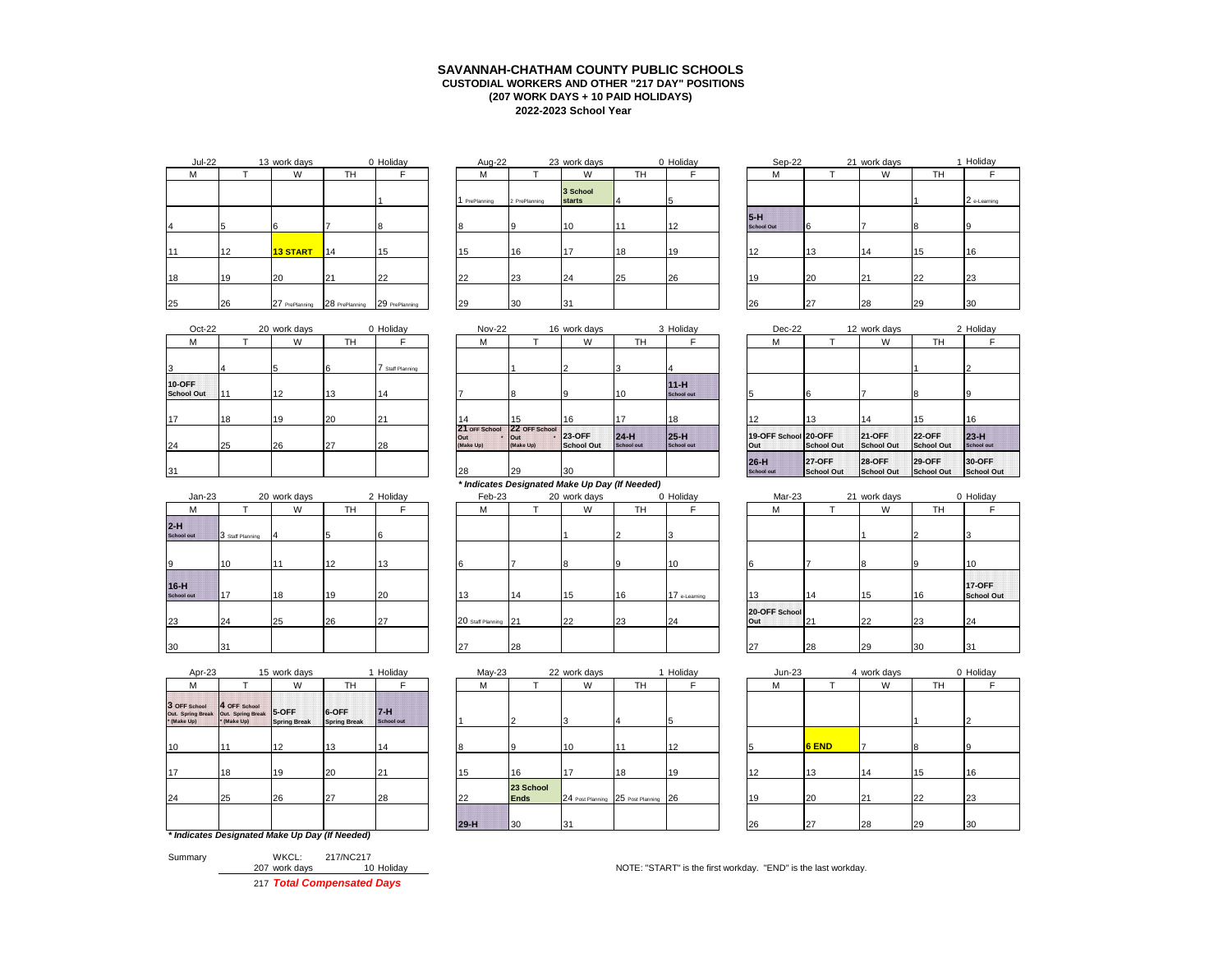## **2022-2023 School Year SAVANNAH-CHATHAM COUNTY PUBLIC SCHOOLS COUNSELOR / MEDIA CLERK, PARAPRO, NUTRITION ASST., LEAD NUTRITION ASST., NURSES, AND OTHER "200 DAY" POSITIONS (190 WORK DAYS + 10 PAID HOLIDAYS)**

| <b>Jul-22</b> |    | 3 work days             |                | 0 Holiday      | Aug-22      |               | 23 work days              |           | 0 Holiday | Sep-22                       |             | 21 work days |           | 1 Holiday    |
|---------------|----|-------------------------|----------------|----------------|-------------|---------------|---------------------------|-----------|-----------|------------------------------|-------------|--------------|-----------|--------------|
| M             |    | W                       | <b>TH</b>      |                | M           |               | W                         | <b>TH</b> |           | м                            |             | W            | <b>TH</b> |              |
|               |    |                         |                |                | PrePlanning | 2 PrePlanning | 3 School<br><b>starts</b> |           |           |                              |             |              |           | 2 e-Learning |
|               |    | 6                       |                |                |             |               | 10                        | 111       | 12        | $5 - H$<br><b>School Out</b> | $\mathbf b$ |              |           |              |
| 111           | 12 | 13                      | 14             | 15             |             | 16            | 17<br>11                  | 18        | 19        | 10                           | 13          | 14           | 15        | 16           |
| 18            | 19 | 20                      | 21             | 22             | つつ          | 23            | 24                        | 25        | 26        | 10                           | 20          |              | 22        | 23           |
| 25            | 26 | 27 START<br>PrePlanning | 28 PrePlanning | 29 PrePlanning | 29          | 30            | 31                        |           |           | 26                           | 27          | 28           | 29        | 30           |

| work days                      |                | 0 Holiday      | Aug-22      |               | 23 work days              |           | 0 Holiday | Sep-22                     |    | 21 work days |           | 1H <sub>0</sub> |
|--------------------------------|----------------|----------------|-------------|---------------|---------------------------|-----------|-----------|----------------------------|----|--------------|-----------|-----------------|
| W                              | TН             |                | М           |               | W                         | <b>TH</b> |           | М                          |    | W            | <b>TH</b> |                 |
|                                |                |                | PrePlanning | 2 PrePlanning | 3 School<br><b>starts</b> |           |           |                            |    |              |           | $ 2 \rangle$    |
|                                |                |                |             |               | 10                        |           | 12        | $5-H$<br><b>School Out</b> | 16 |              |           | 19              |
| 13                             | 14             | 15             | 15          | 16            | 17                        | 18        | 19        | 12                         | 13 | 14           | 15        | 16              |
| 20                             | 21             | 22             | 22          | 23            | 24                        | 25        | 26        | 19                         | 20 | 21           | 22        | 23              |
| 27 START<br><b>PrePlanning</b> | 28 PrePlanning | 29 PrePlanning | 29          | 30            | 31                        |           |           | 26                         | 27 | 28           | 29        | 30              |
|                                |                |                |             |               |                           |           |           |                            |    |              |           |                 |

| JUI-ZZ |    | <b>3 WUIR UAYS</b>             |                | v nolludy      | Aug-22        |               | <b>ZJ WUIK UAYS</b>       |                | v nolludy | OUD-ZZ                     |    | <b>ZI WUIK UAYS</b> |          | muluay       |
|--------|----|--------------------------------|----------------|----------------|---------------|---------------|---------------------------|----------------|-----------|----------------------------|----|---------------------|----------|--------------|
|        |    | W                              | TH             |                | M             |               | W                         | TH <sub></sub> |           | м                          |    | W                   | TН       |              |
|        |    |                                |                |                | 1 PrePlanning | 2 PrePlanning | 3 School<br><b>starts</b> |                |           |                            |    |                     |          | 2 e-Learning |
|        |    |                                |                |                |               | ١٥            | 10                        | 11             | 12        | $5-H$<br><b>School Out</b> | 6  |                     |          | חו           |
|        | 12 | 13                             | 14             | 15             | 15            | 16            | 17                        | 18             | 19        | 12                         | 13 | 14                  | 15       | 16           |
|        | 19 | 20                             | 21<br>∠∣       | 22             | 22            | 23            | 24                        | 25             | 26        | 19                         | 20 | 21                  | $\Omega$ | 23           |
|        | 26 | 27 START<br><b>PrePlanning</b> | 28 PrePlanning | 29 PrePlanning | 29            | 30            | 31                        |                |           | 26                         | 27 | 28                  | 29       | 30           |

| $Oct-22$                           |    | 20 work days |           | 0 Holiday        | <b>Nov-22</b>                     |                                    | 16 work days                |                             | 3 Holiday                   | Dec-22                      |                              | 12 work days                 |                             | 2H               |
|------------------------------------|----|--------------|-----------|------------------|-----------------------------------|------------------------------------|-----------------------------|-----------------------------|-----------------------------|-----------------------------|------------------------------|------------------------------|-----------------------------|------------------|
| M                                  |    | W            | <b>TH</b> |                  | M                                 |                                    | W                           | <b>TH</b>                   |                             | М                           |                              | W                            | TH.                         |                  |
| 13                                 |    |              | 6         | 7 Staff Planning |                                   |                                    |                             |                             |                             |                             |                              |                              |                             |                  |
| <b>10-OFF</b><br><b>School Out</b> |    | 12           | 13        | 14               |                                   |                                    |                             | 10                          | $11-H$<br><b>School out</b> |                             |                              |                              | I8                          |                  |
| 17                                 | 18 | 19           | 20        | 21               | 14                                | 15                                 | 16                          | 17                          | 18                          | 10                          | 13                           | 14                           | 15                          | 16               |
| 24                                 | 25 | 26           | 27        | 28               | 21 OFF School<br>Out<br>(Make Up) | 22 OFF School<br>lout<br>(Make Up) | <b>23-OFF</b><br>School Out | $24-H$<br><b>School out</b> | $125-H$<br>School out       | 19-OFF School 20-OFF<br>Out | School Out                   | <b>21-OFF</b><br>School Out  | <b>22-OFF</b><br>School Out | 23<br><b>Sch</b> |
| 31                                 |    |              |           |                  | 28                                | 29                                 | 30                          |                             |                             | $26-H$<br><b>School out</b> | <b>127-OFF</b><br>School Out | <b>128-OFF</b><br>School Out | $129-OFF$<br>School Out     | 30<br><b>Sc</b>  |

| $Jan-23$                    |                  | 20 work days |    | 2 Holiday | Feb-23               |    | 20 work days |    | 0 Holiday    | Mar-23               |    | 21 work days |    | $0$ Ho          |
|-----------------------------|------------------|--------------|----|-----------|----------------------|----|--------------|----|--------------|----------------------|----|--------------|----|-----------------|
| М                           |                  | W            | TH |           | M                    |    | W            | TH |              | М                    |    | W            | TH |                 |
| 2-H<br>School out           | 3 Staff Planning |              |    |           |                      |    |              |    |              |                      |    |              |    |                 |
| 9                           | 10               | 11           | 12 | 13        |                      |    |              |    | 10           |                      |    | 18           |    | 10              |
| $16-H$<br><b>School out</b> | 17               | 18           | 19 | 20        | 13                   | 14 | 15           | 16 | 17 e-Leaming | 13                   | 14 | 15           | 16 | 17<br><b>Sc</b> |
| 23                          | 24               | 25           | 26 | 27        | 20 Staff Planning 21 |    | 22           | 23 | 24           | 20-OFF School<br>Out | 21 | 22           | 23 | 24              |
| 30                          | 31               |              |    |           | 27                   | 28 |              |    |              | 27                   | 28 | 29           | 30 | 31              |

| $Oct-22$    |    | 20 work days |           | 0 Holiday      |                                   | Nov-22                                         | 16 work days                |                             | 3 Holiday                   | Dec-22                      |                              | 12 work days                 |                              | 2 Holiday                   |
|-------------|----|--------------|-----------|----------------|-----------------------------------|------------------------------------------------|-----------------------------|-----------------------------|-----------------------------|-----------------------------|------------------------------|------------------------------|------------------------------|-----------------------------|
|             |    | W            | <b>TH</b> |                | м                                 |                                                | W                           | TН                          |                             | м                           |                              | W                            | <b>TH</b>                    |                             |
|             |    |              |           | Staff Planning |                                   |                                                |                             |                             |                             |                             |                              |                              |                              |                             |
| Έ.<br>I Out | 11 | 12           | 13        | 14             |                                   |                                                |                             | 10                          | $11-H$<br><b>School out</b> |                             |                              |                              |                              |                             |
|             | 18 | 19           | 20        | 21             |                                   | 15                                             | 16                          |                             | 18                          |                             | 13                           | 14                           | 15                           | 16                          |
|             | 25 | 26           | 27        | 28             | 21 OFF School<br>Out<br>(Make Up) | 22 OFF School<br>lout<br>(Make Up)             | <b>23-OFF</b><br>School Out | $24-H$<br><b>School out</b> | $25-H$<br>School out        | 19-OFF School 20-OFF<br>Out | School Out                   | <b>21-OFF</b><br>School Out  | <b>122-OFF</b><br>School Out | $23-H$<br><b>School out</b> |
|             |    |              |           |                | 28                                | 29                                             | 30                          |                             |                             | $26-H$<br><b>School out</b> | <b>127-OFF</b><br>School Out | <b>128-OFF</b><br>School Out | <b>29-OFF</b><br>School Out  | 30-OFF<br>School C          |
|             |    |              |           |                |                                   | * Indicates Designated Make Up Day (If Needed) |                             |                             |                             |                             |                              |                              |                              |                             |

| Jan-23     |                  | 20 work days |           | 2 Holiday | Feb-23               |    | 20 work days |    | 0 Holiday    | Mar-23               |     | 21 work days |    | 0 Holiday                        |
|------------|------------------|--------------|-----------|-----------|----------------------|----|--------------|----|--------------|----------------------|-----|--------------|----|----------------------------------|
| M          |                  | W            | <b>TH</b> |           | М                    |    | W            | TН |              | М                    |     | W            | TH |                                  |
| <b>ut</b>  | 3 Staff Planning |              |           |           |                      |    |              |    |              |                      |     |              |    |                                  |
|            | 10               |              | 12        | 13        |                      |    |              |    | 10           |                      |     |              |    | 10                               |
| <b>Jut</b> | 17               | 18           | 19        | 20        | 12                   | 14 | 15           | 16 | 17 e-Leaming | 13                   | 14  | 15           | 16 | <b>17-OFF</b><br><b>School C</b> |
|            | 24               | 25           | 26        | 27        | 20 Staff Planning 21 |    | 22           | 23 | 24           | 20-OFF School<br>Out | 121 | 22           | 23 | 24                               |
|            | 31               |              |           |           | つフ                   | 28 |              |    |              | 27                   | 28  | 29           | 30 | 31                               |

| Apr-23                                         |                                                  | 15 work days                  |                                                | Holiday               | $May-23$ |                          | 19 work days     |                          | 1 Holiday | $Jun-23$ |    | 0 work days |           | 0 Holiday |
|------------------------------------------------|--------------------------------------------------|-------------------------------|------------------------------------------------|-----------------------|----------|--------------------------|------------------|--------------------------|-----------|----------|----|-------------|-----------|-----------|
|                                                |                                                  | W                             | TH                                             |                       | M        |                          | W                | TH                       |           | м        |    | W           | <b>TH</b> |           |
| 3 OFF School<br>Out. Spring Break<br>(Make Up) | 4 OFF School<br>Out. Spring Break<br>* (Make Up) | 15-OFF<br><b>Spring Break</b> | 6-OFF<br><b>Spring Break</b>                   | $7 - H$<br>School out |          |                          |                  |                          |           |          |    |             |           |           |
| 10                                             |                                                  | 12                            | 13                                             | 14                    |          |                          | 10               |                          | 12        |          |    |             |           |           |
| 17                                             | 18                                               | 19                            | 20                                             | 21                    | 15       | 16                       | 17               | 18                       | 19        |          | 13 | 14          | 15        | 16        |
| 24                                             | 25                                               | 26                            | 27                                             | 28                    | 22       | 23 School<br><b>Ends</b> | 24 Post Planning | $25$ END<br>ost Planning | 26        | 19       | 20 |             | 22        | 23        |
|                                                |                                                  |                               |                                                |                       | $29-H$   | 130                      | 31               |                          |           | 26       | 27 | 28          | 29        | 30        |
|                                                |                                                  |                               | * Indicator Designated Make Up Day (If Needed) |                       |          |                          |                  |                          |           |          |    |             |           |           |

| F                           | М                           |                                    | W                                  | TН                                 |                             |  |
|-----------------------------|-----------------------------|------------------------------------|------------------------------------|------------------------------------|-----------------------------|--|
| 4                           |                             |                                    |                                    |                                    | $\overline{2}$              |  |
| 11-H<br><b>School out</b>   | 5                           | 6                                  |                                    | 8                                  | 9                           |  |
| 18                          | 12                          | 13                                 | 14                                 | 15                                 | 16                          |  |
| $25-H$<br><b>School out</b> | 19-OFF School 20-OFF<br>Out | <b>School Out</b>                  | <b>21-OFF</b><br><b>School Out</b> | <b>22-OFF</b><br><b>School Out</b> | $23-H$<br><b>School out</b> |  |
|                             | $26-H$<br><b>School out</b> | <b>27-OFF</b><br><b>School Out</b> | <b>28-OFF</b><br><b>School Out</b> | <b>29-OFF</b><br><b>School Out</b> | 30-OFF<br><b>School Out</b> |  |

| Mar-23               |    | 21 work days |    | 0 Holiday                          |
|----------------------|----|--------------|----|------------------------------------|
| М                    |    | W            | TH | F                                  |
|                      |    |              | 2  | 3                                  |
| 6                    | 7  | 8            | 9  | 10                                 |
| 13                   | 14 | 15           | 16 | <b>17-OFF</b><br><b>School Out</b> |
| 20-OFF School<br>Out | 21 | 22           | 23 | 24                                 |
| 27                   | 28 | 29           | 30 | 31                                 |

| $May-23$ |                          | 19 work days     |                                       | 1 Holiday | $Jun-23$ |    | 0 work days |    | 0 Holiday |
|----------|--------------------------|------------------|---------------------------------------|-----------|----------|----|-------------|----|-----------|
| M        |                          | W                | TН                                    |           | M        |    | W           | TH |           |
|          | ⌒                        | 3                |                                       | 5         |          |    |             |    |           |
| 8        | 9                        | 10               | 11                                    | 12        |          | 6  |             | 8  | <b>9</b>  |
| 15       | 16                       | 17               | 18                                    | 19        | 12       | 13 | 14          | 15 | 16        |
| 22       | 23 School<br><b>Ends</b> | 24 Post Planning | <b>25 END</b><br><b>Post Planning</b> | 26        | 19       | 20 | 21          | 22 | 23        |
| $29-H$   | 30                       | 31               |                                       |           | 26       | 27 | 28          | 29 | 30        |

| .             | ____________________ |                                                                |  |
|---------------|----------------------|----------------------------------------------------------------|--|
| 190 work davs | 10 Holidav           | NOTE: "START" is the first workday. "END" is the last workday. |  |

|  | * Indicates Designated Make Up Day (If Needed) |  |  |
|--|------------------------------------------------|--|--|
|  |                                                |  |  |

**3 OFF School Out. Spring Break \* (Make Up)**

|         |               | 200 Total Companyated Dave |
|---------|---------------|----------------------------|
|         | 190 work days | 10 Holiday                 |
| Summary | WKCL:         | 200A/NE20A/NC20A           |

200 *Total Compensated Days*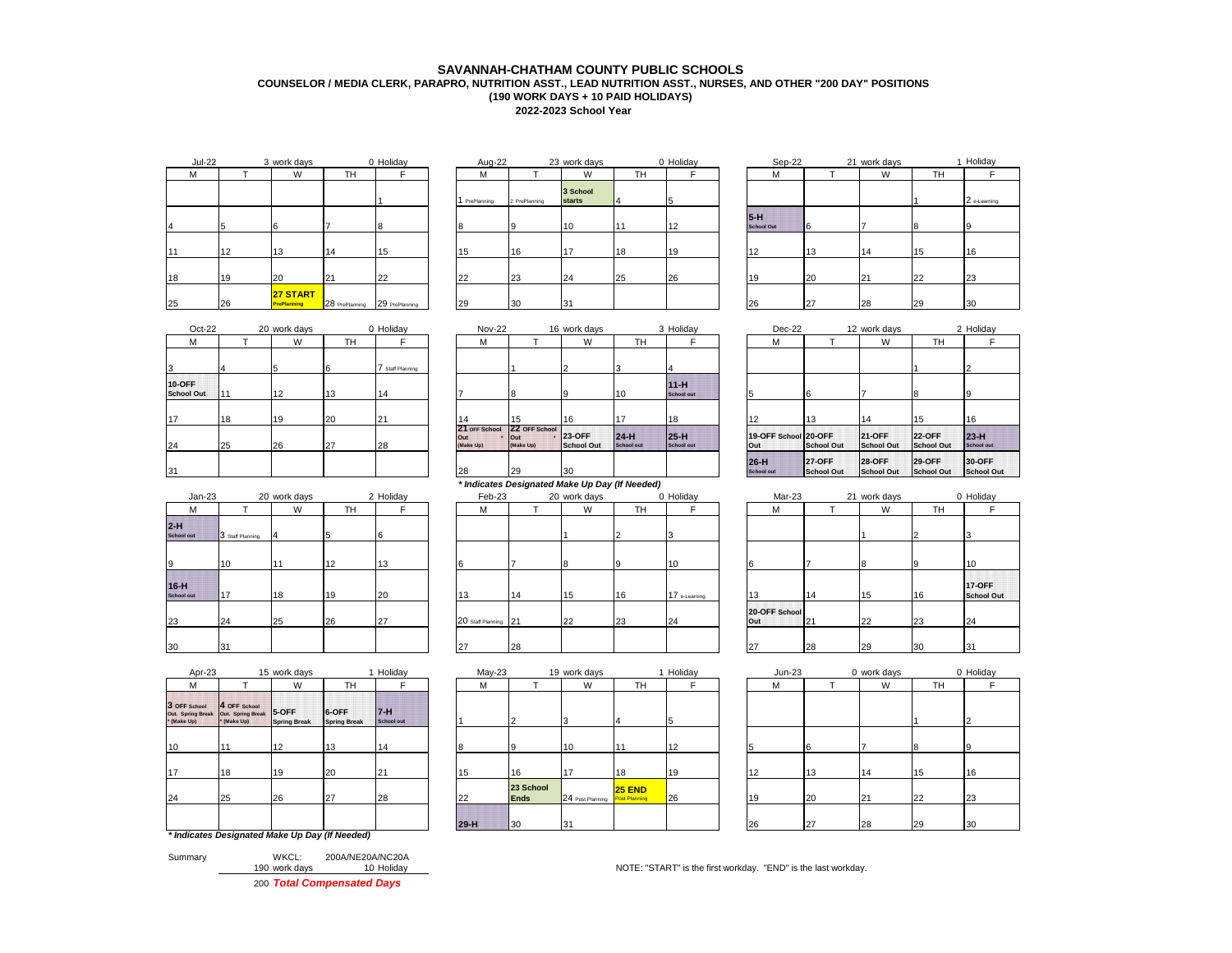## **2022-2023 School Year SAVANNAH-CHATHAM COUNTY PUBLIC SCHOOLS Bus Drivers and Lot Monitors 198-day Calendar (189 WORK DAYS + 9 PAID HOLIDAYS)**

| <b>Jul-22</b> |    | 3 work days             |                | 0 Holiday      | Aug-22        |               | 23 work days              |                | 0 Holiday | Sep-22                     |    | 21 work days |           | 1H             |
|---------------|----|-------------------------|----------------|----------------|---------------|---------------|---------------------------|----------------|-----------|----------------------------|----|--------------|-----------|----------------|
| M             |    | W                       | <b>TH</b>      |                | м             |               | W                         | TH <sub></sub> |           | M                          |    | W            | <b>TH</b> |                |
|               |    |                         |                |                | 1 PrePlanning | 2 PrePlanning | 3 School<br><b>starts</b> |                |           |                            |    |              |           | 2 <sub>0</sub> |
|               |    |                         |                |                |               |               | 10                        |                | 12        | $5-H$<br><b>School Out</b> |    |              |           |                |
| 11            | 12 | 13                      | 14             | 15             | 15            | 16            | 17                        | 18             | 19        | $\sqrt{2}$                 | 13 | 114          | 15        | 16             |
| 18            | 19 | 20                      | 21             | 22             | 22            | 23            | 24                        | 25             | 26        | 19                         | 20 | 21           | 22        | 23             |
| 25            | 26 | 27 START<br>PrePlanning | 28 PrePlanning | 29 PrePlanning | 29            | 30            | 31                        |                |           | 26                         | 27 | 28           | 29        | 30             |

| work days                      |                | 0 Holiday      | Aug-22      |               | 23 work days              |           | 0 Holiday | Sep-22                     | 21 | work days |           | 1 H          |
|--------------------------------|----------------|----------------|-------------|---------------|---------------------------|-----------|-----------|----------------------------|----|-----------|-----------|--------------|
| W                              | TН             |                | М           |               | W                         | <b>TH</b> |           | М                          |    | W         | <b>TH</b> |              |
|                                |                |                | PrePlanning | 2 PrePlanning | 3 School<br><b>starts</b> |           |           |                            |    |           |           | $ 2 \rangle$ |
|                                |                |                |             |               | 10                        |           | 12        | $5-H$<br><b>School Out</b> |    |           |           | 9            |
| 13                             | 14             | 15             | 15          | 16            | 17                        | 18        | 19        | 12                         | 13 | 114       | 15        | 16           |
| 20                             | 21             | 22             | 22          | 23            | 24                        | 25        | 26        | 19                         | 20 | 21        | 22        | 23           |
| 27 START<br><b>PrePlanning</b> | 28 PrePlanning | 29 PrePlanning | 29          | 30            | 31                        |           |           | 26                         | 27 | 28        | 29        | 30           |
|                                |                |                |             |               |                           |           |           |                            |    |           |           |              |

| Jul-22 |    | 3 work days                    |                | 0 Holiday      | Aug-22      |               | 23 work days              |    | 0 Holiday | Sep-22                     |    | 21 work days |               | Holiday      |
|--------|----|--------------------------------|----------------|----------------|-------------|---------------|---------------------------|----|-----------|----------------------------|----|--------------|---------------|--------------|
|        |    | W                              | <b>TH</b>      |                | M           |               | W                         | TH |           | M                          |    | W            | TH            |              |
|        |    |                                |                |                | PrePlanning | 2 PrePlanning | 3 School<br><b>starts</b> |    |           |                            |    |              |               | 2 e-Learning |
|        |    |                                |                |                |             |               | 10                        | 11 | 12        | $5-H$<br><b>School Out</b> |    |              |               | 9            |
|        | 12 | 12                             | 14             | 15             | 15          | 16            | 17                        | 18 | 19        | 112                        | 13 | 14           | 15            | 16           |
|        | 19 | 20                             | 21             | 22             | 22          | 23            | 24                        | 25 | 26        | 19                         | 20 | $\sim$       | <sup>22</sup> | 23           |
|        | 26 | 27 START<br><b>PrePlanning</b> | 28 PrePlanning | 29 PrePlanning | 29          | 30            | 31                        |    |           | 26                         | 27 | 28           | 29            | 30           |

| Oct-22                             |     | 20 work days |           | 0 Holiday        | Nov-22                            |                                   | 16 work days            |                             | 3 Holiday                   | Dec-22                      |                              | 12 work days                 |                             | 2H                     |
|------------------------------------|-----|--------------|-----------|------------------|-----------------------------------|-----------------------------------|-------------------------|-----------------------------|-----------------------------|-----------------------------|------------------------------|------------------------------|-----------------------------|------------------------|
| M                                  |     | W            | <b>TH</b> |                  | М                                 |                                   | W                       | TH                          |                             | M                           |                              | W                            | <b>TH</b>                   |                        |
| 3                                  |     |              |           | 7 Staff Planning |                                   |                                   |                         |                             |                             |                             |                              |                              |                             |                        |
| <b>10-OFF</b><br><b>School Out</b> | 111 | 12           | 13        | 14               |                                   |                                   |                         | 10                          | $11-H$<br><b>School out</b> |                             |                              |                              |                             |                        |
| 17                                 | 18  | 19           | 20        | 21               | 14                                | 15                                | 16                      | 17                          | 18                          | 12                          | 13                           | 14                           | 15                          | 16                     |
| 24                                 | 25  | 26           | 27        | 28               | 21 OFF School<br>Out<br>(Make Up) | 22 OFF School<br>Out<br>(Make Up) | $123-OFF$<br>School Out | $24-H$<br><b>School out</b> | $25-H$<br>School out        | 19-OFF School 20-OFF<br>Out | School Out                   | <b>121-OFF</b><br>School Out | <b>22-OFF</b><br>School Out | $\frac{23}{\text{Sc}}$ |
| 31                                 |     |              |           |                  | 28                                | 29                                | 30                      |                             |                             | $26-H$<br><b>School out</b> | <b>127-OFF</b><br>School Out | <b>128-OFF</b><br>School Out | $129-OFF$<br>School Out     | 30<br><b>Sc</b>        |

|                             |                  |              |           |           |                      | $\cdot$ |              | .         |              |                      |     |              |           |                 |
|-----------------------------|------------------|--------------|-----------|-----------|----------------------|---------|--------------|-----------|--------------|----------------------|-----|--------------|-----------|-----------------|
| $Jan-23$                    |                  | 20 work days |           | 2 Holiday | Feb-23               |         | 20 work days |           | 0 Holiday    | Mar-23               |     | 21 work days |           | $0$ Ho          |
| м                           |                  | W            | <b>TH</b> |           | М                    |         | W            | <b>TH</b> |              | м                    |     | W            | <b>TH</b> |                 |
| 2-H<br>School out           | 3 Staff Planning |              |           |           |                      |         |              |           |              |                      |     |              |           |                 |
| 9                           | 10               |              | 12        | 13        |                      |         |              |           | 10           |                      |     | 18           |           | 10              |
| $16-H$<br><b>School out</b> | 17               | 18           | 19        | 20        | 13                   | 14      | 15           | 16        | 17 e-Leaming | $\sqrt{2}$           | 14  | 15           | 16        | 17<br><b>Sc</b> |
| 23                          | 24               | 25           | 26        | 27        | 20 Staff Planning 21 |         | 22           | 23        | 24           | 20-OFF School<br>Out | 121 | 22           | 23        | 24              |
| 30                          | 31               |              |           |           | 27                   | 28      |              |           |              | 27                   | 28  | 29           | 30        | 31              |

| Apr-23                                           |                                                  | 15 work days                  |                              | Holiday                      | $May-23$ |                          | 18 work days                     |                     | 0 Holiday | $Jun-23$ |    | 0 work days |    | $0$ Ho |
|--------------------------------------------------|--------------------------------------------------|-------------------------------|------------------------------|------------------------------|----------|--------------------------|----------------------------------|---------------------|-----------|----------|----|-------------|----|--------|
| M                                                |                                                  | W                             | TH                           |                              | м        |                          | W                                | TH                  |           | м        |    | W           | TH |        |
| 3 OFF School<br>Out. Spring Break<br>* (Make Up) | 4 OFF School<br>Out. Spring Break<br>* (Make Up) | 15-OFF<br><b>Spring Break</b> | 6-OFF<br><b>Spring Break</b> | $7 - H$<br><b>School out</b> |          |                          |                                  |                     |           |          |    |             |    |        |
| 10                                               | 11                                               | 12                            | 13                           | 14                           |          |                          | 10                               |                     | 12        |          |    |             | 8  |        |
| 17                                               | 18                                               | 19                            | 20                           | 21                           | 15       | 16                       | 17                               | 18                  | 19        | 12       | 13 | 114         | 15 | 16     |
| 24                                               | 25                                               | 26                            | 27                           | 28                           | 22       | 23 School<br><b>Ends</b> | $24$ END<br><b>Post Planning</b> | 24 Post Planning 26 |           | 19       | 20 | 21          | 22 | 23     |
|                                                  |                                                  |                               |                              |                              | 29       | 30                       | 31                               |                     |           | 26       | 27 | 28          | 29 | 30     |
|                                                  | * Indicates Designated Make Up Day (If Needed)   |                               |                              |                              |          |                          |                                  |                     |           |          |    |             |    |        |

| 189 work days                       | 9 Holida |
|-------------------------------------|----------|
| 198/NE198/NC198<br>Summary<br>WKCL: |          |

|    |        |              |                |                  |                   |                         |                                                   | 3 Holiday                   |                                                |                              |                                |                             | 2 Holiday                   |
|----|--------|--------------|----------------|------------------|-------------------|-------------------------|---------------------------------------------------|-----------------------------|------------------------------------------------|------------------------------|--------------------------------|-----------------------------|-----------------------------|
|    | W      | TH           |                | М                |                   | W                       | TН                                                |                             | м                                              |                              | W                              | TH                          |                             |
|    |        | 16           | Staff Planning |                  |                   |                         |                                                   |                             |                                                |                              |                                |                             |                             |
| 11 | 12     | 13           | 14             |                  |                   |                         | 10                                                | $11-H$<br><b>School out</b> |                                                |                              |                                |                             |                             |
| 18 | 19     | 20           | 121            |                  | 15                | 16                      |                                                   | 18                          | 12                                             | 13                           | 14                             | 15                          | 16                          |
| 25 | 26     | 27           | 28             | Out<br>(Make Up) | lout<br>(Make Up) | <b>23-OFF</b>           | $24-H$<br><b>School out</b>                       | $25-H$<br>School out        | Out                                            | <b>School Out</b>            | <b>121-OFF</b><br>School Out   | <b>22-OFF</b><br>School Out | $23-H$<br><b>School out</b> |
|    |        |              |                | 28               | 29                |                         |                                                   |                             | $26-H$<br><b>School out</b>                    | <b>127-OFF</b><br>School Out | <b>28-OFF</b><br>School Out    | <b>29-OFF</b><br>School Out | 30-OFF<br>School C          |
|    |        |              |                |                  |                   |                         |                                                   |                             |                                                |                              |                                |                             |                             |
|    | Oct-22 | 20 work days |                | 0 Holiday        |                   | Nov-22<br>21 OFF School | 16 work days<br>22 OFF School<br>School Out<br>30 |                             | * Indicates Designated Make Up Day (If Needed) |                              | Dec-22<br>19-OFF School 20-OFF | 12 work days                |                             |

| Feb-23 | 20 work days |    | 0 Holida |
|--------|--------------|----|----------|
|        | M            | гн |          |
|        |              |    |          |
|        |              |    | 3        |
|        |              |    |          |
|        |              |    |          |

|                             | - 1 0 |    | ' I 4 | ∣। ∪      |                      |    |        |          | ,,,          |                      |              |    |    | ,,,             |
|-----------------------------|-------|----|-------|-----------|----------------------|----|--------|----------|--------------|----------------------|--------------|----|----|-----------------|
| $16-H$<br><b>School out</b> |       | 18 |       | <b>20</b> | $\overline{A}$       | 14 | 15     | 16       | 17 e-Leaming | $\overline{10}$      | 14           | 15 | 16 | 17<br><b>Sc</b> |
| 23                          | 24    | 25 | 26    | $\sim$    | 20 Staff Planning 21 |    | $\sim$ | $\Omega$ | 24           | 20-OFF School<br>Out | $12^{\circ}$ | 22 | 23 | 24              |
| 30                          | 31    |    |       |           | $\sim$               | 28 |        |          |              | $\sim$               | 28           | 29 | 30 | 31              |

| Apr-23        |                                                            | 15 work days                  | Holiday                      |                              |    | $May-23$ |                          | 18 work days              |                     | 0 Holiday | $Jun-23$ |    | 0 work days |           | 0 Holiday |
|---------------|------------------------------------------------------------|-------------------------------|------------------------------|------------------------------|----|----------|--------------------------|---------------------------|---------------------|-----------|----------|----|-------------|-----------|-----------|
|               |                                                            | W                             | <b>TH</b>                    |                              |    | М        |                          | W                         | TН                  |           | М        |    | W           | <b>TH</b> |           |
| School<br>Jp) | 4 OFF School<br>ing Break Out. Spring Break<br>* (Make Up) | 15-OFF<br><b>Spring Break</b> | 6-OFF<br><b>Spring Break</b> | $7 - 1$<br><b>School out</b> |    |          |                          |                           |                     |           |          |    |             |           |           |
|               | 11                                                         | 12                            | 13                           | 14                           |    |          |                          | 10                        |                     | 12        |          |    |             |           |           |
|               | 18                                                         | 19                            | 20                           | 121                          | 15 |          | 16                       | 17                        | 18                  | 19        | 12       | 13 | 14          | 15        | 16        |
|               | 25                                                         | 26                            | 27                           | 28                           | 22 |          | 23 School<br><b>Ends</b> | $24$ END<br>Post Planning | 24 Post Planning 26 |           | 19       | 20 | 21          | 22        | 23        |
|               |                                                            |                               |                              |                              | 29 |          | 30                       | 31                        |                     |           | 26       | 27 | <b>28</b>   | 29        | 30        |
|               | icatos Dosianatod Make Un Day (If Needed)                  |                               |                              |                              |    |          |                          |                           |                     |           |          |    |             |           |           |

| F                           | М                           |                                    | W                                  | TН                                 |                              |  |
|-----------------------------|-----------------------------|------------------------------------|------------------------------------|------------------------------------|------------------------------|--|
| 4                           |                             |                                    |                                    |                                    | 2                            |  |
| $11-H$<br><b>School out</b> | 5                           | 6                                  |                                    | 8                                  | 9                            |  |
| 18                          | 12                          | 13                                 | 14                                 | 15                                 | 16                           |  |
| $25-H$<br><b>School out</b> | 19-OFF School 20-OFF<br>Out | <b>School Out</b>                  | <b>21-OFF</b><br><b>School Out</b> | <b>22-OFF</b><br><b>School Out</b> | $123-H$<br><b>School out</b> |  |
|                             | $26-H$<br><b>School out</b> | <b>27-OFF</b><br><b>School Out</b> | <b>28-OFF</b><br><b>School Out</b> | <b>29-OFF</b><br><b>School Out</b> | 30-OFF<br><b>School Out</b>  |  |

|             |                  |              |    |           |                      | . . |              | .         |              |                      |    |              |          |                                    |
|-------------|------------------|--------------|----|-----------|----------------------|-----|--------------|-----------|--------------|----------------------|----|--------------|----------|------------------------------------|
| Jan-23      |                  | 20 work days |    | 2 Holiday | Feb-23               |     | 20 work days |           | 0 Holiday    | Mar-23               |    | 21 work days |          | 0 Holiday                          |
| м           |                  | W            | TH |           | М                    |     | W            | <b>TH</b> |              | M                    |    | W            | TH       |                                    |
| <b>TIL</b>  | 3 Staff Planning |              |    | 16        |                      |     |              |           |              |                      |    |              |          |                                    |
|             | 10               |              | 12 | 12        |                      |     |              |           | 10           | -6                   |    |              |          | 10                                 |
| <b>STIP</b> | 117              | 18           | 19 | 20        | 13                   | 14  | 15           | 16        | 17 e-Leaming | 13                   | 14 | 15           | 16       | <b>17-OFF</b><br><b>School Out</b> |
|             | 24               | 25           | 26 | 27        | 20 Staff Planning 21 |     | 22           | 23        | 24           | 20-OFF School<br>Out | 21 | 22           | 23       | 24                                 |
|             | 31               |              |    |           | 27                   | 28  |              |           |              | 27                   | 28 | 29           | $30^{3}$ | 31                                 |

| work days                      |                  | 0 Holiday | $Jun-23$ |    | 0 work days |    | 0 Holiday |
|--------------------------------|------------------|-----------|----------|----|-------------|----|-----------|
| W                              | TН               | F         | M        |    | W           | TН | F         |
|                                |                  |           |          |    |             |    |           |
| 3                              | $\overline{4}$   | 5         |          |    |             |    | 2         |
| 10                             | 11               | 12        | 5        | 6  |             | 8  | 9         |
| 17                             | 18               | 19        | 12       | 13 | 14          | 15 | 16        |
| <b>24 END</b><br>Post Planning | 24 Post Planning | 26        | 19       | 20 | 21          | 22 | 23        |
| 31                             |                  |           | 26       | 27 | 28          | 29 | 30        |

189 MOTE: "START" is the first workday. "END" is the last workday.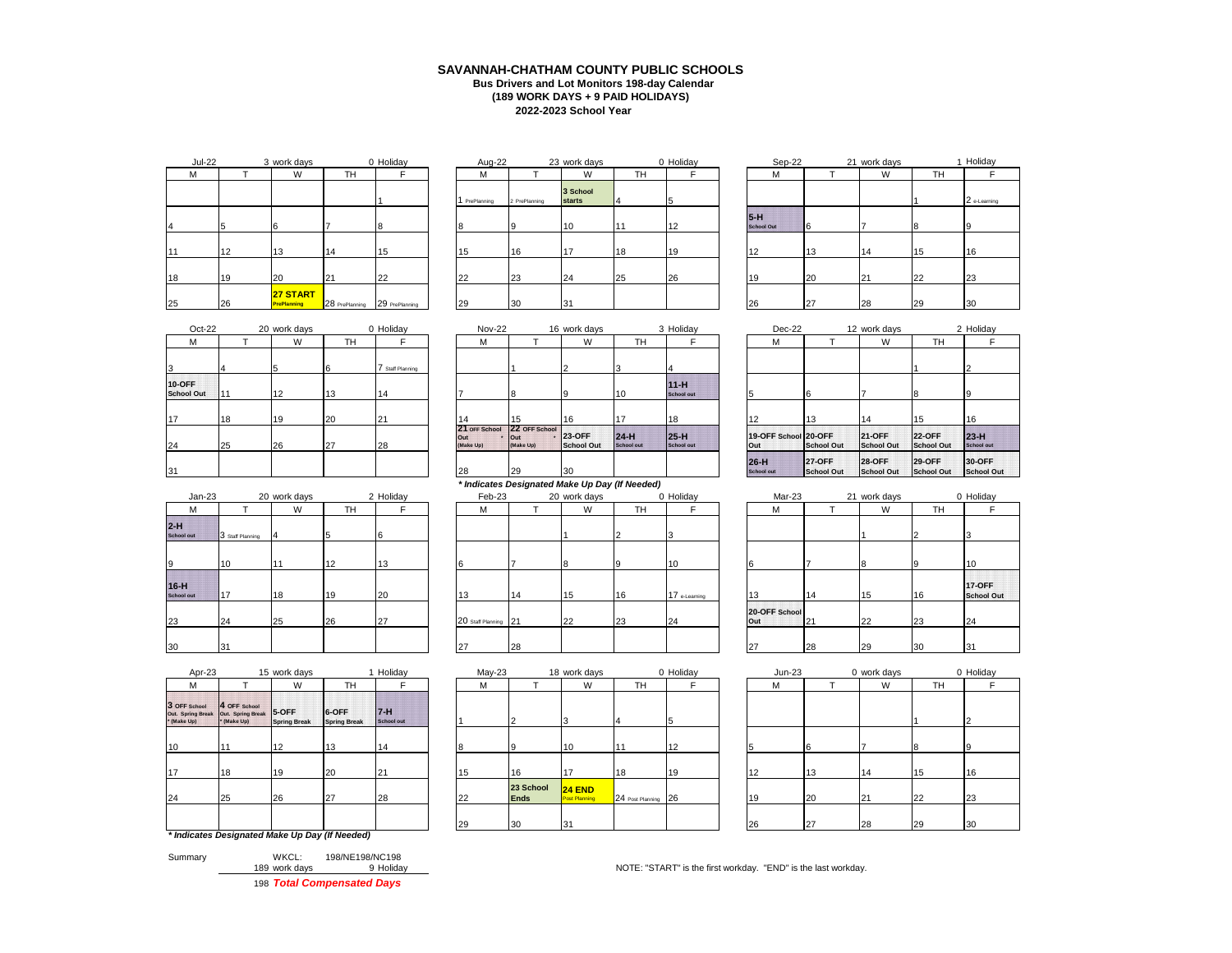## **2022-2023 School Year SAVANNAH-CHATHAM COUNTY PUBLIC SCHOOLS Bus Monitors 196-day Calendar (187 WORK DAYS + 9 PAID HOLIDAYS)**

| <b>Jul-22</b> |    | 3 work days             |                | 0 Holiday      | Aug-22        |               | 23 work days              |                | 0 Holiday | Sep-22                     |    | 21 work days |           | 1H             |
|---------------|----|-------------------------|----------------|----------------|---------------|---------------|---------------------------|----------------|-----------|----------------------------|----|--------------|-----------|----------------|
| M             |    | W                       | <b>TH</b>      |                | м             |               | W                         | TH <sub></sub> |           | M                          |    | W            | <b>TH</b> |                |
|               |    |                         |                |                | 1 PrePlanning | 2 PrePlanning | 3 School<br><b>starts</b> |                |           |                            |    |              |           | 2 <sub>0</sub> |
|               |    |                         |                |                |               |               | 10                        |                | 12        | $5-H$<br><b>School Out</b> |    |              |           |                |
| 11            | 12 | 13                      | 14             | 15             | 15            | 16            | 17                        | 18             | 19        | $\sqrt{2}$                 | 13 | 114          | 15        | 16             |
| 18            | 19 | 20                      | 21             | 22             | 22            | 23            | 24                        | 25             | 26        | 19                         | 20 | 21           | 22        | 23             |
| 25            | 26 | 27 START<br>PrePlanning | 28 PrePlanning | 29 PrePlanning | 29            | 30            | 31                        |                |           | 26                         | 27 | 28           | 29        | 30             |

| work days                      | 0 Holiday      |                | Aug-22      |               | 23 work days              |           | 0 Holiday | Sep-22                     | 21 | work days |           | 1 H          |
|--------------------------------|----------------|----------------|-------------|---------------|---------------------------|-----------|-----------|----------------------------|----|-----------|-----------|--------------|
| W                              | TН             |                | М           |               | W                         | <b>TH</b> |           | М                          |    | W         | <b>TH</b> |              |
|                                |                |                | PrePlanning | 2 PrePlanning | 3 School<br><b>starts</b> |           |           |                            |    |           |           | $ 2 \rangle$ |
|                                |                |                |             |               | 10                        |           | 12        | $5-H$<br><b>School Out</b> |    |           |           | 9            |
| 13                             | 14             | 15             | 15          | 16            | 17                        | 18        | 19        | 12                         | 13 | 114       | 15        | 16           |
| 20                             | 21             | 22             | 22          | 23            | 24                        | 25        | 26        | 19                         | 20 | 21        | 22        | 23           |
| 27 START<br><b>PrePlanning</b> | 28 PrePlanning | 29 PrePlanning | 29          | 30            | 31                        |           |           | 26                         | 27 | 28        | 29        | 30           |
|                                |                |                |             |               |                           |           |           |                            |    |           |           |              |

| Jul-22 |    | 3 work days                    |                | 0 Holiday      | Aug-22      |               | 23 work days              |           | 0 Holiday | Sep-22                     |    | 21 work days |           | Holiday      |  |
|--------|----|--------------------------------|----------------|----------------|-------------|---------------|---------------------------|-----------|-----------|----------------------------|----|--------------|-----------|--------------|--|
|        |    | W                              | TH             |                | M           |               | W                         | <b>TH</b> |           | M                          |    | W            | <b>TH</b> |              |  |
|        |    |                                |                |                | PrePlanning | 2 PrePlanning | 3 School<br><b>starts</b> |           |           |                            |    |              |           | 2 e-Learning |  |
|        |    |                                |                |                |             |               | 10                        | 11        | 12        | $5-H$<br><b>School Out</b> | 6  |              |           |              |  |
|        | 12 | $\sim$                         | 14             | 15             | 15          | 16            | 47                        | 18        | 19        | 12                         | 13 | 14           | 15        | 16           |  |
|        | 19 | 20                             | 21             | 22             | 22          | 23            | 24                        | 25        | 26        | 19                         | 20 | 21           | 22        | 23           |  |
|        | 26 | 27 START<br><b>PrePlanning</b> | 28 PrePlanning | 29 PrePlanning | 29          | 30            | 31                        |           |           | 26                         | 27 | 28           | 29        | 30           |  |

| Oct-22                      |    | 20 work days |    | 0 Holiday        | Nov-22                            |                                    | 16 work days                |                             | 3 Holiday                   | Dec-22                      |                              | 12 work days                 |                             | 2H                     |
|-----------------------------|----|--------------|----|------------------|-----------------------------------|------------------------------------|-----------------------------|-----------------------------|-----------------------------|-----------------------------|------------------------------|------------------------------|-----------------------------|------------------------|
| M                           |    | W            | TH |                  | M                                 |                                    | W                           | TH <sub></sub>              |                             | м                           |                              | W                            | TH.                         |                        |
| 3                           |    |              |    | 7 Staff Planning |                                   |                                    |                             |                             |                             |                             |                              |                              |                             |                        |
| 10-OFF<br><b>School Out</b> |    | 12           | 13 | 14               |                                   |                                    |                             | 10                          | $11-H$<br><b>School out</b> |                             |                              |                              | <b>R</b>                    |                        |
| 17                          | 18 | 19           | 20 | 21               | 14                                | 15                                 | 16                          | 17                          | 18                          | 12                          | 13                           | 114                          | 15                          | 16                     |
| 24                          | 25 | 26           | 27 | 28               | 21 OFF School<br>Out<br>(Make Up) | 22 OFF School<br>lOut<br>(Make Up) | <b>23-OFF</b><br>School Out | $24-H$<br><b>School out</b> | $25-H$<br>School out        | 19-OFF School 20-OFF<br>Out | School Out                   | <b>121-OFF</b><br>School Out | <b>22-OFF</b><br>School Out | $\frac{23}{\text{Sc}}$ |
| 31                          |    |              |    |                  | 28                                | 29                                 | 30                          |                             |                             | $26-H$<br><b>School out</b> | <b>127-OFF</b><br>School Out | <b>128-OFF</b><br>School Out | $129-OFF$<br>School Out     | 30<br><b>Sc</b>        |

|                             |                         |              |           |           |                      | $\cdot$ |              | .              |              |                      |    |              |           |                 |
|-----------------------------|-------------------------|--------------|-----------|-----------|----------------------|---------|--------------|----------------|--------------|----------------------|----|--------------|-----------|-----------------|
| $Jan-23$                    |                         | 19 work days |           | 2 Holiday | Feb-23               |         | 20 work days |                | 0 Holiday    | Mar-23               |    | 21 work days |           | $0$ Ho          |
| м                           |                         | W            | <b>TH</b> |           | м                    |         | W            | TH <sub></sub> |              | м                    |    | W            | <b>TH</b> |                 |
| $2-H$<br><b>School out</b>  | 3-OFF Staff<br>Planning |              |           |           |                      |         |              |                |              |                      |    |              |           |                 |
| 9                           | 10                      |              | 12        | 13        |                      |         |              |                | 10           |                      |    | 18           |           | 10              |
| $16-H$<br><b>School out</b> | 17                      | 18           | 19        | 20        | 13                   | 14      | 15           | 16             | 17 e-Leaming | $\overline{ }$       | 14 | 15           | 16        | 17<br><b>Sc</b> |
| 23                          | 24                      | 25           | 26        | 27        | 20 Staff Planning 21 |         | 22           | 23             | 24           | 20-OFF School<br>Out | 21 | 22           | 23        | 24              |
| 30                          | 31                      |              |           |           | 27                   | 28      |              |                |              | 27                   | 28 | 29           | 30        | 31              |

| 31                          |                         |              |           |           |    | 28                   | 29                                             | 30           |                |              | <b>School out</b>    | School Out | School Out   | School Out | School C                  |
|-----------------------------|-------------------------|--------------|-----------|-----------|----|----------------------|------------------------------------------------|--------------|----------------|--------------|----------------------|------------|--------------|------------|---------------------------|
|                             |                         |              |           |           |    |                      | * Indicates Designated Make Up Day (If Needed) |              |                |              |                      |            |              |            |                           |
| $Jan-23$                    |                         | 19 work days |           | 2 Holiday |    | Feb-23               |                                                | 20 work days |                | 0 Holiday    | Mar-23               |            | 21 work days |            | 0 Holiday                 |
| м                           |                         | W            | <b>TH</b> |           |    | М                    |                                                | W            | <b>TH</b>      |              | М                    |            | W            | <b>TH</b>  |                           |
| $2-H$<br><b>School out</b>  | 3-OFF Staff<br>Planning |              |           |           |    |                      |                                                |              |                |              |                      |            |              |            |                           |
|                             | 10                      | 11           | 12        | 13        |    |                      |                                                |              | $\overline{9}$ | 10           |                      |            | $\mathbf{8}$ | 9          | 10                        |
| $16-H$<br><b>School out</b> | 17                      | 18           | 19        | 20        |    | 13                   | 14                                             | 15           | 16             | 17 e-Leaming | 13                   | 14         | 15           | 16         | 17-OFF<br><b>School C</b> |
| 23                          | 24                      | 25           | 26        | 27        |    | 20 Staff Planning 21 |                                                | 22           | 23             | 24           | 20-OFF School<br>Out | 21         | 22           | 23         | 24                        |
| 30                          | 31                      |              |           |           | 27 |                      | 28                                             |              |                |              | 27                   | 28         | 29           | 30         | 31                        |
|                             |                         |              |           |           |    |                      |                                                |              |                |              |                      |            |              |            |                           |

|                  | 11                                     | 12                  | 13                           | 14                            |                      |    | 10           |           | 12           |                      |    |             | <sub>R</sub> |                           |
|------------------|----------------------------------------|---------------------|------------------------------|-------------------------------|----------------------|----|--------------|-----------|--------------|----------------------|----|-------------|--------------|---------------------------|
| ing Break<br>Jp) | Out. Spring Break 5-OFF<br>* (Make Up) | <b>Spring Break</b> | 6-OFF<br><b>Spring Break</b> | $7 - 11$<br><b>School out</b> |                      |    |              |           |              |                      |    |             |              |                           |
| School           | 4 OFF School                           |                     |                              |                               |                      |    |              |           |              |                      |    |             |              |                           |
|                  |                                        | W                   | <b>TH</b>                    |                               | M                    |    | W            | <b>TH</b> | Е            | M                    |    | W           | <b>TH</b>    | F                         |
| Apr-23           |                                        | 15 work days        |                              | Holiday                       | $May-23$             |    | 17 work days |           | 0 Holiday    | $Jun-23$             |    | 0 work days |              | 0 Holiday                 |
|                  | 31                                     |                     |                              |                               | 27                   | 28 |              |           |              | 27                   | 28 | 29          | 30           | 31                        |
|                  | 24                                     | 25                  | 26                           | 27                            | 20 Staff Planning 21 |    | 22           | 23        | 24           | 20-OFF School<br>Out | 21 | 22          | 23           | 24                        |
| ut               | 117                                    | 18                  | 19                           | 20                            | 13                   | 14 | 15           | 16        | 17 e-Leaming | 13                   | 14 | 15          | 16           | 17-OFF<br><b>School C</b> |
|                  | 10                                     | 11                  | 12                           | 13                            |                      |    | 8            |           | 10           |                      |    | 1ŏ.         | -9           | 10                        |

| * (Make Up) | 3 OFF School 4 OFF School<br>Out. Spring Break Out. Spring Break 5-OFF<br>* (Make Up) | <b>Spring Break</b> | 6-OFF<br><b>Spring Break</b> | $7 - H$<br><b>School out</b> |          |                                     |                |                                      |          |     |    |    |    |    |
|-------------|---------------------------------------------------------------------------------------|---------------------|------------------------------|------------------------------|----------|-------------------------------------|----------------|--------------------------------------|----------|-----|----|----|----|----|
| 10          |                                                                                       | 12                  | '13                          |                              |          |                                     | $10^{-1}$      |                                      | 12<br>14 |     |    |    |    |    |
| 17          | 18                                                                                    | 19                  | 20                           | 21                           | 15       | 16                                  | $\overline{A}$ | 18                                   | 19       | 112 | 13 | 14 | 15 | 16 |
| 24          | 25                                                                                    | 26                  | 27                           | 28                           | $\Omega$ | <b>23 END</b><br><b>School Ends</b> |                | 24 Post Planning 25 Post Planning 26 |          | 19  | 20 | 21 | 22 | 23 |
|             |                                                                                       |                     |                              |                              | 29       | 30                                  |                |                                      |          | 26  | ົ  | 28 | 29 | 30 |

*\* Indicates Designated Make Up Day (If Needed)*

**3 OFF School** 

|         |               | 100 Total Componented Dave |
|---------|---------------|----------------------------|
|         | 187 work days | 9 Holida                   |
| Summary | WKCL:         | 196/NE196/NC196            |
|         |               |                            |

196 *Total Compensated Days*

| Oct-22     |     | 20 work days |    | 0 Holiday      | Nov-22                            |                                                 | 16 work days                |                             | 3 Holiday                   | Dec-22                      |                              | 12 work days                 |                             | 2 Holiday                 |
|------------|-----|--------------|----|----------------|-----------------------------------|-------------------------------------------------|-----------------------------|-----------------------------|-----------------------------|-----------------------------|------------------------------|------------------------------|-----------------------------|---------------------------|
|            |     | W            | TH |                | М                                 |                                                 | W                           | TН                          |                             | М                           |                              | W                            | TH                          |                           |
|            |     |              |    | Staff Planning |                                   |                                                 |                             |                             |                             |                             |                              |                              |                             |                           |
| F<br>I Out | 111 | 12           | 13 |                |                                   |                                                 |                             | 10                          | $11-H$<br><b>School out</b> |                             |                              |                              |                             |                           |
|            | 18  | 19           | 20 | 21             |                                   | 15                                              | 16                          |                             | 18                          | 12                          | 13                           | 14                           | 15                          | 16                        |
|            | 25  | 26           | 27 | 28             | 21 OFF School<br>Out<br>(Make Up) | 22 OFF School<br>lout<br>(Make Up)              | <b>23-OFF</b><br>School Out | $24-H$<br><b>School out</b> | $25-H$<br>School out        | 19-OFF School 20-OFF<br>Out | School Out                   | <b>121-OFF</b><br>School Out | <b>22-OFF</b><br>School Out | $123-H$<br>School out     |
|            |     |              |    |                | 28                                | 29                                              | 30                          |                             |                             | $26-H$<br><b>School out</b> | <b>127-OFF</b><br>School Out | <b>128-OFF</b><br>School Out | $129-OFF$<br>School Out     | <b>30-OFF</b><br>School C |
|            |     |              |    |                |                                   | * Indicates Designated Make IIn Day (If Needed) |                             |                             |                             |                             |                              |                              |                             |                           |

## *\* Indicates Designated Make Up Day (If Needed)*

| LAD-59         |    | <b>ZU WUIK UAYS</b> |                | v nolludy    |
|----------------|----|---------------------|----------------|--------------|
| M              | т  | W                   | TH             | F            |
|                |    | 1                   | $\overline{2}$ | 3            |
|                |    |                     |                |              |
|                | 7  | 8                   | 9              | 10           |
|                |    |                     |                |              |
| š              | 14 | 15                  | 16             | 17 e-Leaming |
| Staff Planning | 21 | 22                  | 23             | 24           |
| ,              |    |                     |                |              |
|                | 28 |                     |                |              |

| Holiday                    | $May-23$ |                                     | 17 work days |                                      | 0 Holiday | $Jun-23$ |    | 0 work days |           | $0$ Ho |
|----------------------------|----------|-------------------------------------|--------------|--------------------------------------|-----------|----------|----|-------------|-----------|--------|
|                            | M        |                                     | W            | TН                                   |           | M        |    | W           | <b>TH</b> |        |
| $7-H$<br><b>School out</b> |          |                                     |              |                                      | 5         |          |    |             |           | 2      |
| 14                         |          |                                     | 10           | 11                                   | 12        |          |    |             |           | 9      |
| 21                         | 15       | 16                                  | 17           | 18                                   | 19        | 12       | 13 | 14          | 15        | 16     |
| 28                         | 22       | <b>23 END</b><br><b>School Ends</b> |              | 24 Post Planning 25 Post Planning 26 |           | 19       | 20 | 21          | 22        | 23     |
|                            | 29       | 30                                  | 31           |                                      |           | 26       | 27 | 28          | 29        | 30     |

|                             | М                           |                                    | W                                  | TН                                 |                             |  |
|-----------------------------|-----------------------------|------------------------------------|------------------------------------|------------------------------------|-----------------------------|--|
| 4                           |                             |                                    |                                    |                                    | $\overline{2}$              |  |
| $11-H$<br><b>School out</b> | 5                           | 6                                  |                                    | 8                                  | 9                           |  |
| 18                          | 12                          | 13                                 | 14                                 | 15                                 | 16                          |  |
| $25-H$<br><b>School out</b> | 19-OFF School 20-OFF<br>Out | <b>School Out</b>                  | <b>21-OFF</b><br><b>School Out</b> | <b>22-OFF</b><br><b>School Out</b> | $23-H$<br><b>School out</b> |  |
|                             | $26-H$<br><b>School out</b> | <b>27-OFF</b><br><b>School Out</b> | <b>28-OFF</b><br><b>School Out</b> | <b>29-OFF</b><br><b>School Out</b> | 30-OFF<br><b>School Out</b> |  |

| Mar-23               |    | 21 work days |    | 0 Holiday                          |
|----------------------|----|--------------|----|------------------------------------|
| М                    |    | W            | TH | F                                  |
|                      |    |              | 2  | 3                                  |
| 6                    | 7  | 8            | 9  | 10                                 |
| 13                   | 14 | 15           | 16 | <b>17-OFF</b><br><b>School Out</b> |
| 20-OFF School<br>Out | 21 | 22           | 23 | 24                                 |
| 27                   | 28 | 29           | 30 | 31                                 |

|                              | 17 work days     |                  | 0 Holiday | $Jun-23$ |    | 0 work days |    | 0 Holiday |
|------------------------------|------------------|------------------|-----------|----------|----|-------------|----|-----------|
|                              | W                | TН               | F         | M        |    | W           | TH | F         |
|                              |                  |                  |           |          |    |             |    |           |
| $\overline{2}$               | 3                | 4                | 5         |          |    |             |    | ົ         |
|                              |                  |                  |           |          |    |             |    |           |
| 9                            | 10               | 11               | 12        | 5        | 6  |             | 8  | 9         |
| 16                           | 17               | 18               | 19        | 12       | 13 | 14          | 15 | 16        |
| 23 END<br><b>School Ends</b> | 24 Post Planning | 25 Post Planning | 26        | 19       | 20 | 21          | 22 | 23        |
| 30                           | 31               |                  |           | 26       | 27 | 28          | 29 | 30        |

187 work days 187 MOTE: "START" is the first workday. "END" is the last workday.